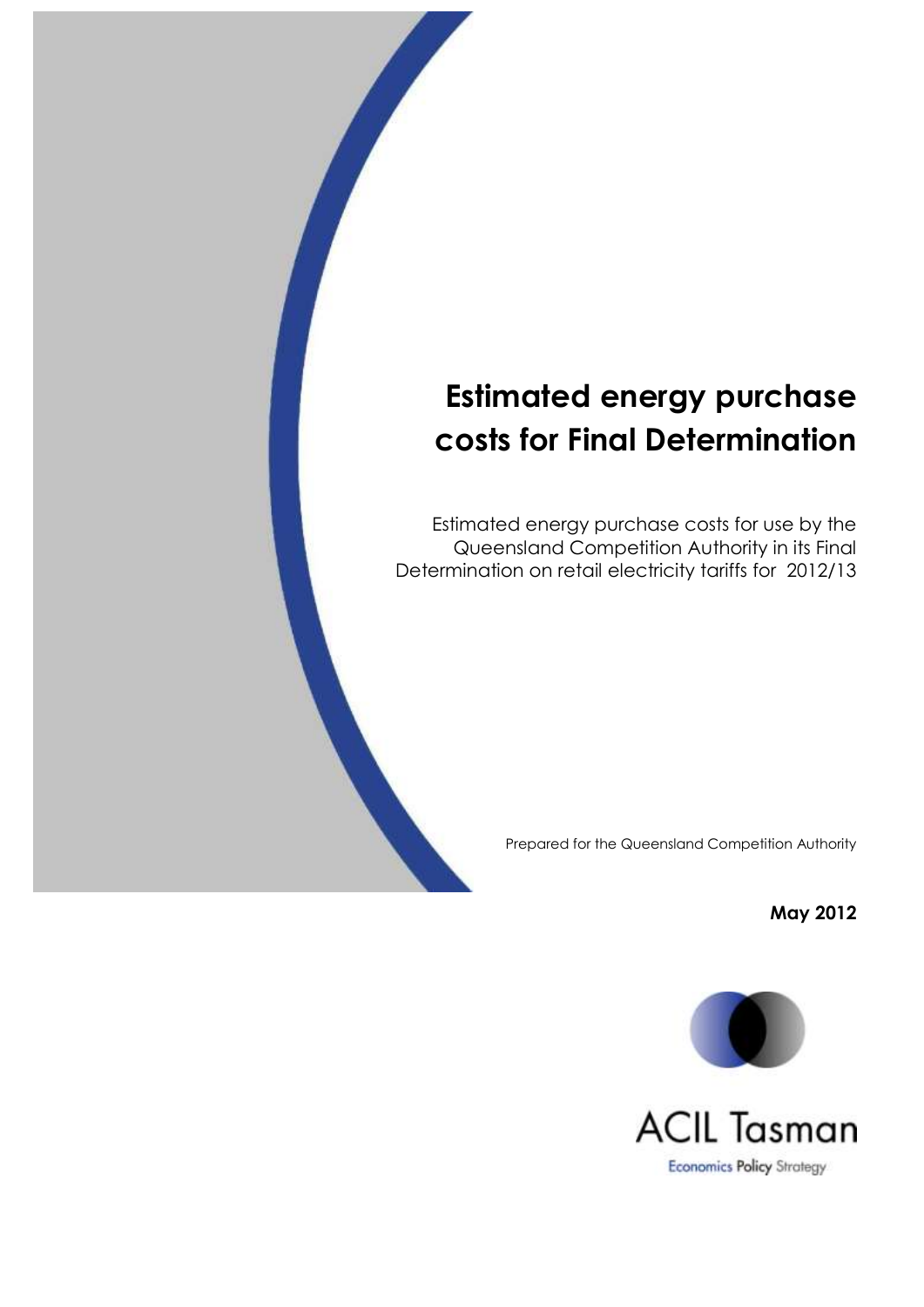#### **Reliance and Disclaimer**

The professional analysis and advice in this report has been prepared by ACIL Tasman for the exclusive use of the party or parties to whom it is addressed (the addressee) and for the purposes specified in it. This report is supplied in good faith and reflects the knowledge, expertise and experience of the consultants involved. The report must not be published, quoted or disseminated to any other party without ACIL Tasman's prior written consent. ACIL Tasman accepts no responsibility whatsoever for any loss occasioned by any person acting or refraining from action as a result of reliance on the report, other than the addressee.

In conducting the analysis in this report ACIL Tasman has endeavoured to use what it considers is the best information available at the date of publication, including information supplied by the addressee. Unless stated otherwise, ACIL Tasman does not warrant the accuracy of any forecast or prediction in the report. Although ACIL Tasman exercises reasonable care when making forecasts or predictions, factors in the process, such as future market behaviour, are inherently uncertain and cannot be forecast or predicted reliably.

ACIL Tasman shall not be liable in respect of any claim arising out of the failure of a client investment to perform to the advantage of the client or to the advantage of the client to the degree suggested or assumed in any advice or forecast given by ACIL Tasman.

#### **ACIL Tasman Pty Ltd**

ABN 68 102 652 148 Internet [www.aciltasman.com.au](http://www.aciltasman.com.au/)

**Melbourne (Head Office)** Level 4, 114 William Street Melbourne VIC 3000 Telephone (+61 3) 9604 4400<br>Facsimile (+61 3) 9604 4455 Facsimile  $(+61\ 3)$  9604 4455<br>Email melbourne@acilta [melbourne@aciltasman.com.au](mailto:melbourne@aciltasman.com.au)

**Brisbane** Level 15, 127 Creek Street Brisbane QLD 4000 GPO Box 32 Brisbane QLD 4001 Telephone (+61 7) 3009 8700 Facsimile (+61 7) 3009 8799 Email [brisbane@aciltasman.com.au](mailto:brisbane@aciltasman.com.au) **Canberra** Level 1, 33 Ainslie Place Canberra City ACT 2600 GPO Box 1322 Canberra ACT 2601 Telephone (+61 2) 6103 8200<br>Facsimile (+61 2) 6103 8233 Facsimile  $(+61\ 2)$  6103 8233<br>Email canberra@aciltasm [canberra@aciltasman.com.au](mailto:canberra@aciltasman.com.au)

**Perth** Centa Building C2, 118 Railway Street West Perth WA 6005 Telephone (+61 8) 9449 9600 Facsimile (+61 8) 9322 3955 Email [perth@aciltasman.com.au](mailto:perth@aciltasman.com.au)

**Sydney** PO Box 1554 Double Bay NSW 1360 Telephone (+61 2) 9389 7842<br>Facsimile (+61 2) 8080 8142 Facsimile  $(+61\ 2) 8080 8142$ <br>Email sydney@aciltasma [sydney@aciltasman.com.au](mailto:sydney@aciltasman.com.au)

#### **For information on this report**

Please contact:

Marcus Randell Telephone (07) 3009 8709 or 3009 8700 Mobile 0404 822 319 Email [m.randell @aciltasman.com.au](mailto:m.randell%20@aciltasman.com.au)

#### **Contributing team members**

Paul Breslin Paul Hyslop Richard Lenton Martin Pavelka Cara Chambers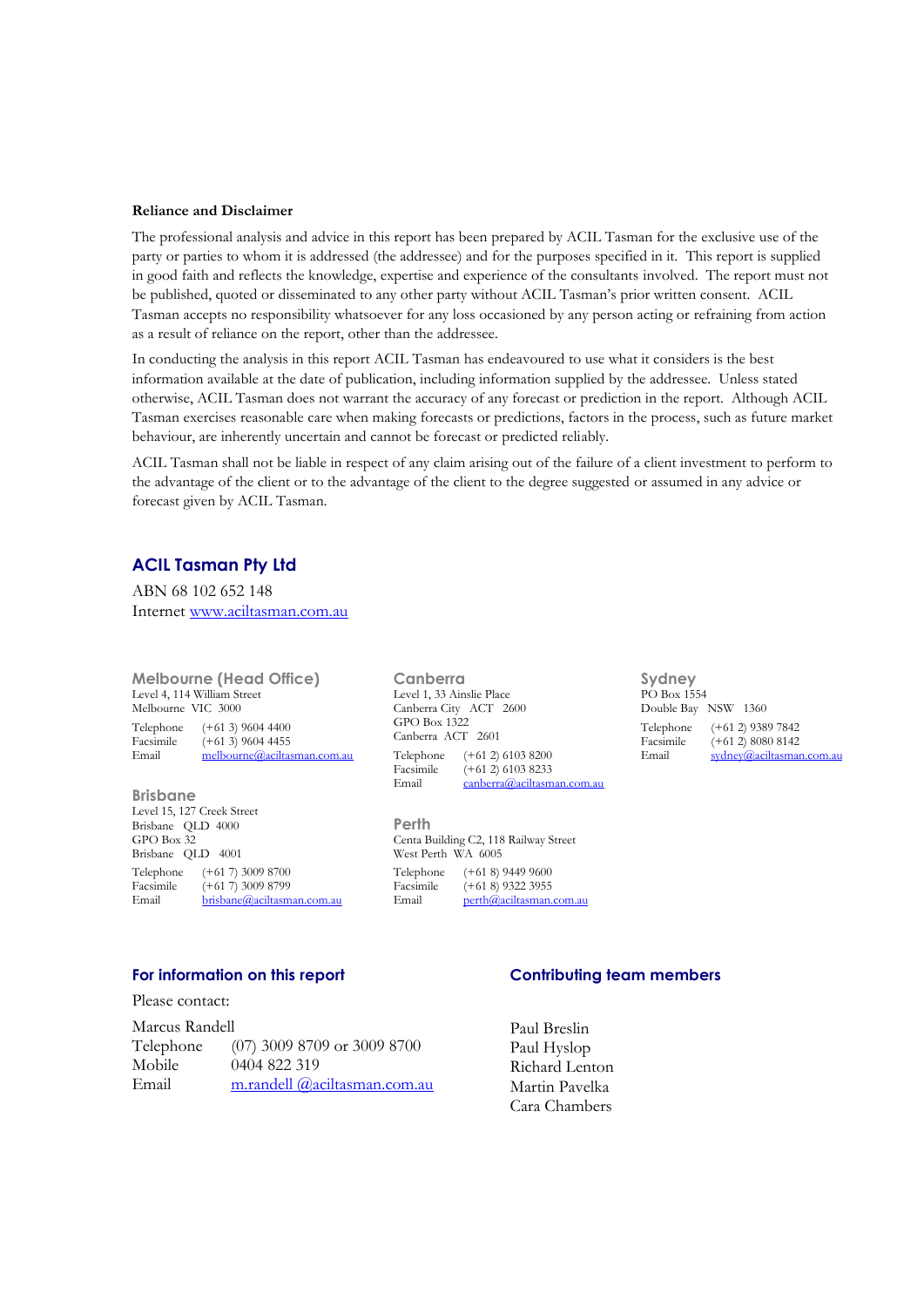

# **Contents**

| 1 |               | Background                                                         | 1              |
|---|---------------|--------------------------------------------------------------------|----------------|
| 2 |               | <b>Changes since the Draft Determination</b>                       | 3              |
|   | 2.1           | Price distribution methodolgy                                      | $\mathfrak{Z}$ |
|   | 2.2           | Generation costs and LRMC                                          | 4              |
|   | 2.3           | Summary of changes                                                 | 5              |
| 3 |               | Response to the submissions                                        | 7              |
|   | 3.1           | <b>Hedging Strategy</b>                                            | 8              |
|   | $3.2^{\circ}$ | Use of LRMC to estimate WEPC                                       | 10             |
|   |               | 3.2.1 Market contracts give only partial cover of costs            | 11             |
|   | 3.3           | Peak and off peak energy costs                                     | 12             |
|   | 3.4           | Calculation of contract prices                                     | 12             |
|   | 3.5           | Carbon tax cost                                                    | 13             |
|   | 3.6           | Peak and off-peak error                                            | 14             |
|   | 3.7           | Controlled and unmetered loads revised approach                    | 14             |
|   | 3.8           | <b>AEMC</b> Report                                                 | 15             |
|   |               | 3.8.1 Background                                                   | 15             |
|   |               | 3.8.2 Assumption changes                                           | 16             |
|   |               | 3.8.3 Summary                                                      | 18             |
|   | 3.9           | Creation of load data                                              | 19             |
|   |               | 3.10 Allowance for losses                                          | 21             |
|   |               | 3.11 Transmission constraints                                      | 21             |
|   |               | 3.12 Queensland Gas Scheme                                         | 22             |
|   |               | 3.13 LGC prices                                                    | 22             |
|   |               | 3.14 STC prices                                                    | 22             |
| 4 |               | <b>Estimation of WEPC</b>                                          | 24             |
|   | 4.1           | Outline of hedging approach                                        | 24             |
|   | 4.2           | More detail on hedging approach                                    | 26             |
|   |               | 4.2.1 Developing 41 years of load traces each representing 2012/13 | 27             |
|   |               | 4.2.2 Developing 10 plant outage scenarios for the NEM             | 28             |
|   |               | 4.2.3 Application of transmission and distribution losses          | 28             |
|   | 4.3           | Data sources                                                       | 29             |
|   |               | 4.3.1<br>Generation cost and other data                            | 29             |
|   |               | 4.3.2 Fuel Prices                                                  | 31             |
|   |               | 4.3.1 Plant outages                                                | 32             |
|   |               | 4.3.2 Load data                                                    | 33             |
|   |               | 4.3.3 Other data                                                   | 34             |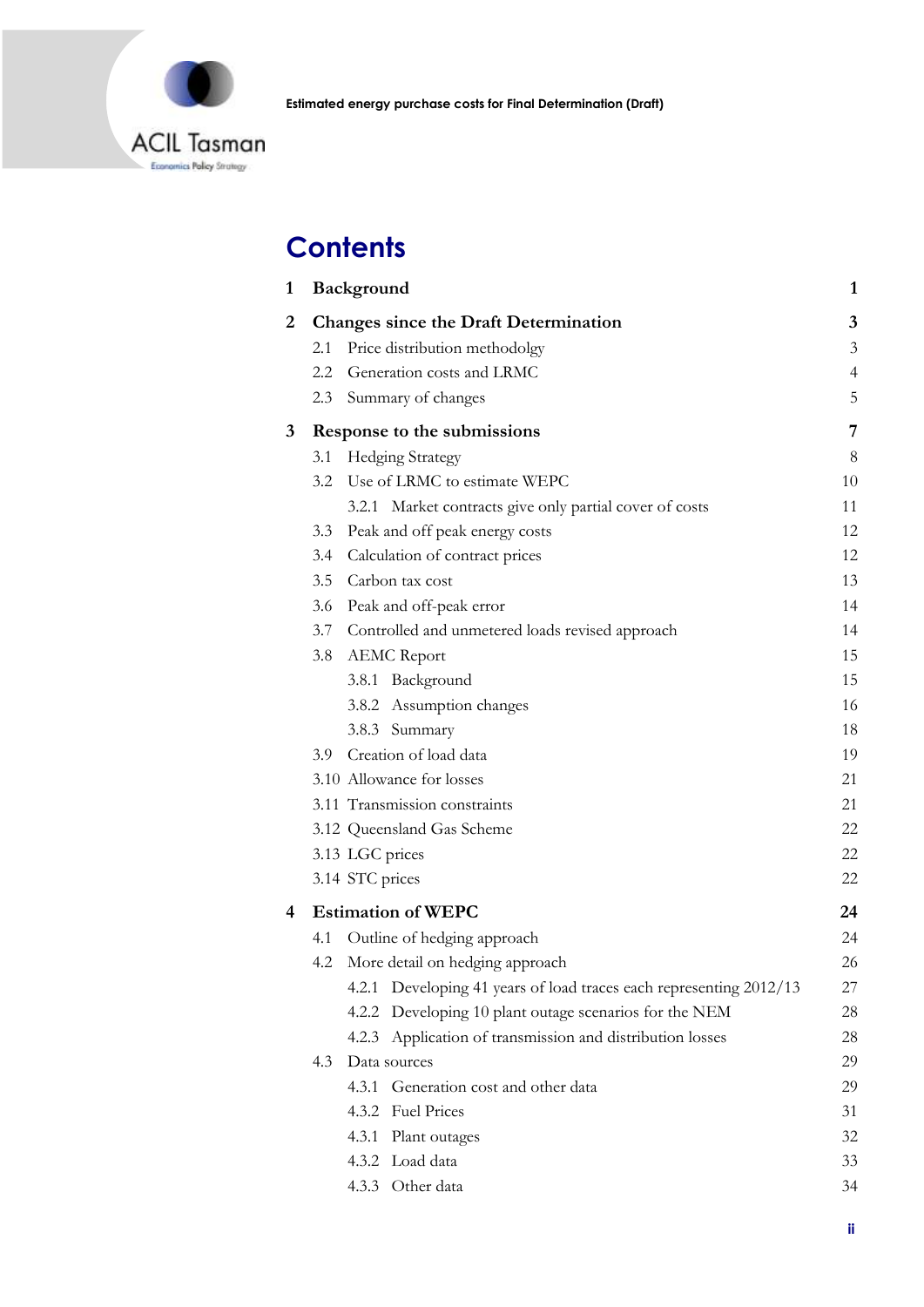

|   | 4.4      | Estimated contract prices used in the hedging approach                                                                                | 34 |
|---|----------|---------------------------------------------------------------------------------------------------------------------------------------|----|
|   | 4.5      | Results for WEPC                                                                                                                      | 40 |
| 5 |          | Other energy purchase costs                                                                                                           | 44 |
|   | 5.1      | Renewable Energy Target scheme                                                                                                        | 44 |
|   |          | 5.1.1 LRET                                                                                                                            | 45 |
|   |          | 5.1.2 SRES                                                                                                                            | 47 |
|   | 5.2      | Queensland Gas Scheme                                                                                                                 | 49 |
|   | 5.3      | NEM fees                                                                                                                              | 50 |
|   | 5.4      | Ancillary services                                                                                                                    | 51 |
|   | 5.5      | Summary of renewable energy costs and market fees                                                                                     | 51 |
| 6 |          | Summary of energy purchase costs (EPC)                                                                                                | 52 |
|   | 6.1      | Application of energy purchase cost to the individual retail tariffs                                                                  | 53 |
|   |          | A ACIL Tasman modelling capability                                                                                                    | 55 |
|   |          | <b>List of figures</b>                                                                                                                |    |
|   | Figure 1 | Load weighted pool prices and hedged price for Energex NSLP<br>2012/13                                                                | 9  |
|   | Figure 2 | Comparison of annual time weighted wholesale electricity price<br>(\$/MWh, nominal) for Queensland used in the Draft<br>Determination | 19 |
|   | Figure 3 | Time series of trade volume and price - d-cypha Trade base                                                                            |    |
|   |          | futures for Q3 2012, Q4 2012, Q1 2013 and Q2 2013                                                                                     | 36 |
|   | Figure 4 | Time series of trade volume and price - d-cypha Trade peak<br>futures for Q3 2012, Q4 2012, Q1 2013 and Q2 2013                       | 37 |
|   | Figure 5 | Time series of trade volume and price $-$ d-cypha Trade caps for $Q3$<br>2012, Q4 2012, Q1 2013 and Q2 2013                           | 38 |
|   | Figure 6 | Variation in price across the 410 years - hedging approach                                                                            | 41 |
|   | Figure 7 | Energy purchase costs at the customer terminals - Draft and Final<br>Determinations using the hedging approach with and without       |    |
|   |          | carbon                                                                                                                                | 43 |
|   | Figure 8 | Large-scale renewable energy target                                                                                                   | 57 |
|   | Figure 9 | RET and assumed contribution from existing generators and<br><b>SGU/SHW</b>                                                           | 59 |

## **List of tables**

| Table 1 | <b>Comparison of EPC estimates for Draft and Final Determinations</b>                                                   | 6  |
|---------|-------------------------------------------------------------------------------------------------------------------------|----|
| Table 2 | Median observation used in calculating the WEPC for the Energex<br>NSLP in 2012/13                                      | 10 |
| Table 3 | Assumption updates and estimated impact on the Queensland<br>time weighted average wholesale electricity price (\$/MWh) | 18 |
| Table 5 | Details of Queensland generators used in pool price modelling for<br>2012/13                                            | 31 |
| Table 6 | Fuel prices assumed for Queensland power stations (nominal<br>\$/GI)                                                    | 32 |
| Table 7 | Planned and forced outages for Queensland power stations                                                                | 33 |
| Table 8 | Data source and method of estimating contract price                                                                     | 39 |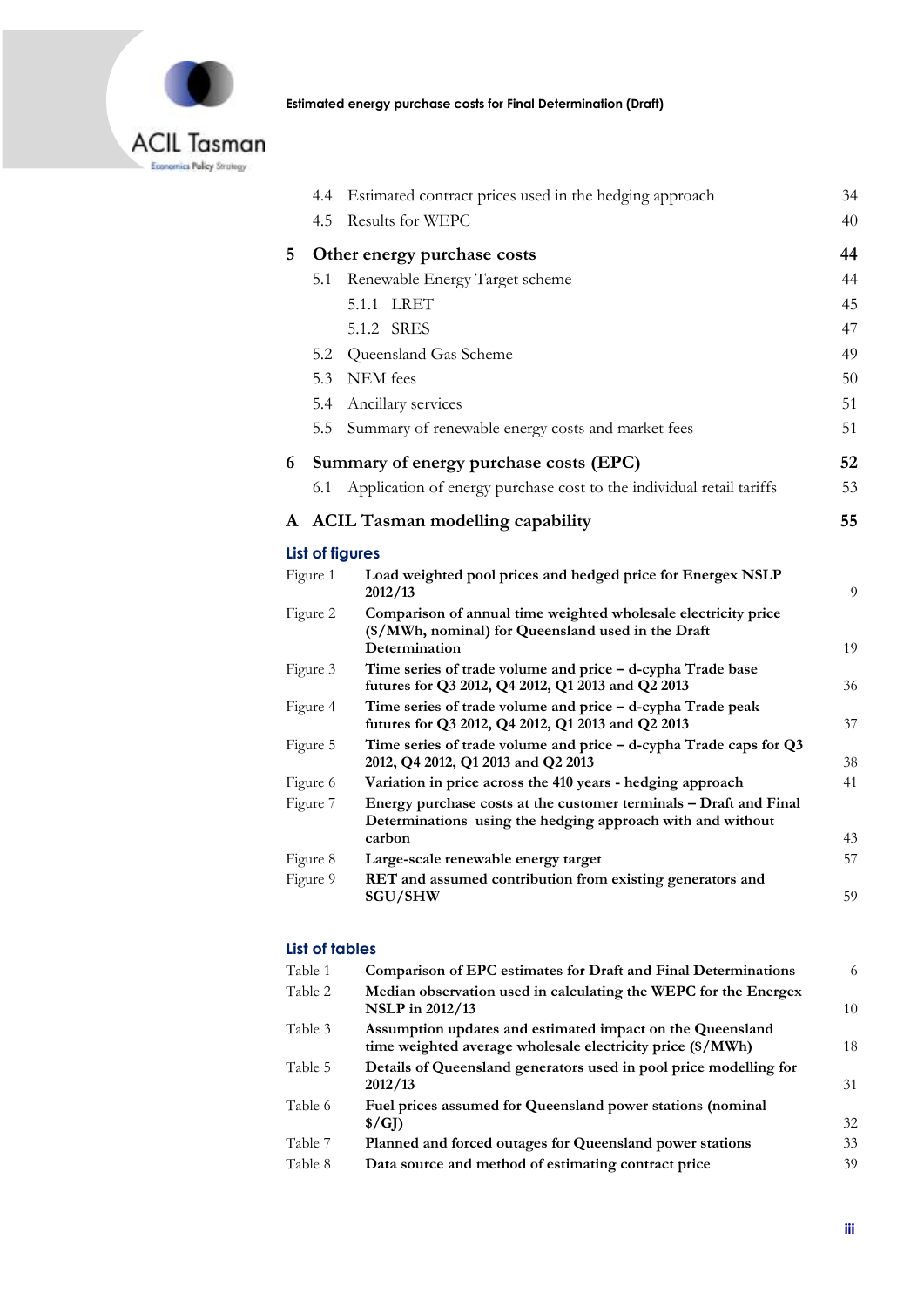

| Table 9  | Quarterly base, peak and cap estimated contract prices – 2012/13      |    |
|----------|-----------------------------------------------------------------------|----|
|          | Final Determination and Draft Determination (\$/MWh)                  | 40 |
| Table 10 | Estimated WEPC using the median price from hedging approach           |    |
|          | $(\$/MWh)$                                                            | 42 |
| Table 11 | Elements of the 2012 and 2013 RPP estimates for the LRET              |    |
|          | scheme used in Final Determination                                    | 47 |
| Table 12 | Estimated cost of LRET – Final Determination 2012/13                  | 47 |
| Table 13 | Estimated cost of SRES – Final Determination 2012/13                  | 48 |
| Table 14 | Comparison of the Draft and Final Determinations - cost of LRET       |    |
|          | and SRES (\$/MWh)                                                     | 49 |
| Table 15 | Estimated cost of Queensland Gas Scheme using AFMA data,              |    |
|          | \$/MWh                                                                | 50 |
| Table 16 | Estimated NEM fees (\$/MWh)                                           | 50 |
| Table 17 | Estimated ancillary services charges (\$/MWh)                         | 51 |
| Table 18 | Summary of OEPC – at the regional reference node $(\frac{1}{2}$ /MWh) | 51 |
| Table 19 | Estimated wholesale energy purchase costs for Energex and Ergon       |    |
|          | <b>Energy settlement classes</b>                                      | 53 |
|          |                                                                       |    |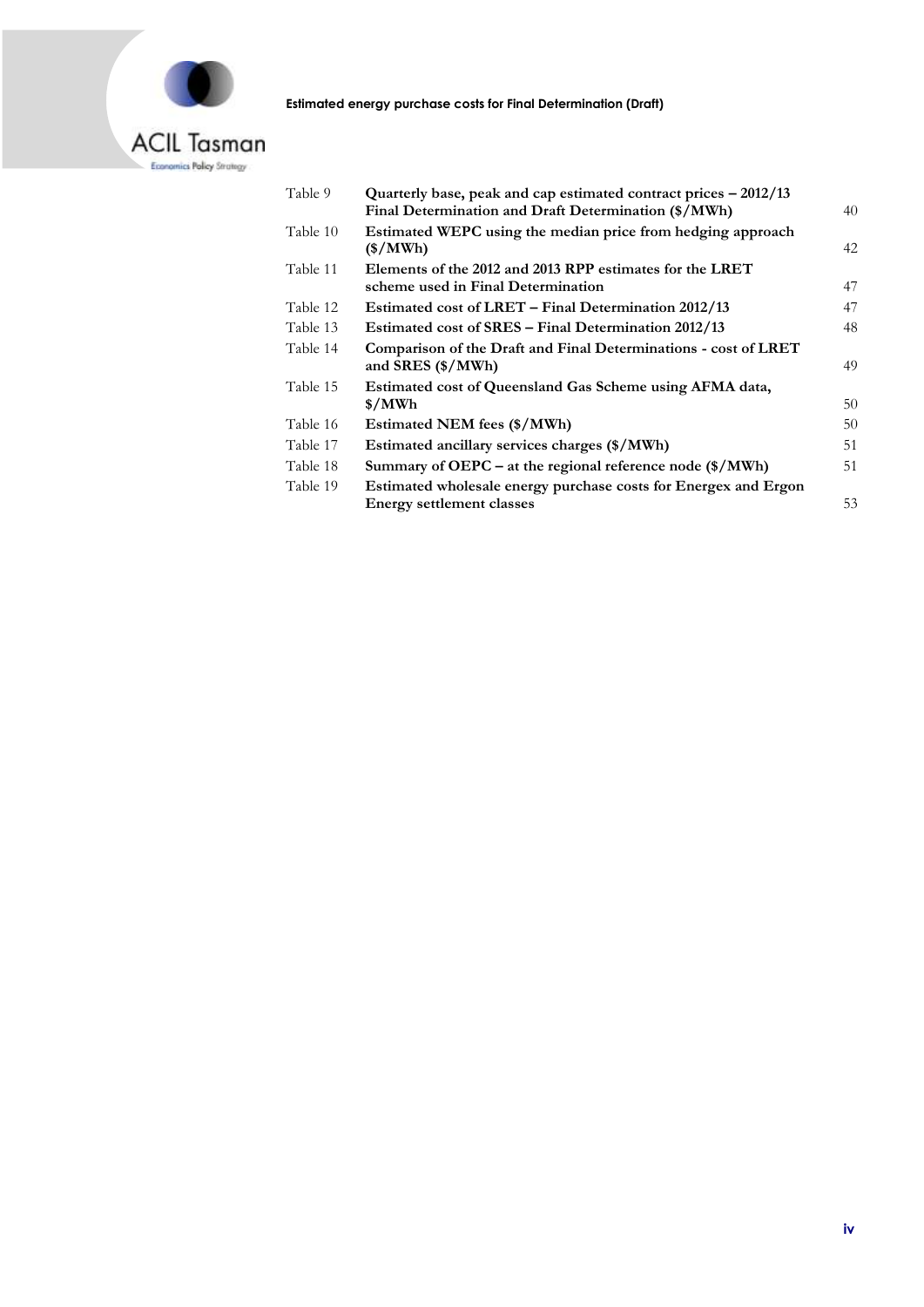

# <span id="page-5-0"></span>**1 Background**

This report has been prepared for the Queensland Competition Authority's (the Authority) Final Determination (Final Determination) on notified retail electricity tariffs for 2012/13. It provides estimates of expected energy purchase costs for each settlement class. The energy purchase cost estimates provided in this report represent updated estimates over our draft report incorporating the latest available data and also responding to the submissions to the Authority's Draft Determination (Draft Determination) on notified retail electricity tariffs for 2012/13. It also corrects for any anomalies identified by ACIL Tasman, the Authority or in the submissions.

Retail tariffs are made up of three components: network costs, retailing costs and energy purchase costs. This report is limited to the energy purchase costs component. In accordance with the Ministerial Delegation<sup>1</sup> and the brief provided by the Authority, the methodology developed by ACIL Tasman provides an estimate of energy purchase costs which reflect the actual cost of purchasing electricity. Energy purchase costs (EPC) comprise wholesale energy purchase costs (WEPC) and other energy purchase costs (OEPC) associated with renewable energy incentives and market fees.

As far as estimating the EPC is concerned, ACIL Tasman has been instructed by the Authority to provide our best estimate of energy purchase costs based on expected market conditions in 2012/13. In accordance with the brief and based on the Authority's interpretation of the Ministerial Delegation as advised to ACIL Tasman, the energy purchase costs presented in this report are based on estimates of the expected WEPC for National Electricity Market (NEM) based independent electricity retailers in 2012/13 along with the expected OEPC. In this sense our estimate of the WEPC is the market price that an independent retailer would expect to pay for energy purchased from the NEM in 2012/13.

WEPC estimates are based on expected market prices not generation costs. The market prices are those expected to prevail in 2012/13 and have been estimated by NEM simulation and by averaging of the quarterly future contracts prices from d-cyphaTrade and AFMA. These prices reflect the existing supply-demand balance and the existing level of competition both in the pool and contract markets.

-

<sup>1</sup> Ministerial Delegation - September 2011

Found at: http://www.qca.org.au/files/ER-NEP1213-QLDGovtDME-CertDeleg-0911.PDF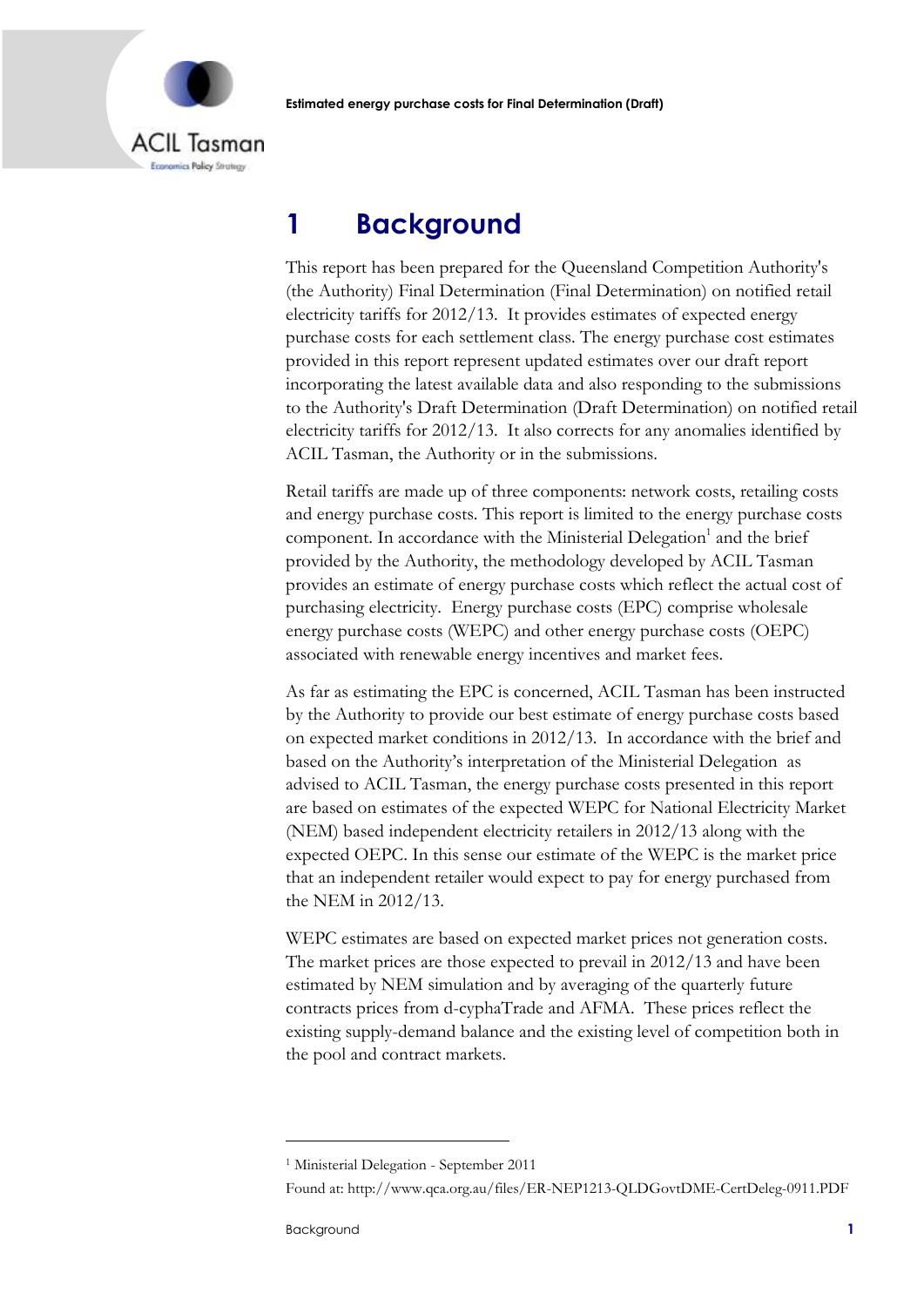

The markets in 2012/13 are expected to be characterised by an oversupply of generation which in turn can be expected to produce prices which are lower than the current long run marginal cost (LRMC) of generation.

ACIL Tasman's report for the Draft Determination presented estimates of WEPC using two methodologies, the price distribution approach and the contract hedging approach. The report for the Draft Determination favoured the use of the contract hedging approach as the alternative price distribution approach was shown to have much greater uncertainty. Following a review of submissions and further consideration by ACIL Tasman, this report has discarded the price distribution approach and Final Determination presents only the contract hedging approach.

A key theme of the retailer response was that the retail tariffs should be set at a level which allows adequate headroom for retail competition to prevail for small customers (<100MWh/year) in the Energex area. ACIL Tasman acknowledges that if the retail tariffs are set too low, competition would undoubtedly be stifled and incumbent retailers may also face undue financial pressure.

Retailers generally argued that the energy purchase costs used in the Draft Determination were too low and did not reflect the energy purchase costs faced by retailers. Notably all retailer submissions asserted that setting tariffs too low will stifle competition. Importantly the Ministerial Delegation to the Authority states that the Authority is to consider the effect of the determination on competition in the Queensland retail electricity market, consistent with the Government's policy objective that consumers, wherever possible, should have the opportunity to benefit from competition and efficiency in the marketplace. ACIL Tasman generally agrees that setting tariffs at a level which would likely lead to stifling of competition would contravene the Ministerial Delegation.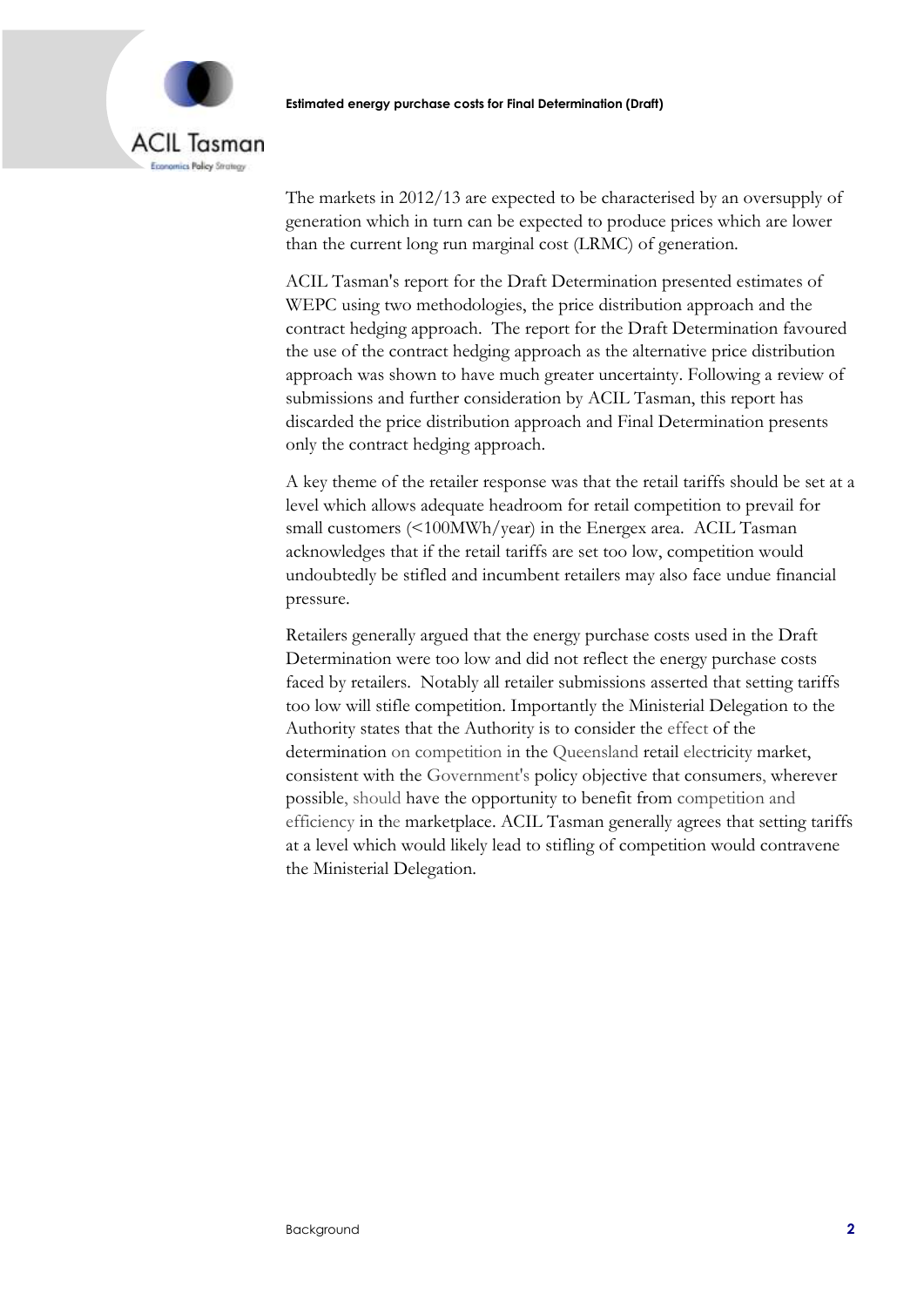

# <span id="page-7-0"></span>**2 Changes since the Draft Determination**

This sections discusses the changes that have been made to the WEPC methodology and estimate since the Draft Determination, which included consideration of matters raised in submissions to the Draft Determination.

# <span id="page-7-1"></span>**2.1 Price distribution methodology**

The submissions generally highlighted concerns about the proposed price distribution approach. In addition ACIL Tasman acknowledged difficulties in accurately estimating the appropriate level of risk premium to be applied to the approach, which materially affects the WEPC estimate under that proposed methodology. This led to ACIL Tasman discarding the proposed price distribution approach for the Final Determination.

ACIL Tasman considers that the approach is an effective methodology for estimating expected market prices for 2012/13. However, ACIL Tasman acknowledges that retailer risk profiles and prudent risk management practices may lead them to hedge at prices well above the expected (mean) price. While the methodology could easily incorporate these prudent risk management practices where they could be quantified, feedback from meetings and submissions indicate that such quantification is difficult and not easy to establish for a representative retailer. This means that an appropriate level of risk premium was not able to be determined to be applied under the price distribution methodology.

The choice of any level of risk premium is material under the price distribution methodology. In ACIL Tasman's opinion, the uncertainty around the appropriate level of risk premium to be applied reduced the value of the proposed price distribution methodology in determining the WEPC estimate, with the risk to competition and consumers of getting it wrong (especially on the low side) being an important consideration. The methodology also ignored market based contract prices which are an important point of reference for estimating the 2012/13 WEPC.

On this basis this report presents only the contract hedging approach of the Draft Determination. The submissions also raised a number of issues with the contract hedging approach which ACIL Tasman has considered and taken into account where appropriate.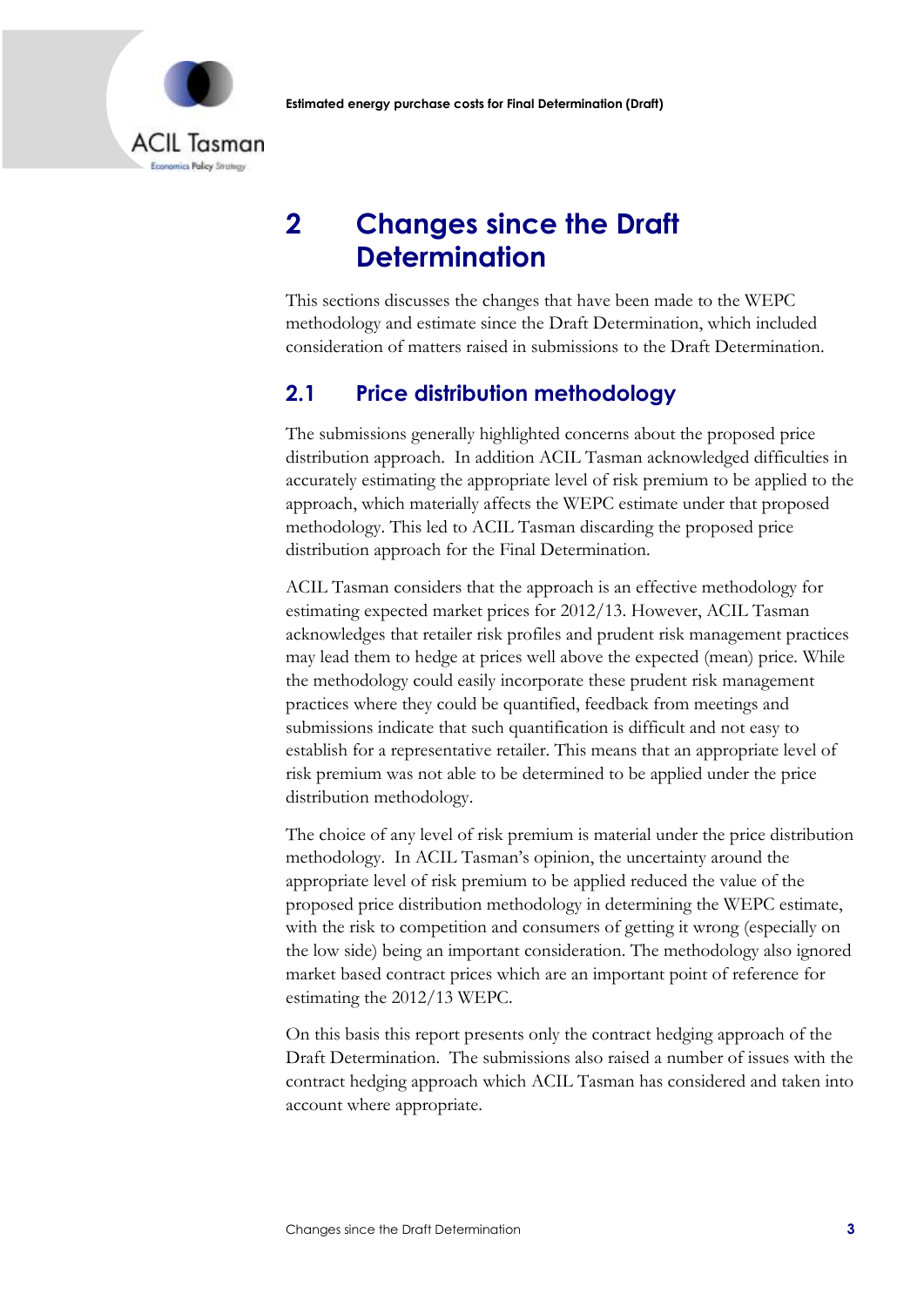

## <span id="page-8-0"></span>**2.2 Generation costs and LRMC**

Not all proposed changes or modifications in submissions have been incorporated. In particular the proposal to consider the use of the long run marginal cost (LRMC) of generation is not incorporated in the estimation of WEPC. ACIL Tasman notes that the Ministerial Delegation states the following in relation to estimating energy costs:

The energy cost component of each regulated retail tariff should include the cost of purchasing energy, environmental and renewable energy costs, energy losses and National Electricity Market fees

The Delegation quite clearly refers to the "cost of purchasing energy" which may be quite different to the cost of generating/producing energy. Energy is purchased from the NEM via the electricity pool at the prevailing spot price(the NEM is a compulsory gross pool arrangement). Spot prices are hedged through electricity contracts. The cost of purchasing energy clearly relates to the appropriate estimate of expected spot prices and the degree to which an efficient, representative retailer would reasonably acquire electricity hedge contracts to hedge those spot prices.

ACIL Tasman acknowledges that the LRMC of generation reflects a reasonable annualised cost associated with investing in electricity generation. However, the LRMC of generation implies nothing about the allocative or dynamic efficiency of electricity investment decisions. The history of deregulated electricity markets in Australia (since the mid 1990's) indicates that markets move through cycles where energy purchasing costs are both lower and higher than the estimated LRMC. Generally lower prices eventuate when additional supply enters the market (sometimes aggressively) and higher prices eventuate when the supply-demand balance tightens.

As the NEM is a deregulated market, generation investment decisions are entirely in the hands of investors which means that any losses that occur or rents that accrue remain with those investors. This includes the resulting performance of any over-optimistic or poorly timed investment – i.e. the NEM design ensures that the consequences of those decisions are borne by the investors, not the end-users of electricity.

This means that the inclusion of generation production costs in the calculation of WEPC potentially imposes the consequences of inefficient investment decisions on end-users despite the NEM being designed to pass on the benefits of the competitive market to those end-users. This would appear to also run counter to the Ministerial Delegation which stated that the tariff setting is to be "...consistent with the Government's policy objective that consumers, wherever possible, have the opportunity to benefit from competition and efficiency in the marketplace.".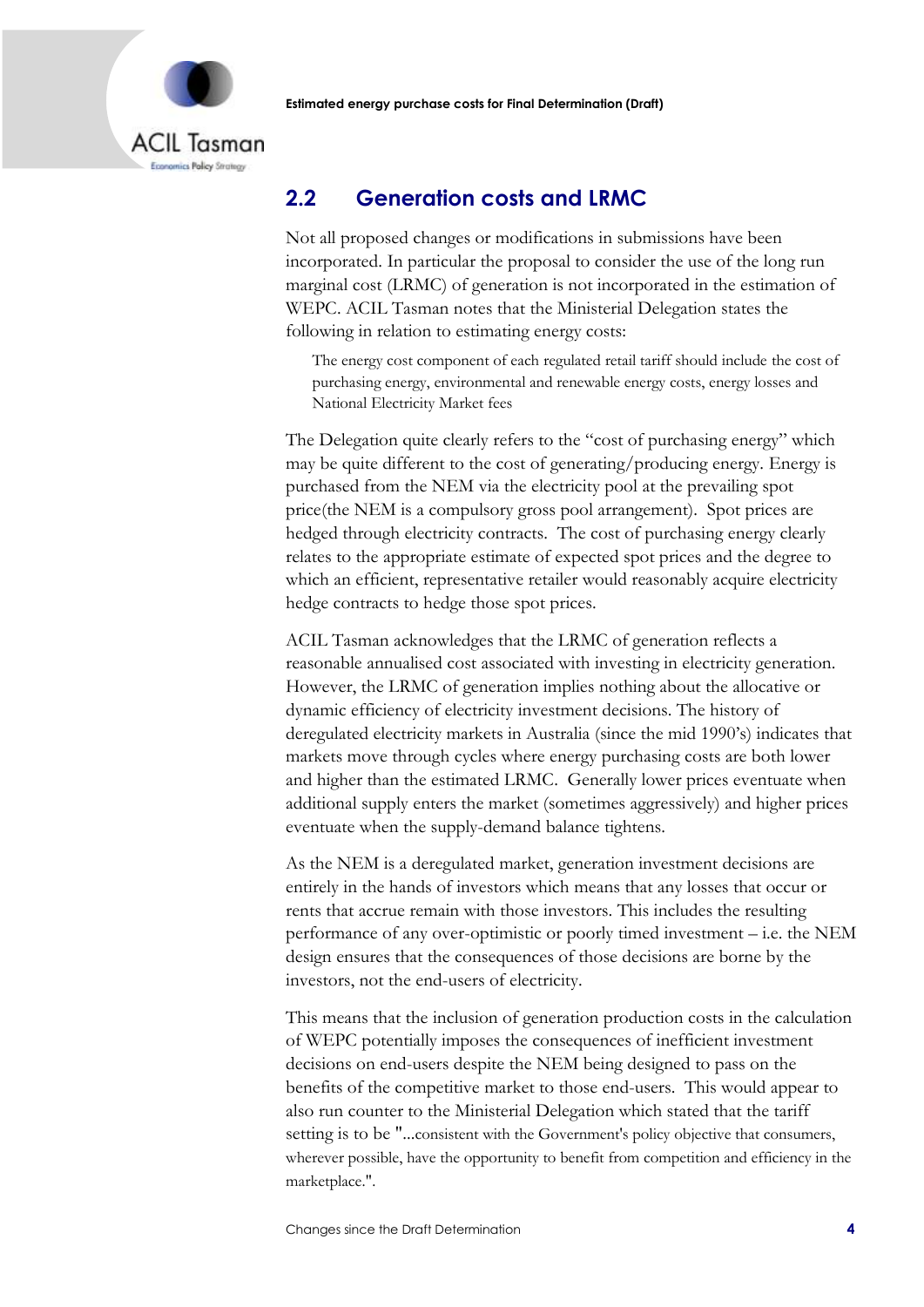

This is particularly pertinent for 2012/13 where the combination of electricity contract prices (as indicated by futures prices) and expected spot prices may not be sufficient for some generators to cover their LRMC. However, ACIL Tasman also acknowledges and accepts the notion put forward by many if not all retailers in their submissions that retail prices should not be set so low as to stifle competition and possibly impose undue financial stress on incumbent retailers.

# <span id="page-9-0"></span>**2.3 Summary of changes**

The main changes to the contract hedging results for the Final Determination could be summarised as:

- correction of an error of peak and off-peak periods used in the hedging model
- adjustment to the methodology to calculate the WEPC for the controlled loads which involves hedging
- update of distribution loss factors from 2011/12 to 2012/13 as published by AEMO
- a change to the calculation method used to account for losses
- update of the contract prices to incorporate the latest d-cyphaTrade contract prices up to 23 April 2012
- detailed modelling of the WEPC without carbon pricing
- updated estimates of market and ancillary service fees based on the latest AEMO information
- updated renewable power percentage and small target percentage (RPP and STP) released on 1 May 2012 by the Clean Energy Regulator (CER)
- applied losses from the reference node to the customer terminal for all Other EPCs (i.e. renewables and market fees)
- change in losses to apply to the Ergon Energy ICC, CAC, SAC and street lighting customers

The effect of these changes are summarised in [Table 1.](#page-10-0)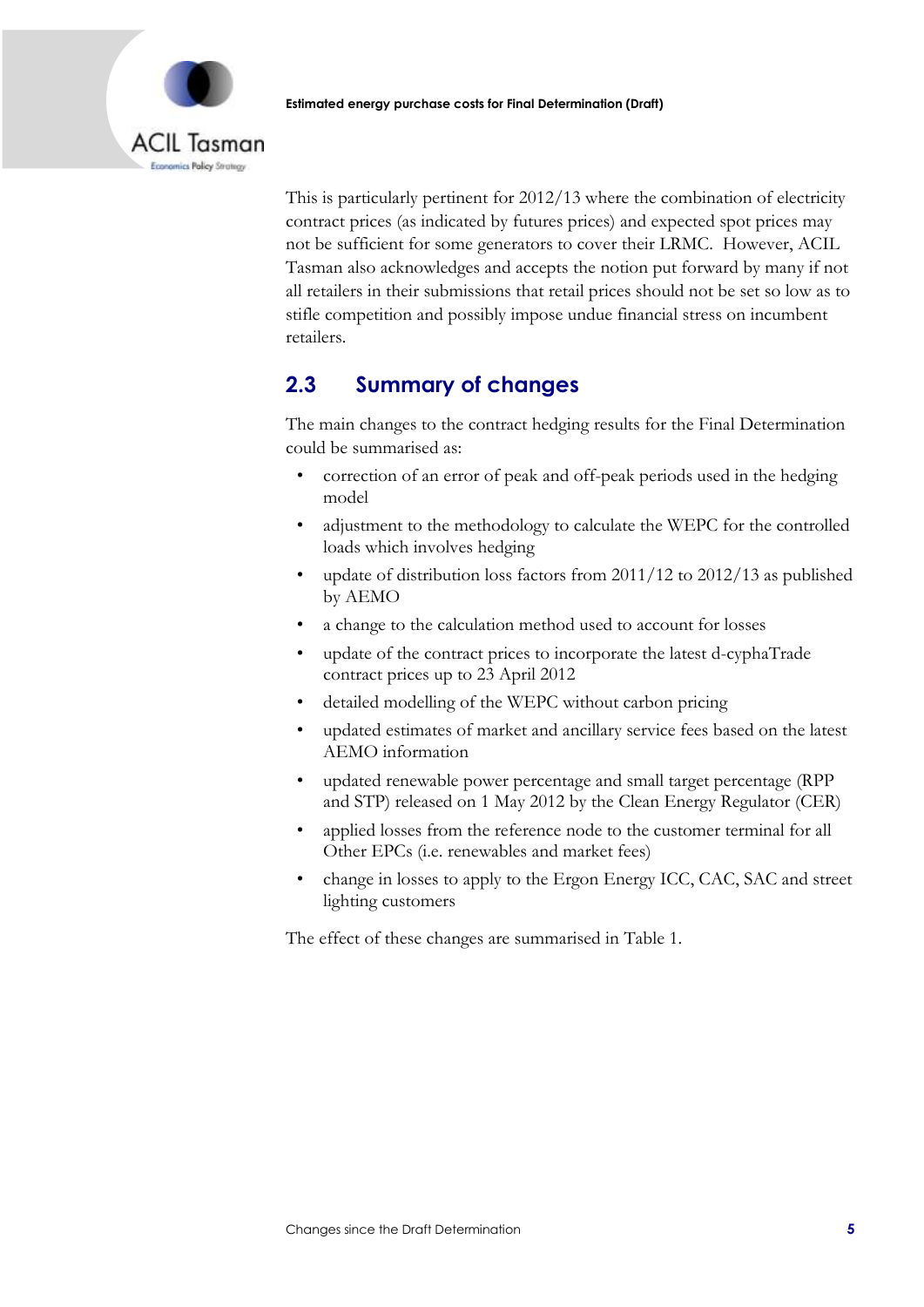

<span id="page-10-0"></span>

| <b>Comparison of EPC estimates for Draft and Final Determinations</b><br>Table 1 |                                                                                       |                                                    |                                                                 |                                                                                  |                                                                                      |                                                    |                                                          |                                                                                  |                                 |
|----------------------------------------------------------------------------------|---------------------------------------------------------------------------------------|----------------------------------------------------|-----------------------------------------------------------------|----------------------------------------------------------------------------------|--------------------------------------------------------------------------------------|----------------------------------------------------|----------------------------------------------------------|----------------------------------------------------------------------------------|---------------------------------|
|                                                                                  | <b>Draft Determination</b>                                                            |                                                    |                                                                 | <b>Final Determination</b>                                                       |                                                                                      |                                                    |                                                          |                                                                                  |                                 |
| Settlement classes                                                               | Wholesale<br>energy purchase<br>cost at the<br>regional<br>reference node<br>(\$/MWh) | Renewable<br>energy and<br>market fees<br>(\$/MWh) | <b>Allowance for</b><br>transmission and<br>distribution losses | <b>Total energy</b><br>purchase costs at<br>the customer<br>terminal<br>(\$/MWh) | Wholesale<br>energy purchase<br>cost at the<br>regional<br>reference node<br>(S/MWh) | Renewable<br>energy and<br>market fees<br>(\$/MWh) | Allowance for<br>transmission and<br>distribution losses | <b>Total energy</b><br>purchase costs at<br>the customer<br>terminal<br>(\$/MWh) | Overall change in<br><b>EPC</b> |
|                                                                                  |                                                                                       |                                                    | Prices including carbon pricing                                 |                                                                                  |                                                                                      |                                                    |                                                          |                                                                                  |                                 |
| Energex - NSLP - residential and small business                                  | \$61.60                                                                               | \$12.10                                            | 7.4%                                                            | \$78.23                                                                          | \$61.49                                                                              | \$12.18                                            | 7.2%                                                     | \$79.41                                                                          | \$1.19                          |
| Energex - Control tariff 9000                                                    | \$41.86                                                                               | \$12.10                                            | 7.5%                                                            | \$57.09                                                                          | \$41.63                                                                              | \$12.18                                            | 7.3%                                                     | \$58.07                                                                          | \$0.98                          |
| Energex - Control tariff 9100                                                    | \$49.15                                                                               | \$12.10                                            | 7.5%                                                            | \$64.92                                                                          | \$48.93                                                                              | \$12.18                                            | 7.3%                                                     | \$65.95                                                                          | \$1.03                          |
| Energex - unmetered supply                                                       | \$42.58                                                                               | \$12.10                                            | 7.5%                                                            | \$57.86                                                                          | \$61.49                                                                              | \$12.18                                            | 7.2%                                                     | \$79.41                                                                          | \$21.55                         |
| Ergon Energy - NSLP - SAC HV, CAC and ICC                                        | \$55.16                                                                               | \$12.10                                            | 8.0%                                                            | \$71.67                                                                          | \$55.93                                                                              | \$12.18                                            | 8.6%                                                     | \$74.50                                                                          | \$2.83                          |
| Ergon Energy - NSLP - SAC demand and street<br>lighting                          | \$55.16                                                                               | \$12.10                                            | 8.0%                                                            | \$71.67                                                                          | \$55.93                                                                              | \$12.18                                            | 12.8%                                                    | \$78.08                                                                          | \$6.41                          |
|                                                                                  |                                                                                       |                                                    | Prices without carbon pricing                                   |                                                                                  |                                                                                      |                                                    |                                                          |                                                                                  |                                 |
| Energex - NSLP - residential and small business<br>and unmetered supply          | \$41.60                                                                               | \$12.10                                            | 7.4%                                                            | \$56.75                                                                          | \$41.59                                                                              | \$12.18                                            | 7.2%                                                     | \$57.96                                                                          | \$1.21                          |
| Energex - Control tariff 9000                                                    | \$21.63                                                                               | \$12.10                                            | 7.5%                                                            | \$35.35                                                                          | \$20.54                                                                              | \$12.18                                            | 7.3%                                                     | \$35.31                                                                          | (\$0.04)                        |
| Energex - Control tariff 9100                                                    | \$28.92                                                                               | \$12.10                                            | 7.5%                                                            | \$43.18                                                                          | \$28.86                                                                              | \$12.18                                            | 7.3%                                                     | \$44.29                                                                          | \$1.11                          |
| Energex - unmetered supply                                                       | \$22.34                                                                               | \$12.10                                            | 7.5%                                                            | \$36.12                                                                          | \$41.59                                                                              | \$12.18                                            | 7.2%                                                     | \$57.96                                                                          | \$21.84                         |
| Ergon Energy - NSLP - SAC HV, CAC and ICC                                        | \$35.15                                                                               | \$12.10                                            | 8.0%                                                            | \$50.07                                                                          | \$35.64                                                                              | \$12.18                                            | 8.6%                                                     | \$52.31                                                                          | \$2.24                          |
| Ergon Energy - NSLP - SAC demand and street<br>lighting                          | \$35.15                                                                               | \$12.10                                            | 8.0%                                                            | \$50.07                                                                          | \$35.64                                                                              | \$12.18                                            | 12.8%                                                    | \$54.82                                                                          | \$4.75                          |

Data source:ACIL Tasman modelling and analysis based on a variety of data sources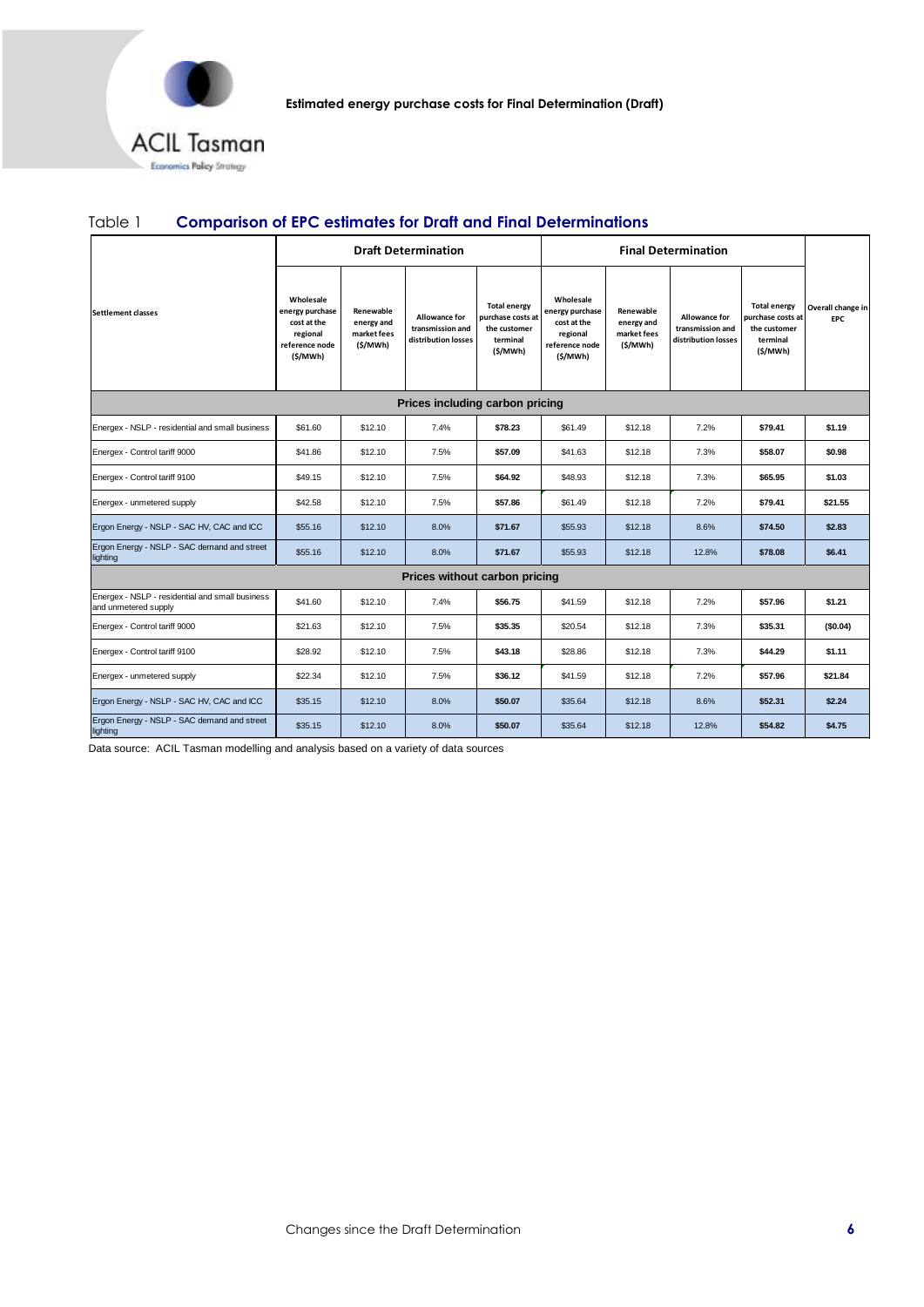



# <span id="page-11-0"></span>**3 Response to the submissions**

In response to the Draft Determination the Authority received 36 submissions. The submissions are from electricity retailers and consumer groups and representative bodies and individual consumers. In this section we provide responses to concerns and suggestions raised in the submissions.

A number of submissions commented on elements in the price distribution approach which, because it is no longer being pursued as a methodology for the Final Determination, have not been addressed in this report.

In general retailers favoured incorporating an LRMC approach in the calculation of the EPC to reflect the cost of purchasing energy. ACIL Tasman has considered these proposals and has concluded that even if a sizeable portion of a retailers energy purchases are through Power Purchase Agreements (PPA) and reliable pricing information was available (which it is not) that it would not be appropriate to incorporate these PPAs in the calculation of the EPC.

PPAs are long term instruments usually running across several years or over the expected life of a generating asset with the PPA price designed to provide a stable long term return to the asset owner. In this sense the PPA price would generally be expected to reflect costs to a retailer no higher than purchasing through a combination of the electricity pool and electricity hedges over the life of the PPA. Therefore the market price over the term of the PPA would be expected to provide a ceiling to a well priced PPA.

This does not mean that a well priced PPA would be expected to be lower than the market price every year but would be expected to be lower in some years and on average no higher than the market price over the term of the PPA. This of course assumes that PPA prices are efficient. Separately in section [2.2](#page-8-0) we considered the issue of inefficient generation investments. PPA prices linked to inefficient generation investments may always be higher than the expected market price over the life of the PPA, but there is no merit in attempting to pass these inefficiencies through to end-users.<sup>2</sup>

The 2012/13 year in Queensland is in ACIL Tasman's opinion, supported by modelling, characterised by an oversupply of generation. This implies that it might be expected that the expected market price will be lower than even efficiently priced PPAs.

-

<sup>&</sup>lt;sup>2</sup> The NEM design ensures that to the extent that any PPA costs reflect inefficient investments that these costs remain with the counterparty to the PPA or are shared/passed back to the generation asset investor through facilities the reopen the PPA to renegotiation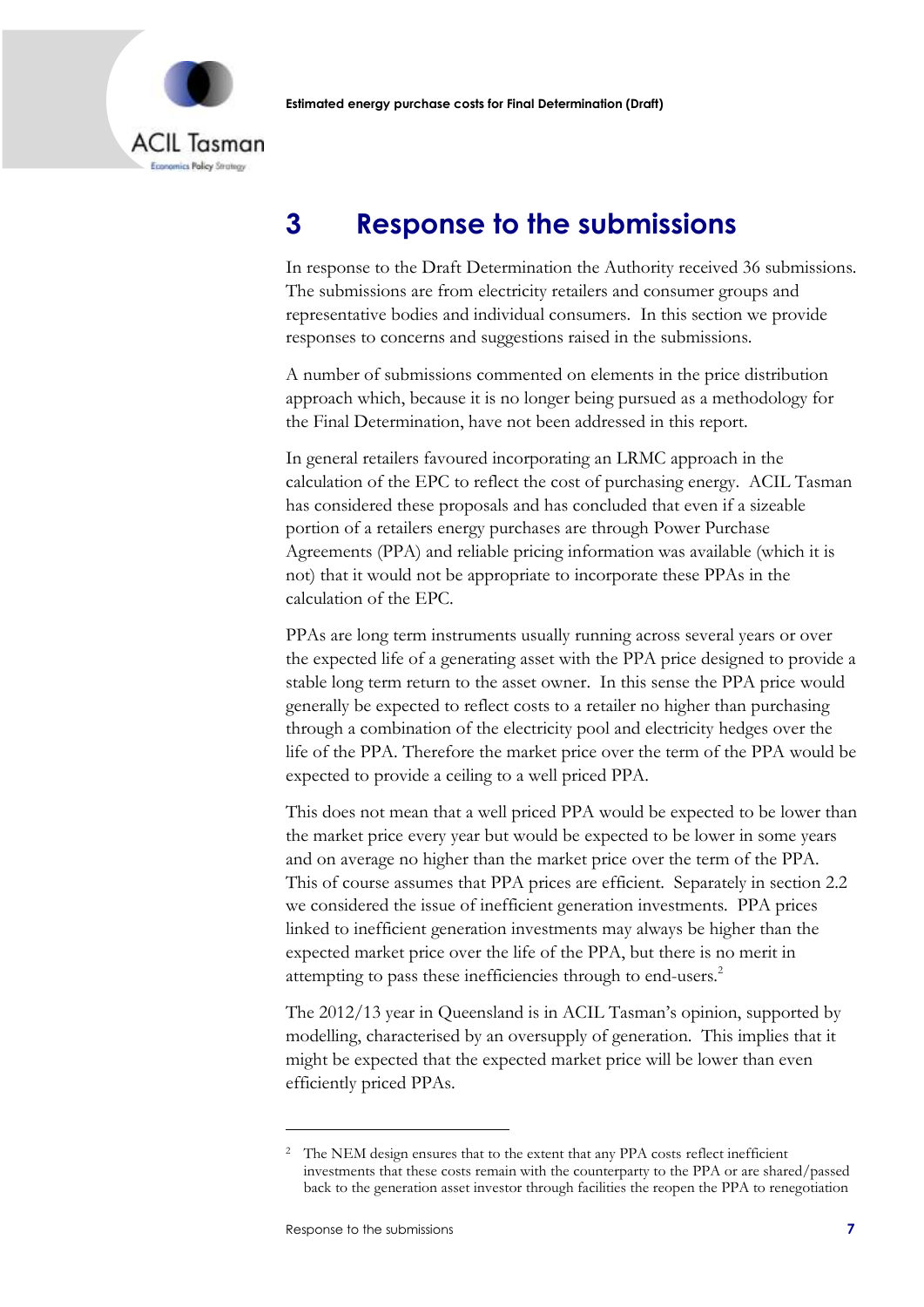

ACIL Tasman has not taken the cost of PPAs or the LRMC of generation into account in calculating the EPC. This is because the market price for energy in 2012/13 is determined through the competitive NEM processes over that period, not by the cost of PPAs or the LRMC of generation.

Some submissions have also claimed that generation development would be stifled unless the EPC in retail tariffs takes account of generation costs through the application of an LRMC approach. ACIL Tasman does not accept this argument on the basis that, as generation and load move to balance with load growth, NEM market prices (combination of expected spot and contract) would be expected to increase to a level which will encourage new generation. This is inherent in the NEM design, as supply-demand tightens, prices rise and new generation investment occurs. This means that if applied in future years, the EPC in reflecting market prices would be expected to reflect price rises associated with a tighter supply-demand balance.

Importantly, the Authority's brief to ACIL Tasman based on the Ministerial Delegation was that the calculation of the EPC should be market based. As already noted above the relevant statement in the Ministerial Delegation which led to this position in that the "energy cost component of each regulated retail tariff should include the cost of purchasing energy".

# <span id="page-12-0"></span>**3.1 Hedging Strategy**

The hedging approach has been adopted for the estimation of the WEPC for the Final Determination. The hedging strategy is meant to represent a reasonable strategy that an efficient representative retailer would undertake to hedge against price risk in the pool market in a given year. A representative retailer would not attempt to cover 100% of all expected energy purchases, because of the very high cost involved.

Origin calculated that the cost of contracts in \$/MWh terms exceeds the \$/MWh wholesale energy costs and claims this is not correct. However, ACIL Tasman considers that there is no error in the calculation because there is a quantity of energy that is not hedged under the strategy employed for the EPC calculation. In particular this is in the off-peak periods which has a lower pool price than the flat contract price and so pulls down the average purchase price of energy because the hedging strategy covers only to the 80th percentile of the off-peak load. There would also be times in the peak periods when the load is not fully covered and when the pool price is less than the contract price.

TRUenergy noted that hedging, on average, provides a lower cost than if a retailer faced the spot price and Origin found that the expected return for cap contracts was higher than the premium. ACIL Tasman considers that both of these submissions are incorrect.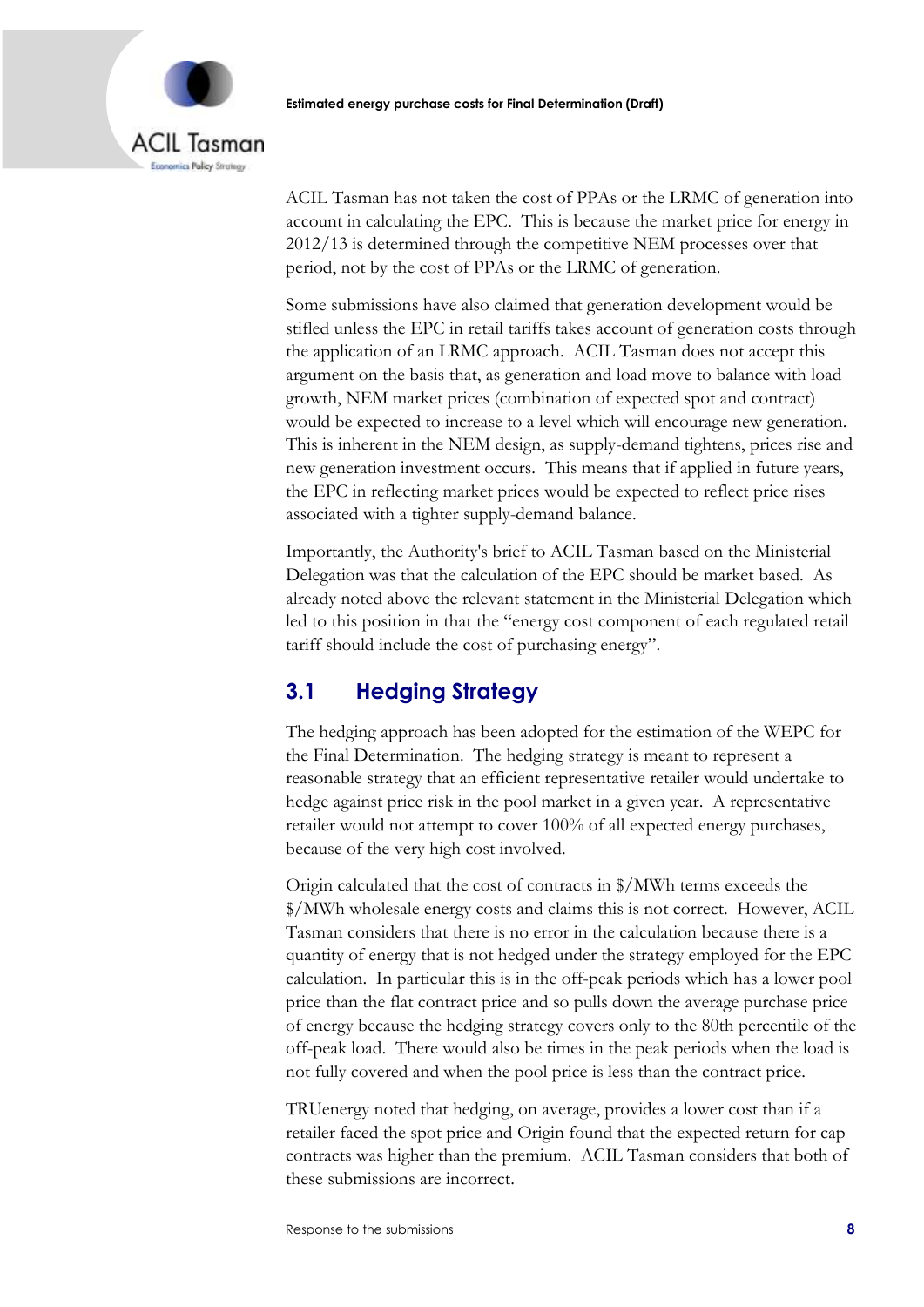

TRUenergy is correct in observing that the price distribution methodology produced generally higher prices than the hedging approach. We would agree that this seems inconsistent but suggests that the contract market is anticipating lower prices than our pool modelling. One factor could be the difference in view with respect to the load forecast used in the modelling. A lower load forecast would, for example, result in lower pool prices. We consider that the use of contract prices is appropriate as these are based on actual traded prices applying to the respective quarters even though the trading for some products for Q1 and Q2 2013 is relatively thin. As shown in [Figure](#page-13-0)  [1,](#page-13-0) when applying the hedging strategy, the volatility in pool prices across the 410 observations for 2012/13 is substantially removed and the EPC is relatively stable. This is consistent with the main purpose of entering electricity hedge contracts – to limit volatility and stabilise prices within an acceptable level of variation.



<span id="page-13-0"></span>Figure 1 **Load weighted pool prices and hedged price for Energex NSLP 2012/13**

**<sup>a</sup>** Data source: *ACIL Tasman modelling using d-cyphaTrade prices*

In response to Origin's concern with regard to cap contract payments versus premiums, we note that our modelling shows that in those representations of 2012/13 where the pool price is expected to be high then the return to the cap contract exceeds the cap premium, which we would expect. In those representations where the pool price is low the opposite is the case. In the median case, used in calculating the WEPC for 2012/13, the market based contract premium is somewhat higher than the estimated cap payments. Furthermore the estimated swap difference payments are also positive which means that for the median year, the contract premium over the pool price was 13% or in other words the cost of contract hedging was 13% higher than if all the energy was purchased out of the pool. [Table 2](#page-14-1) sets this out in detail for the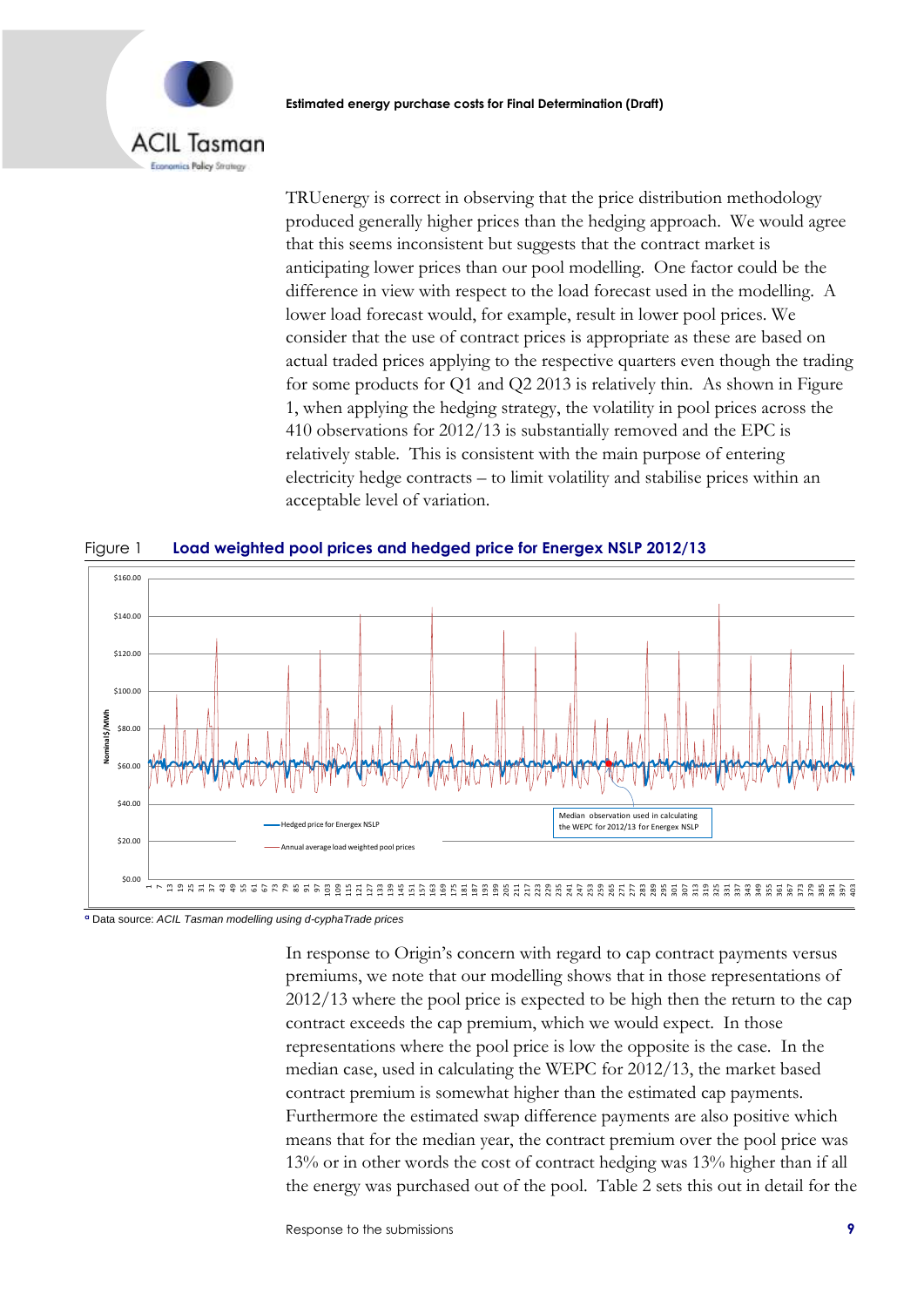

Energex NSLP. This analysis appears to be in line with Origin Energy's understanding of the usual position with hedging costs.

#### <span id="page-14-1"></span>Table 2 **Median observation used in calculating the WEPC for the Energex NSLP in 2012/13**

| Item                                                     | Cost             |
|----------------------------------------------------------|------------------|
| <b>Total MWh</b>                                         | 10,322,425       |
| Total estimated pool costs                               | \$561,106,074    |
| Estimated swap difference payments                       | \$52,195,683     |
| Market based cap premiums                                | \$48,426,705     |
| Estimated cap payments                                   | $-$ \$26,921,409 |
| Total estimated energy purchase cost                     | \$634,807,053    |
| Total estimated energy purchase cost \$/MWh (at the RRN) | \$61.50          |
| Percentage premium for energy purchase cost over         |                  |
| estimated pool cost                                      | 13%              |

*Note: The estimated EPC of \$61.50/MWh in the table is for one of the years on the high side of median of the 410 representative years. The actual median value is \$61.49/MW as seen i[n Table 1w](#page-10-0)hich is the average of the 205 and 206representative years.*

*Data source:* The median of the 410 observations for 2012/13 from the ACIL Tasman hedge and pool modelling

## <span id="page-14-0"></span>**3.2 Use of LRMC to estimate WEPC**

Generally retailers proposed the use of LRMC of generation in the estimation of WEPC. The use of LRMC of generation was rejected as an approach by ACIL Tasman and the Authority in both the Draft Methodology Paper and the Draft Determination. This was on the basis that market prices were a more efficient and cost reflective measure of the cost of purchasing energy. Furthermore the Ministerial Delegation stated that:

The energy cost component of each regulated retail tariff should include the cost of purchasing energy,

As highlighted earlier in this report, the NEM is a compulsory gross pool market with all energy (with the exception of embedded and exempt generators) purchased through the pool. Importantly, the Delegation did not make reference to the cost of making or producing electricity.

Origin claims that the by failing to have regard to the actual cost of supplying electricity the Authority did not correctly interpret or apply section 90 (5) (a)(i) of the Electricity Act 1994 which states:

- (5) In making a price determination, the pricing entity—
	- (a) must have regard to all of the following—
	- (i) the actual costs of making, producing or supplying the goods or services;

From the wording in the Act and Delegation and discussions with the Government representatives the Authority has interpreted the Act and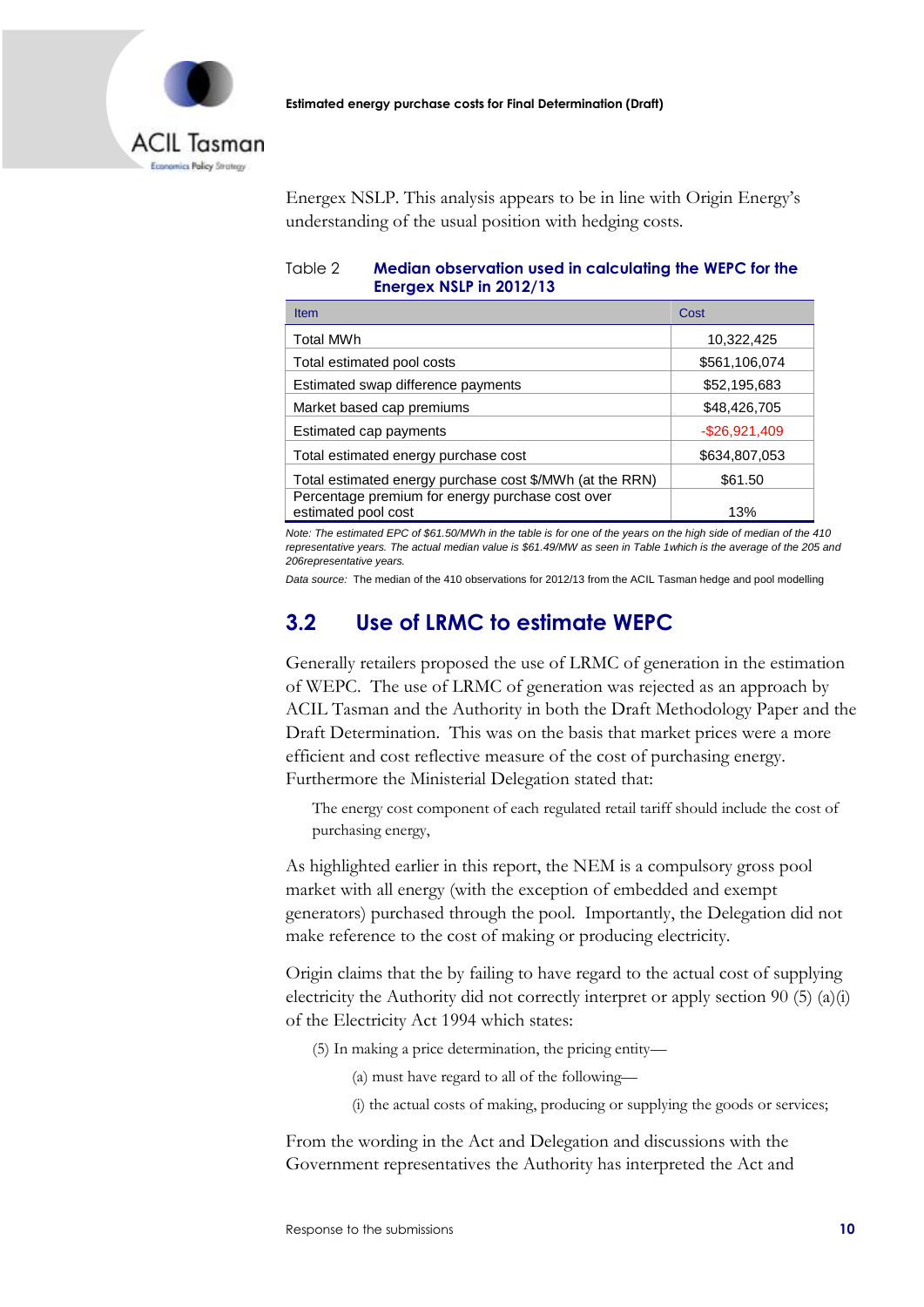



Delegation to mean that WEPC estimates are to be based on prices expected to prevail in the National Electricity Market (NEM) and has briefed ACIL Tasman to provide estimates of WEPC on that basis.

At no stage has the Authority suggested to ACIL Tasman that the estimate of WEPC should be adequate to cover long run generation costs. The detailed analysis shows that the 2012/13 market is expected to be oversupplied resulting in subdued market prices which would generally be expected to be lower than the LRMC of generation.

## <span id="page-15-0"></span>**3.2.1 Market contracts give only partial cover of costs**

Origin and AGL commented that the hedging approach only covers a proportion of the actual energy volumes and that the remainder are covered through a variety of contractual and other arrangements including PPAs with generators. This has been cited as a reason for favouring the LRMC approach which would more reliably reflect the costs involved in these other arrangements assuming that they have been priced efficiently.

The ACIL Tasman analysis is based on the contention that the combination of expected spot and contract prices using the hedging contract approach represents an appropriate estimate of the market price for energy in that period regardless of how it is produced or acquired. The fact that a retailer may use other instruments such as PPAs to secure energy does not mean that the hedge contract approach is not an appropriate estimate of the prevailing the market cost of energy purchases.

ACIL Tasman accepts that PPAs involve a long term price which may be higher than the market price in some years and less than the market price in other years. In addition there may be PPAs which, for whatever reason, have generally higher costs than those that would be expected to be achieved in the contract market over the same period. ACIL Tasman contends that under the NEM arrangements such out-of-the-money arrangements would never be expected to be fully recovered over the life of those arrangements. ACIL Tasman notes that entities holding such out-of-the-money arrangements may be compelled under accounting standards to write them down using the NEM based market value to determine the level of write-off. Hence, ACIL Tasman has not attempted to value the alternative arrangements on the basis that the expected market value as determined by the appropriate combination of expected spot and contract prices for each year over the life of such arrangements provides a ceiling for a soundly priced the PPA.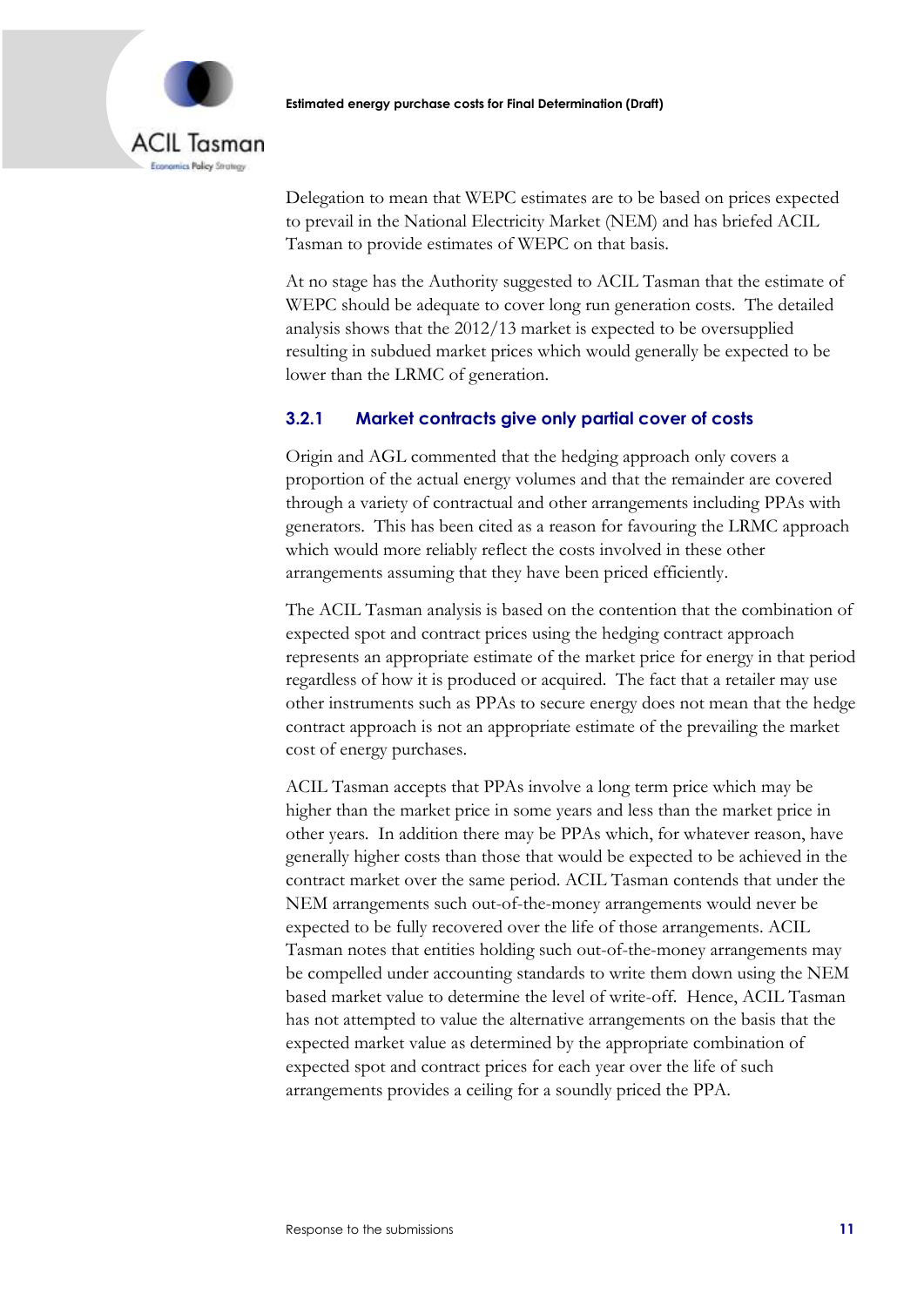



# <span id="page-16-0"></span>**3.3 Peak and off peak energy costs**

A number of submissions observed that there was a sizeable difference between peak and off peak prices and questioned why the WEPC in the retail tariffs did not reflect this difference. Sunwater, for example, observed that there was the large differential between peak and off-peak rates in market contracts.

ACIL Tasman acknowledges that differentiating between peak and off peak using the hourly price series would be reasonable if the retailer energy purchase costs reflected this. However, AEMO charges for the energy supplied to the <100MWh customers at the average price weighted by the NSLP with no differentiation between the peak and off-peak periods. We considered using separate peak, off peak and shoulder prices for energy costs under the new residential time of use (TOU) tariff. However, these customers will not have interval metres and as such will still be included in the NSLP and the energy cost to a retailer is the same for all energy purchased.

Furthermore to differentiate between peak, shoulder and off-peak periods for the WEPC we would need to adopt an assumed or averaged load profile for the TOU customers which would not fit individual cases. This introduces uncertainty and increases the risk to retailers which may not earn sufficient revenue from the TOU tariff to cover the cost of purchasing the NSLP. Customers with more energy in the low priced off peak period, for example, would not cover the NSLP cost.

Structuring the tariff so the pass through network portion incorporates the price variations, as has occurred for the residential TOU tariff, removes the retailer risk while still maintaining some of the desired incentives for consumers to move more energy from peak to off-peak periods.

# <span id="page-16-1"></span>**3.4 Calculation of contract prices**

QCOSS suggested that all trading in d-cyphaTrade should be included; i.e. not exclude trading from prior to 8 November 2011 for Q1 and Q2 2013.

Prior to the 8 November 2013 there are very few trades by d-cyphaTrade for Q1 and Q2 2013. ACIL Tasman uses trade weighted average and so these earlier trades would have little influence on the price. More importantly ACIL Tasman was aware through analysis of TFS trading data that almost all trades prior to 8 November 2011 for the 2013 period were for the whole year, not the quarters, and were for contracts without carbon. ACIL Tasman noted that the price of these contracts had not changed noticeably. On the other hand dcyphaTrade do not include a futures product that excludes carbon and given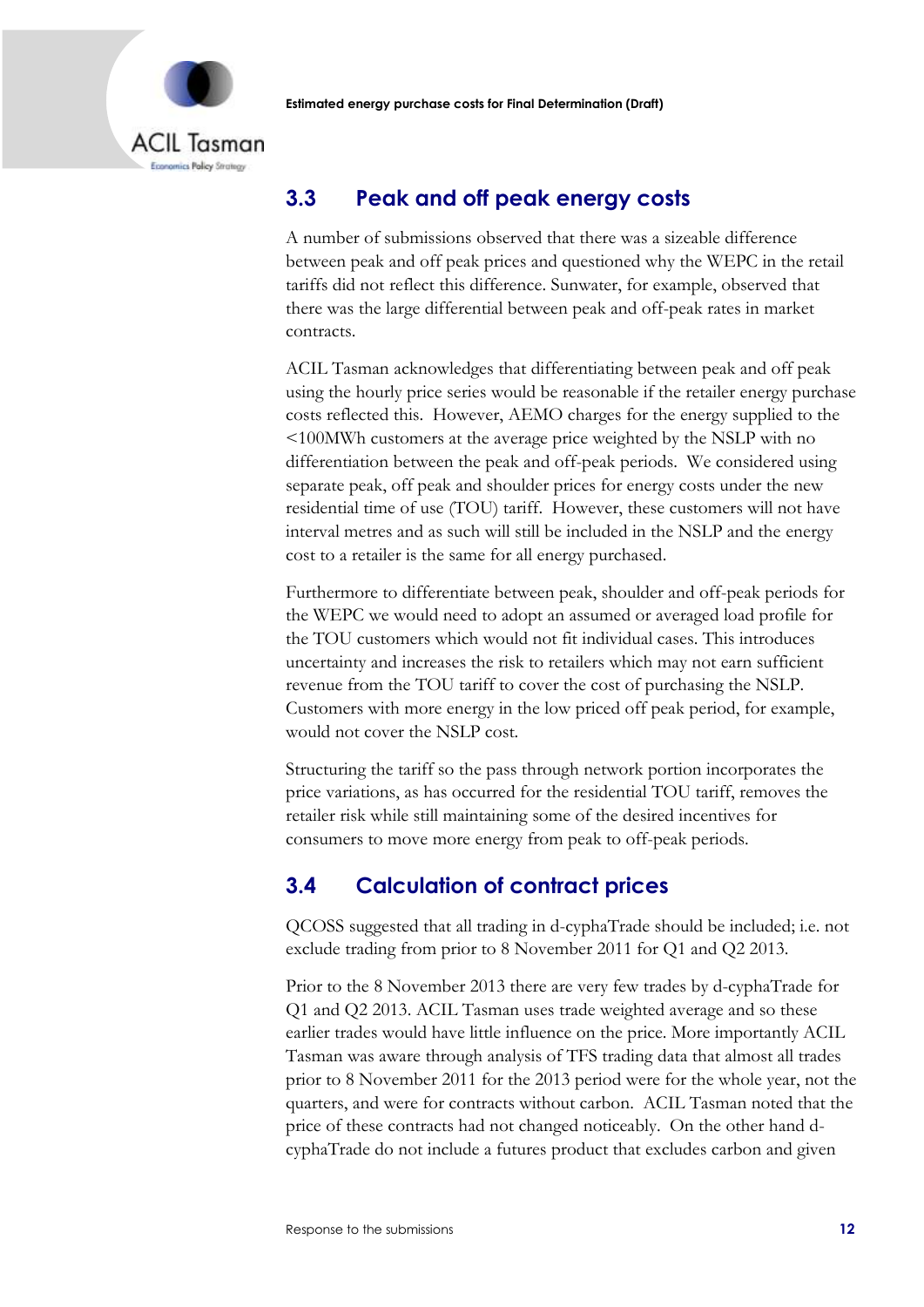

the uncertainty at that time over the future for carbon pricing there was virtually no trading of these futures.

AGL suggested that TFS carbon exclusive trades be used for base contract price estimates. TFS is an electricity broker from which ACIL Tasman purchased trading information to assist in its evaluation of the contract prices. Where the futures market is sufficiently liquid<sup>3</sup>, the trade weighted average of daily settlement prices from d-cyphaTrade has been used, because it is a transparent source of market data. Furthermore in our report for the Draft Determination we showed that the d-cyphaTrade numbers from 8 November 2011 when the carbon tax legislation was passed, include an appropriate allowance for carbon as they align almost precisely with the TFS data with carbon and without carbon plus the AFMA carbon allowance.

In its submission on the Draft Determination, Origin strongly recommended a consistent approach for base and peak contracts of the trade-weighted average of d-cyphaTrade daily settlement prices and trades since 8 November 2011. Where there are no trades post 8 November 2011, the latest trade price should be used.

ACIL Tasman has used a consistent approach for base and peak contracts. Where the futures market is sufficiently liquid, we have used the trade weighted average of d-cyphaTrade daily settlement prices since they first traded. However, as explained in our report for the Draft Determination, the dcyphaTrade base and peak contracts for Q1 2013 and Q2 2013 have been relatively thinly traded, particularly prior to the legislation being passed. Therefore, we have used the trade weighted average of d-cyphaTrade daily settlement prices since 8 November 2011, because TFS "with AFMA" prices plus the carbon pass-through are virtually the same as d-cyphaTrade prices from 8 November 2011. We considered that there was no reason to depart from using d-cypha Trade prices, because TFS "with AFMA" prices plus the carbon pass-through are virtually the same as d-cyphaTrade prices from 8 November 2011.

# <span id="page-17-0"></span>**3.5 Carbon tax cost**

QCOSS/ETROG, AGL and Origin questioned the robustness of the carbon cost estimates. Some indicated that the estimate was too high while others say it was too low.

-

<sup>&</sup>lt;sup>3</sup> ACIL Tasman has shown this to be the case for d-cypha Trade base and peak Q3 2012 and Q4 2012 contracts and cap contracts.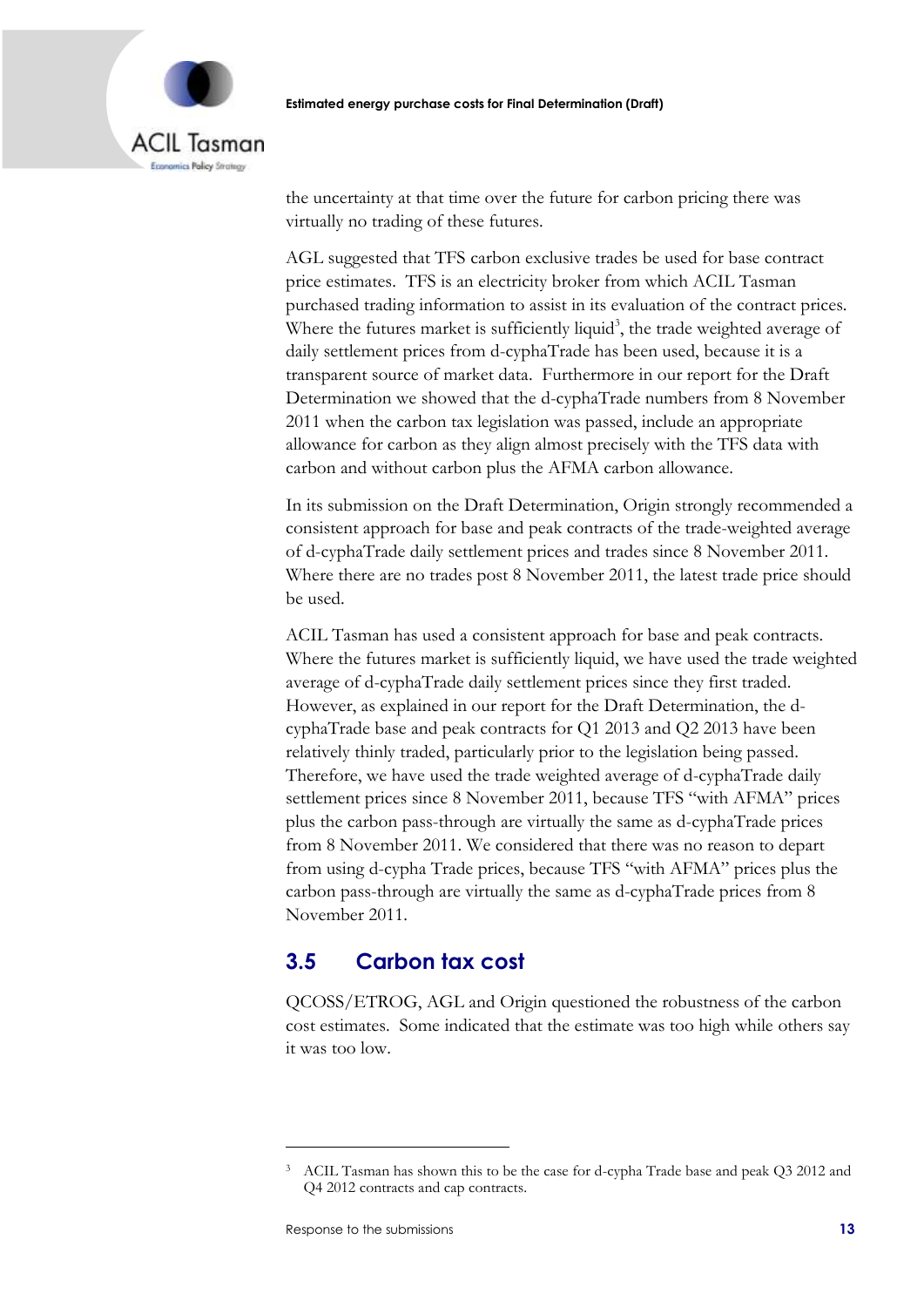

The carbon costs have been based on the AFMA methodology of applying the NEM emissions factor to the carbon price. The emissions factor of 0.87 used in the report for the Draft Determination was taken from the PowerMark modelling for 2012/13 but was incorrectly based on generated energy and combustion emissions. The AFMA formula uses the AEMO published emissions factor which is based on sent out energy and total emissions (combustion and fugitive). This explains why the estimate was lower than expected in a number of submissions.

For this report we have used emissions factors based on sent out energy and other emissions (in accordance with the AEMO methodology). We have also undertaken detailed pool and hedge modelling of prices and WEPC for 2012/13 without carbon. The quarterly NEM emissions factors based on the median year representing 2012/13 used in the detailed modelling were 0.89,0.89,0.91 and 0.90 tCO2-e/MWh sent-out respectively.

# <span id="page-18-0"></span>**3.6 Peak and off-peak error**

A number of submissions correctly identified an error in the classification of peak and off peak periods in the hedging model.

This error in the analysis for the Draft Determination has been corrected in this report for the Final Determination. Because of the error in identifying peak and off-peak periods, the estimated WEPC for the Energex NSLP at the regional reference node in the Draft Determination was \$0.53/MWh (0.9%) lower than it should have been.

# <span id="page-18-1"></span>**3.7 Controlled and unmetered loads revised approach**

Several retailer submissions questioned the use of the price distribution methodology to estimate the controlled and un-metered loads with some suggesting that hedging might be a better approach.

For the Final Determination, ACIL Tasman has revisited the methodology for the controlled loads and has adopted a revised method. The resultant wholesale energy purchase costs for these settlement classes are, however, very similar in the Final Determination to the estimates in the Draft Determination. The new method involves calculating the total cost of supplying the Energex NSLP with and without the selected control load using the hedge approach. The difference in costs is taken as the cost of supplying the selected controlled load and the cost per unit for the selected controlled load to found by dividing the cost by the energy taken.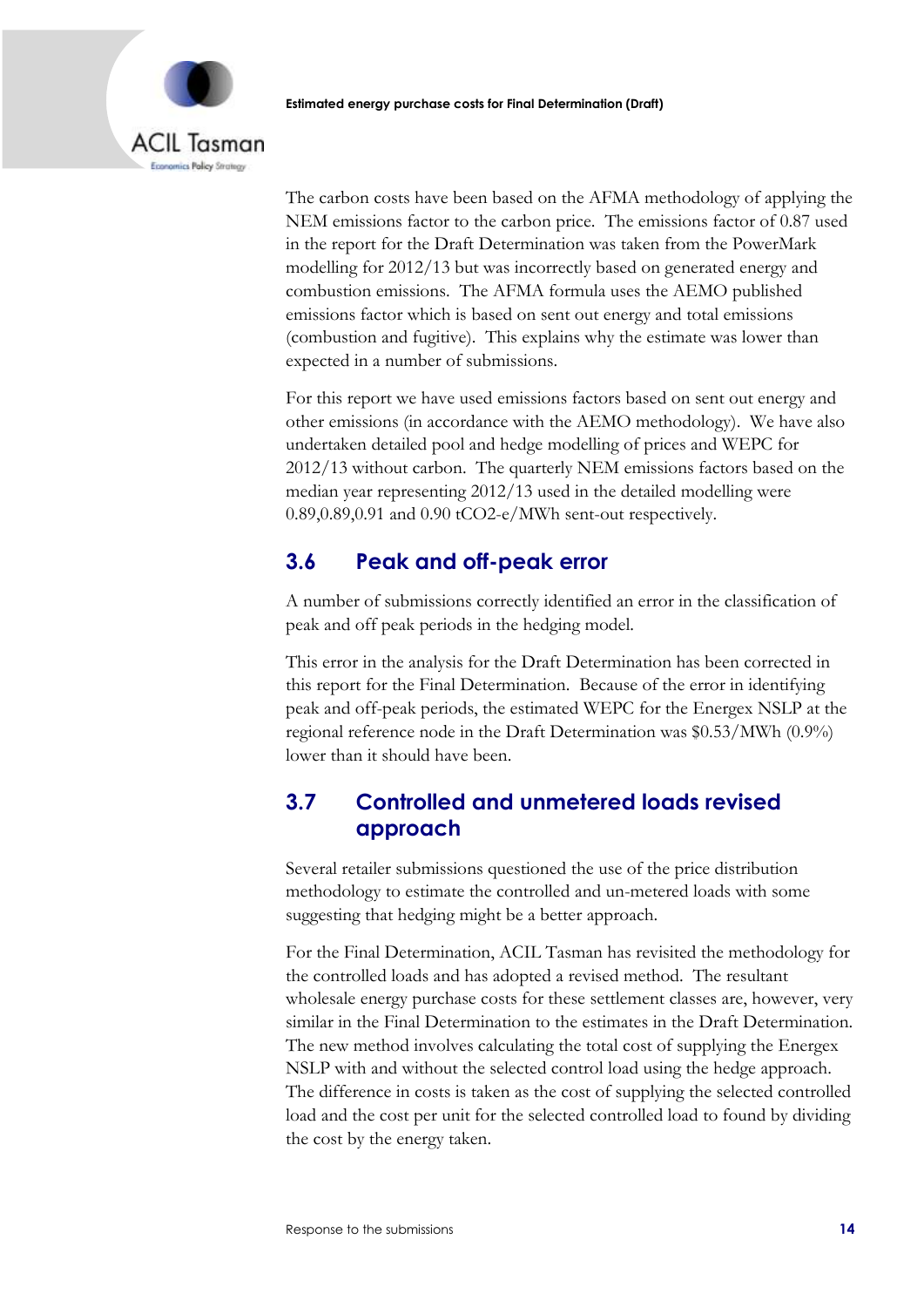

The cost of supplying the unmetered loads in Energex and street lighting in the Ergon Energy area are now taken as the respective NSLPs as the unmetered and street lighting loads are included in the respective NSLPs. The resultant wholesale energy purchase costs for the unmetered supply is higher in the Final Determination than in the Draft Determination.

# <span id="page-19-0"></span>**3.8 AEMC Report**

## <span id="page-19-1"></span>**3.8.1 Background**

AGL, Origin compared the ACIL Tasman report for the Draft Determination with a report prepared by ACIL Tasman for the Australian Energy Market Commission (AEMC) and on the basis of the differences in the reports questioned the efficacy of the ACIL Tasman PowerMark modelling and the overall approach to the estimation of the WEPC for the Draft Determination.

The AEMC Report provides estimates of the cost of supplying the residential customers and the estimates for 2012/13 for Queensland which were higher than estimates in the report for the Draft Determination.

Origin make a number of comments regarding ACIL Tasman's estimation of the energy purchase cost in relation to the spot price modelling. In particular:

Origin is greatly concerned with ACIL's estimation of the energy purchase cost for 2012-13 as even cursory examination indicates that the outcome is well below market expectations (page 7, Origin submission).

Origin has compared ACIL's current modelling results with the results it published in its report of October 2011 [to the AEMC], *Wholesale energy cost forecast for serving residential users*.... It is immediately apparent that the 2012-13 energy purchase cost of \$41.60 (excluding losses and carbon) produced for the QCA is significantly lower (\$15/MWh) than that reported by ACIL in its previous report(page 7, Origin submission).

To simplify our response to the above concerns, the following discussion relates to the time weighted wholesale electricity price for Queensland (or the flat price).

The report ACIL Tasman provided to the AEMC (released in October 2011) was based on modelling completed in July 2011. The modelling ACIL Tasman has undertaken for the Authority was completed in March 2012. Both sets of modelling were based on ACIL Tasman's latest off-the-shelf projection of the NEM (at the time). That is, in neither case did the client have input or influence into the modelling assumptions or projected outcomes.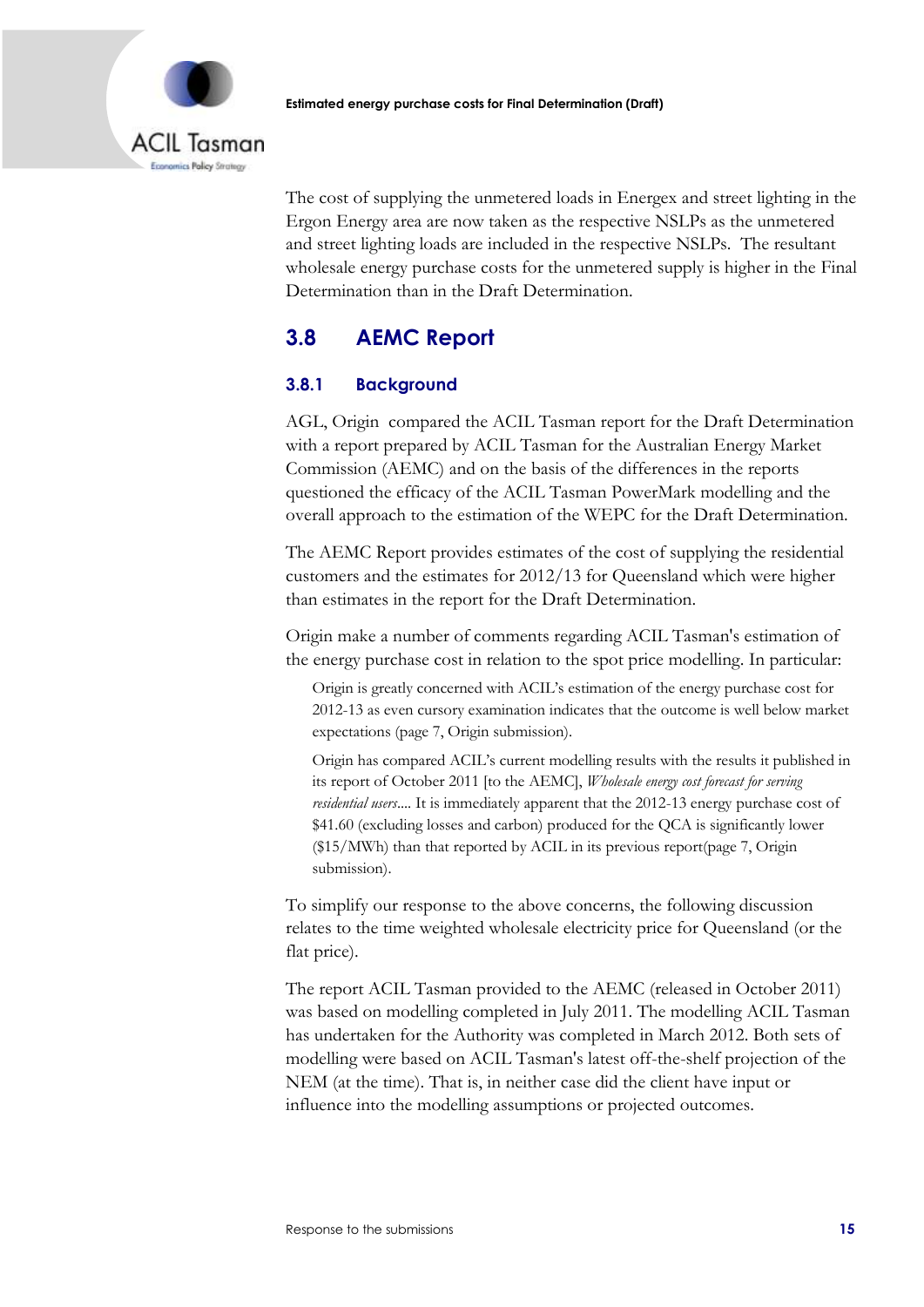

It is worth noting that ACIL Tasman produces projections of the NEM using PowerMark, not predictions, based on a set of well thought through assumptions.

## <span id="page-20-0"></span>**3.8.2 Assumption changes**

ACIL Tasman, like any other industry consultant, or indeed any industry participant, routinely revises the assumptions that underpin its modelling. During the eight month period between the two sets of modelling a number of routine updates were made to the PowerMark assumptions. These updates are made usually on a quarterly basis when new information which comes to hand (during that quarter) is assessed internally within ACIL Tasman and if accepted is included in the model.

The table below identifies the key assumption changes made between the two sets of modelling as well as an estimate of the impact on the Queensland spot price.

## **Load Forecast**

The pool price modelling for the AEMC project was undertaken in mid 2011 and was based on the load forecast in the AEMO 2011 ESOO while the pool price modelling for the Draft Determination was based on the Powerlink's updated 2100APR released in January 2012. Consideration was given to using the AEMO Updated 2011 ESOO but as only peak demand changes in three regions, energy was not revised and no 10% POE forecast provided it was decided not to use AEMO's partially updated forecast. The peak demand was some 358MW lower in the Updated 2011 APR than in the 2011 ESOO. The Updated 2011 APR load forecast for Queensland used by ACIL Tasman in modelling for the Draft Determination, reduced the annual energy by 3008GWh in 2012/13 or by an average of about 343MW, when compared with the AEMO 2011 ESOO load forecast used in the AEMC modelling. ACIL Tasman has not undertaken a specific sensitivity analysis within PowerMark of this assumption change, but based on previous modelling exercises and indeed the implied price impact of a 300MW demand reduction from AEMO's price sensitivity market re-runs in a setting of oversupply, ACIL Tasman estimates the impact of this assumption change to sit somewhere between a reduction of \$2.00/MWh to \$5.00/MWh to the time weighted price.

#### **Ramp Gas**

The impact of ramp gas (associated with LNG) on the NEM is a challenging consideration. And the extent to which ramp gas impacts the NEM depends largely on the volume of gas available to be used in generation and the extent to which this results in power stations being dispatched out of merit order.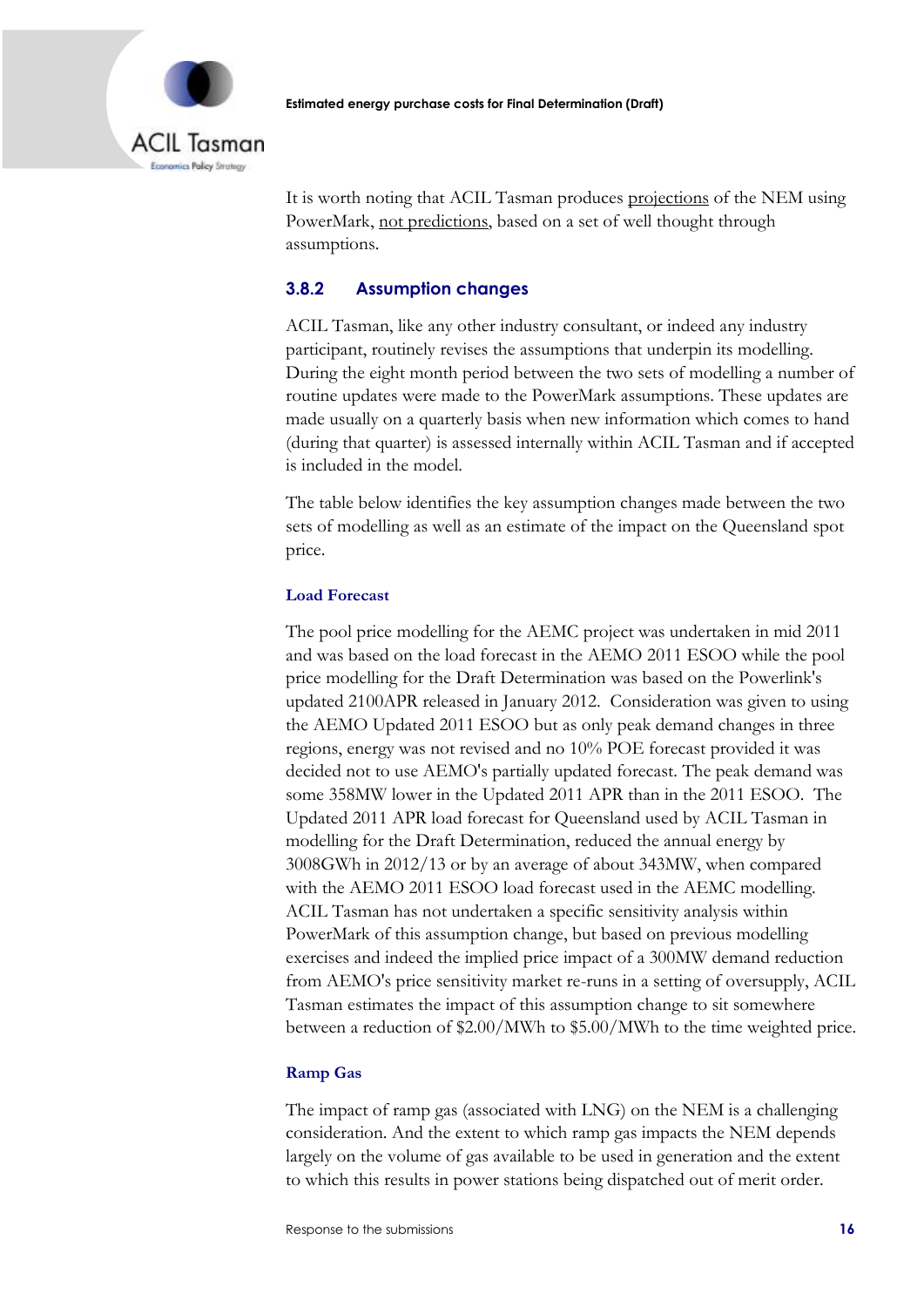

ACIL Tasman acknowledges that the volume of ramp gas is somewhat of a moving target - with project proponents finding innovative ways to reduce the need for ramp gas to be consumed by out of merit order generation. Indeed, it is fair to say that even project proponents do not know exactly the extent of ramp gas.

Nevertheless, in January 2012, ACIL Tasman analysed the dispatch patterns of gas fired generators in Queensland and made the observation that the previous projections of generation volumes of selected gas-fired generators were lower than what had been actually observed and that this was likely due to greater ramp gas use than had been anticipated at that time. It is assumed in the modelling of the WEPC that the volume of generation observed from these gas fired generators would continue in 2012/13.

ACIL Tasman estimates that the impact of the increase generation from certain gas-fired generators in Queensland has reduced the spot price by about \$1.00/MWh to \$2.00/MWh.

### **Hydro generation**

The final major change made to the assumptions relates to the generation volume of the major hydro plant at Snowy and in Tasmania. Although the modelling used for the AEMC had taken the breaking of the drought into account, it was unclear at that stage as to how quickly reservoir levels would recover on a consistent basis to allow the hydro plant to return to their long term average output levels.

However, reservoir levels improved significantly post winter 2011, and therefore ACIL Tasman made the decision to return the output of the hydro plant to normal levels from 2012 onwards in its modelling. Naturally, the increased generation volumes assumed for the hydro plant are estimated to have more of an impact on the price outcomes in the southern states, but this has flow on effects into Queensland, albeit at a somewhat diminished level.

Therefore, the AEMC modelling assumed a lower level of hydro generation than that assumed in the modelling for the Draft Determination, which meant that there was less plant available to meet the load resulting in higher prices.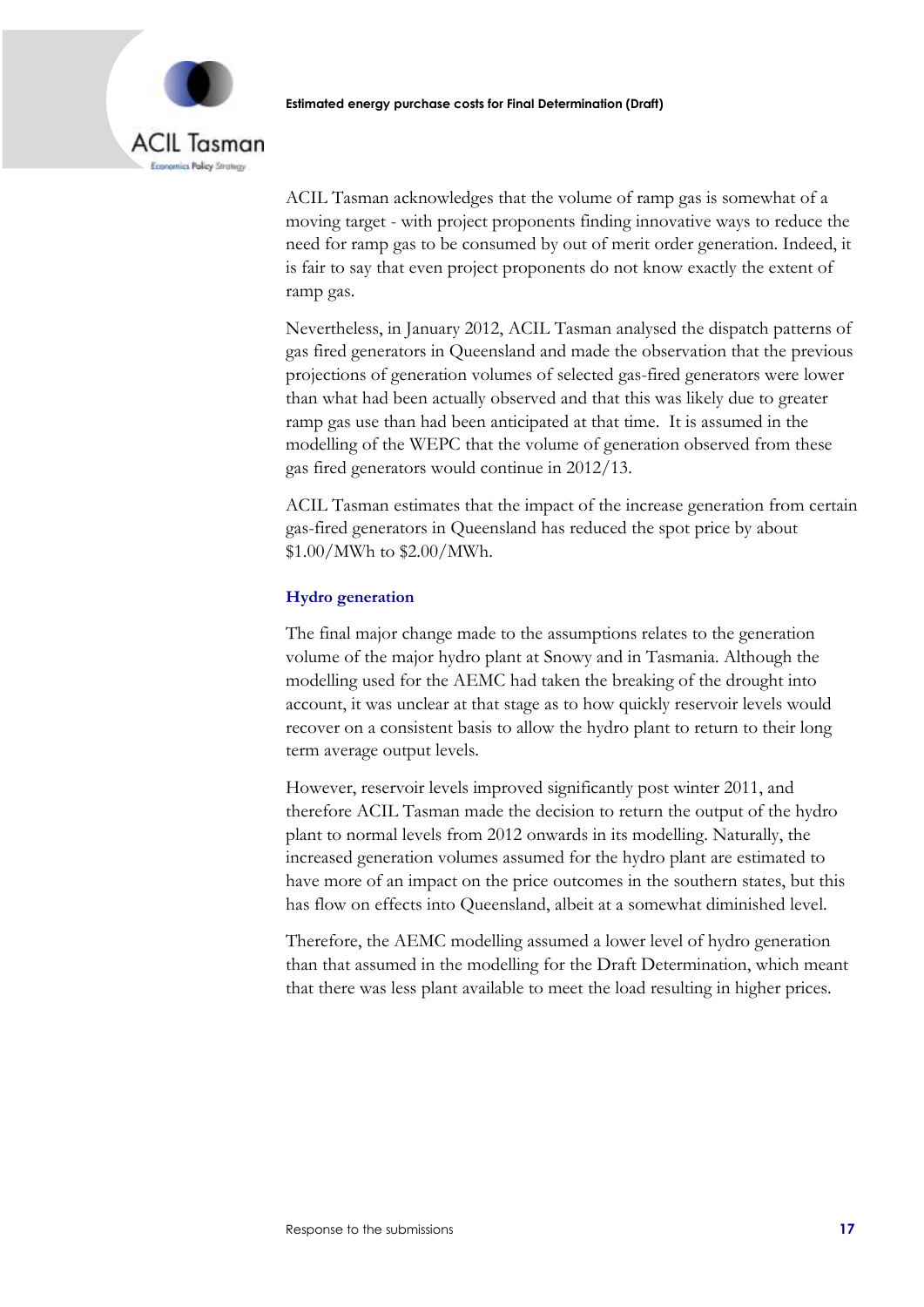

### <span id="page-22-1"></span><span id="page-22-0"></span>**3.8.3 Summary**

| <u>iline weighted average wholesule electricity price (3/MWH)</u>           |                                      |                                      |                              |  |  |  |  |
|-----------------------------------------------------------------------------|--------------------------------------|--------------------------------------|------------------------------|--|--|--|--|
| Assumption updates applicable to 2012/13                                    | <b>Estimate</b><br>of lower<br>bound | <b>Estimate</b><br>of upper<br>bound | <b>Midpoint</b><br>of bounds |  |  |  |  |
| Queensland demand projection revised downwards by about<br>350MW on average | $-$2.00$                             | $-$ \$5.00                           | $-$ \$3.50                   |  |  |  |  |
| Increased 100MW on average of dispatch from gas plant due to<br>ramp gas    | $-$1.00$                             | $-$ \$3.00                           | $-$ \$2.00                   |  |  |  |  |
| Increased 180MW on average dispatch from Snowy Hydro                        | $-$1.00$                             | $-$2.00$                             | $-$1.50$                     |  |  |  |  |
| Increased 150MW on average dispatch from Tas Hydro                          | $-$0.00$                             | $-$1.00$                             | $-$0.50$                     |  |  |  |  |

#### Table 3 **Assumption updates and estimated impact on the Queensland time weighted average wholesale electricity price (\$/MWh)**

*Note:* The values are estimates based on past modelling experience. The specific impact of each assumption change has not been modelled by ACIL Tasman.

*Data source:* ACIL Tasman

Taking the above considerations it is estimated that the main assumption changes between the two sets of modelling result in Queensland spot prices decreasing by about \$7.00-\$8.00/MWh on a time weighted basis for 2012/13. This largely explains the \$9.00/MWh decrease in the modelled time weighted price between the AEMC report and the report for the Draft Determination.

The graph below plots the annual time weighted price from the modelling undertaken for the Authority's Draft Determination. Actual historical annual prices, and the current futures price for 2012/13 are included for reference.

A number of modelled annual prices are included in the graphs, they are:

- the median annual time weighted price from the 410 simulations for 2012/13 - assuming a price on carbon
- the mean annual time weighted price from the 410 simulations for 2012/13 - assuming a price on carbon
- the implied median and mean time weighted price assuming a notional 90% pass-through of the \$23 carbon price.

Compared with the recent past, the projected prices do not seem unreasonable. The modelling suggests an increase in price of about \$3/MWh in 2012/13 over the 2011/12 price (when assuming no price on carbon). ACIL Tasman acknowledges that 2011/12 was a mild year - but when taking into account a large material outage at Millmerran for August to December 2011 and the prospect of more ramp gas in 2012-13, coupled with an increase in generation from hydro plant in the southern states (returning to normal generation volumes) an increase of \$3/MWh does not seem implausible.

Further, the mean modelled outcome of the 410 simulations of 2012/13 sits very close to the latest d-cyphaTrade data again suggesting that the projection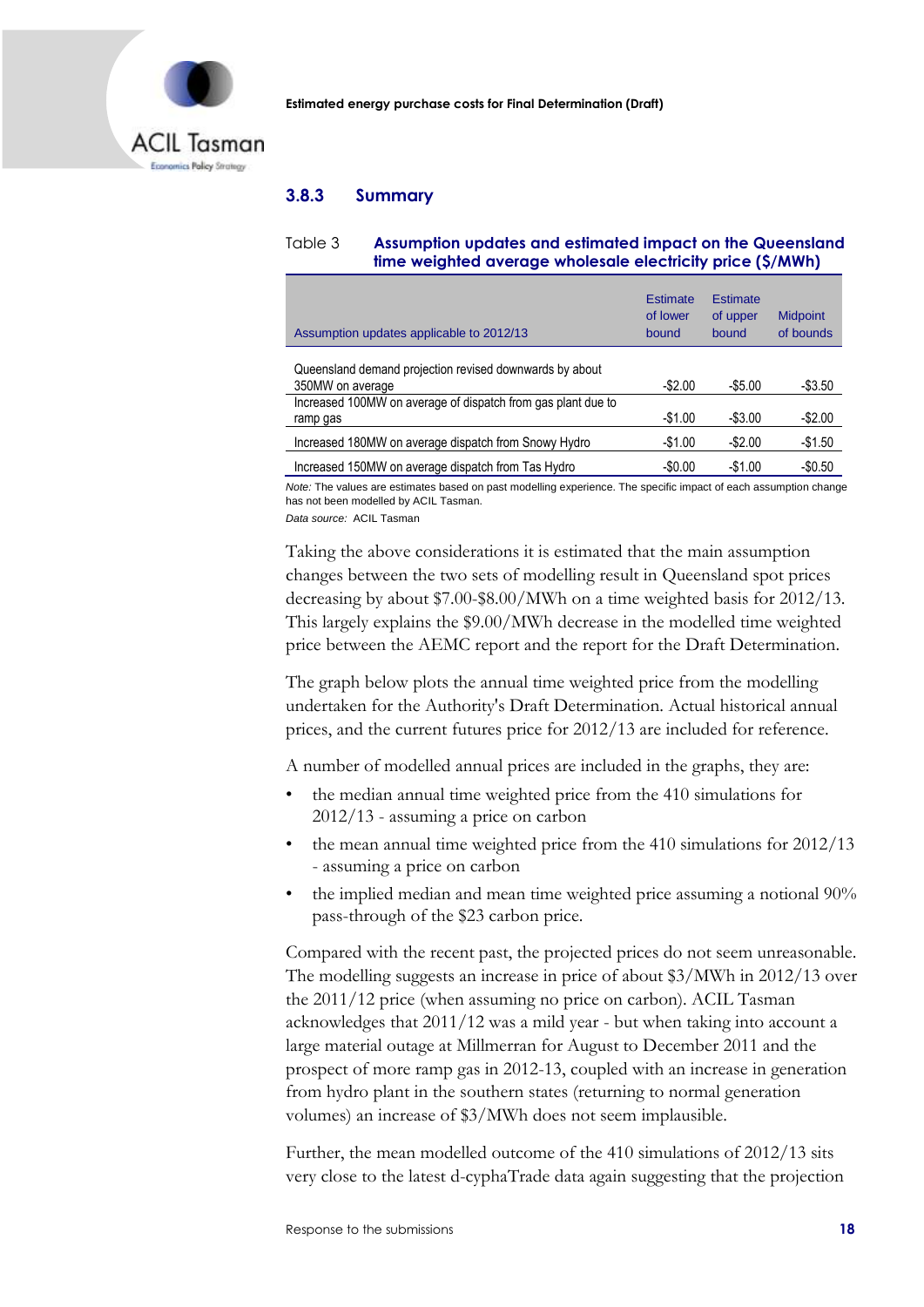

is not unreasonable, and not dissimilar to the view held more broadly by market participants.

<span id="page-23-1"></span>



*Note:* "Without carbon" values are estimated from the "with carbon" values assuming a 90% pass-through of the \$23 carbon price. *Data source:* ACIL Tasman modelling, AEMO data, and D-Cypha data

ACIL Tasman readily acknowledges the challenge of modelling a market as complex as the NEM. Changes to input assumptions invariably have consequences on price outcomes. ACIL Tasman has provided the QCA with its latest projection of the NEM and it is fair to say that the prices are different to our projection from July 2011. However, we consider that this is for well explained reasons.

## <span id="page-23-0"></span>**3.9 Creation of load data**

Origin Energy suggested that ACIL should remove the 2008 load from its calculations because it was considerably lower than 2009, 2010 and 2011. TRUenergy, on the other hand, suggested that 4 years of data was not enough because there had been fewer days over 32 degrees in recent years.

Days are selected from the four years of actual data to populate the remaining 37 synthetic years with load data. The use of four years provides a good sized sample from which to select the days to populate the 37 synthetic years. It is important not to go too far back in history as load profiles change with load mix, end-user behaviour and other factors. ACIL Tasman accepts that the past four years were affected by mild summers which means that the sample of mild days will be larger than the sample of extreme temperature days for those four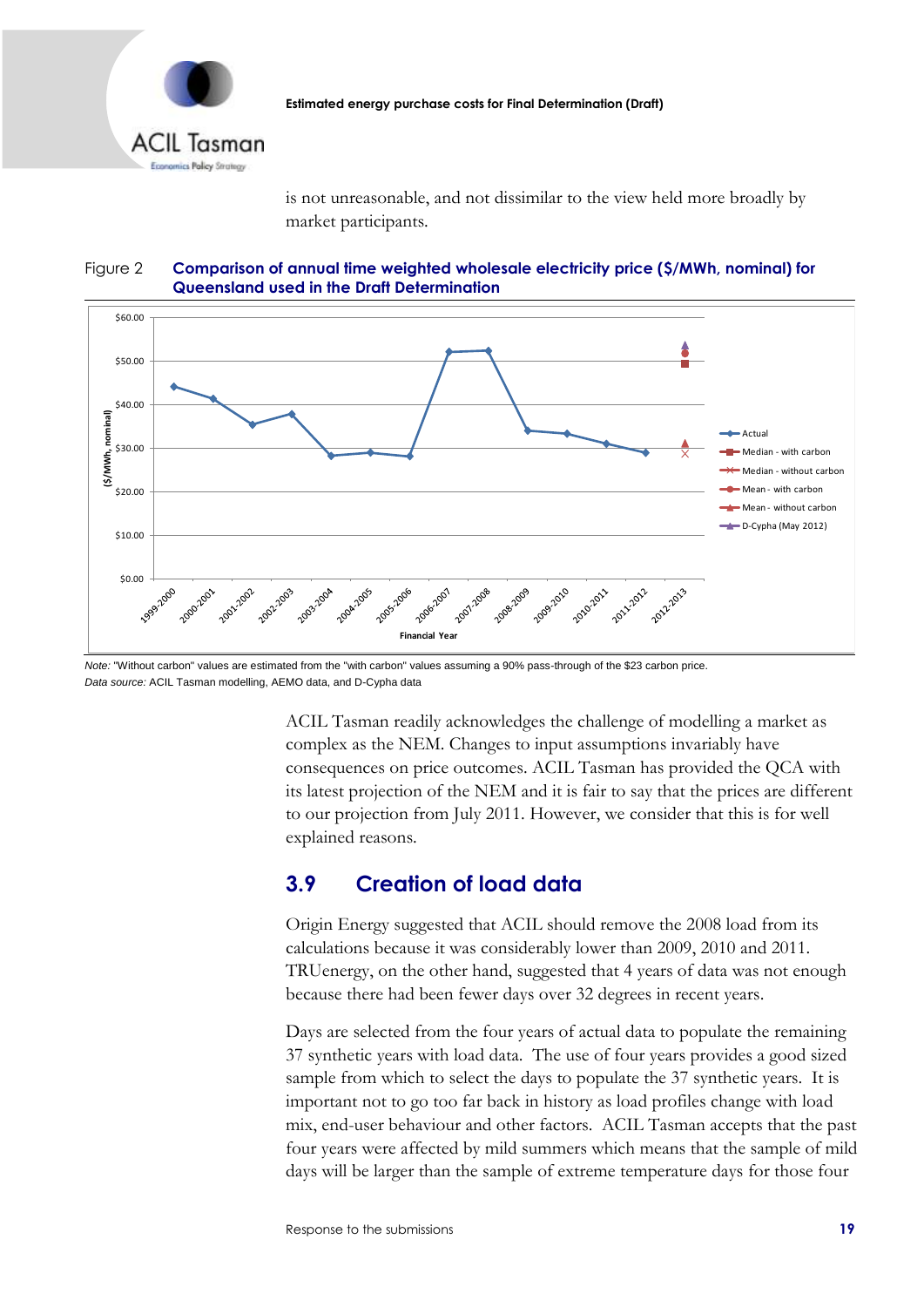

years. However the remaining 37 years are populated based on historical temperature data, which provides a robust data set of load years.

The 41 years of load traces (4 actual and 37 synthetic) as a whole are also adjusted to match the annual energy and 10% POE peak demand forecast to give 41 load representations for 2012/13. This means that the mildness or otherwise of the four actual years are not likely to have any effect on the final result.

AGL requested more explanation of about how the historic load has been manipulated. Our explanation follows.

Firstly the four years of data are adjusted to the same level as the final actual year (in this case 2010/11) by removing growth on a quarterly basis. The selections of days are then performed by matching day type season and temperature profile of each historic day with a day from the four years of growth adjusted actual load data. The selection of each day is based on the best match across all NEM regions<sup>4</sup> using temperature matching based on least squares approach.

Once all the 37 years have been populated, the 41 years are all grown to the 2012/13 load forecast using a linear transformation of the 41 years load traces, so that the peak of the 41 years matches the 10% POE summer peak forecast for 2012/13 and the energy of the 41 years matches 41 times the forecast annual energy for 2012/13. In other words the whole 41 years are adjusted together. To be strictly correct a 2.5% POE peak demand forecast should be used (i.e. 1 in 41 chance). ACIL Tasman analysis shows that there is little difference between a 2.5% and 10% POE forecast as with a 10% POE forecast air-conditioning is very close to its maximum practical utilisation. Furthermore it is likely that more than one hour will reach the 10% POE forecast as the peak day from the four years of actual data may be repeated a number of times in the 41 year constructed data set.

Ergon Energy queried why the 10% POE demand forecasts were used rather than a weighted average of the 90%, 50% and 10% POE.

As described in the previous paragraph The 10% POE peak demand forecast was used to transform the 41 years of load data. The median price year used as the estimate of the wholesale energy price for a particular settlement class is chosen from 410 alternative weather and outage years based on the price only and is not chosen for its demand or energy characteristics. This process avoids

-

<sup>4</sup> Note that the NEM wide matching process is important to maintain consistency and reflect the interconnectedness of the NEM regions and the consequential influence across regions on prices.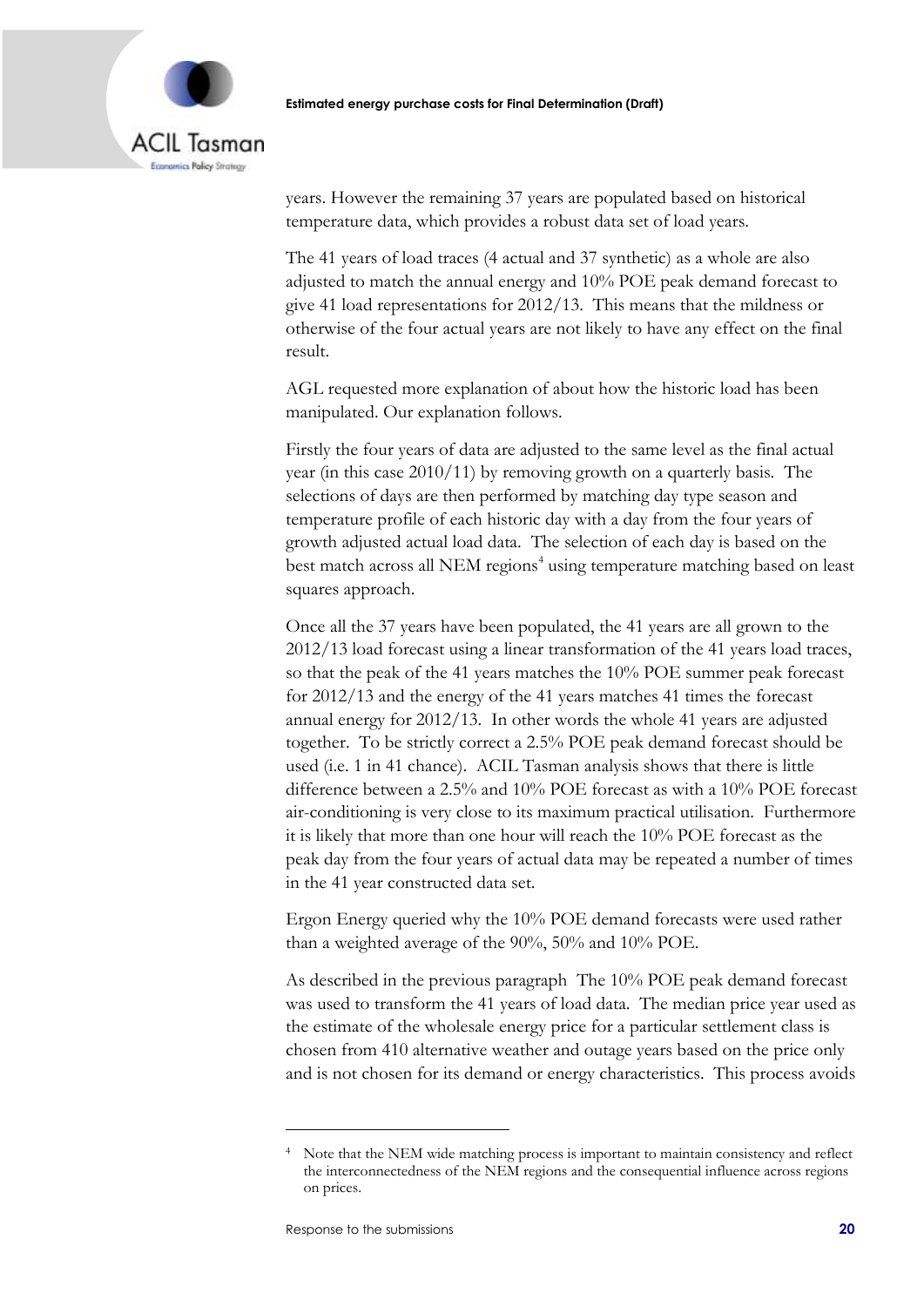

the necessity of having to use the concept of a weighting separate 90%, 50% and 10% POE forecasts like that followed for the former BRCI as the whole of the price distribution is available.

# <span id="page-25-0"></span>**3.10 Allowance for losses**

In the Draft Determination ACIL Tasman used an energy weighted DLF to represent the distribution losses associated with the Ergon NSLP. ACIL Tasman understands that this is not cost reflective for individual customers. QCA requested that ACIL Tasman publish two loss factors associated with the Ergon Energy NLSP, one to cover the SAC demand and street lighting customers and the other to cover the HV SAC, CAC and ICC customers.

Origin suggested that loss factors should be applied to other energy costs (i.e. Large-scale Renewable Energy Target scheme (LRET) and Small-scale Renewable Energy Scheme (SRES) and market fees), Origin also suggested additional loss factors to account for loss between generators and the regional reference node. ACIL Tasman has considered these suggestions and accepts that transmission and distribution losses between the reference node and customer terminal should have been applied to other energy costs in the Draft Determination. However we do not accept that transmission losses between the generator and the regional reference node should be applied to other energy costs as these are also assessed at the regional reference node.

ACIL Tasman has also adjusted the calculation method used to account for losses. For the Draft Determination the WEPC at the customer terminal were calculated multiplying the WEPC at the node by one plus the percentage losses. This was not strictly correct and now the losses are accounted for by dividing the WEPC at the node by one minus the percentage losses.

The Renewable Power Percentage (RPP) and Small -scale Technology Percentage (STP) used in the estimate of the cost of LRET and SRES, respectively, are based on wholesale acquisitions from AEMO (i.e. at the node), therefore, only losses between the reference node and the customer terminal should be applied to cost of SRES and LRET. These losses are to be applied to the cost of LRET and SRES for the Final Determination.

# <span id="page-25-1"></span>**3.11 Transmission constraints**

Origin asked whether transmission constraints need to be taken into account.

The PowerMark modelling does not explicitly account for intra regional transmission constraints but calibration of the model ensures that it can replicate price outcomes under normal market circumstances. The situation at Calvale-Wurdong referred to by Origin is not a normal market characteristic.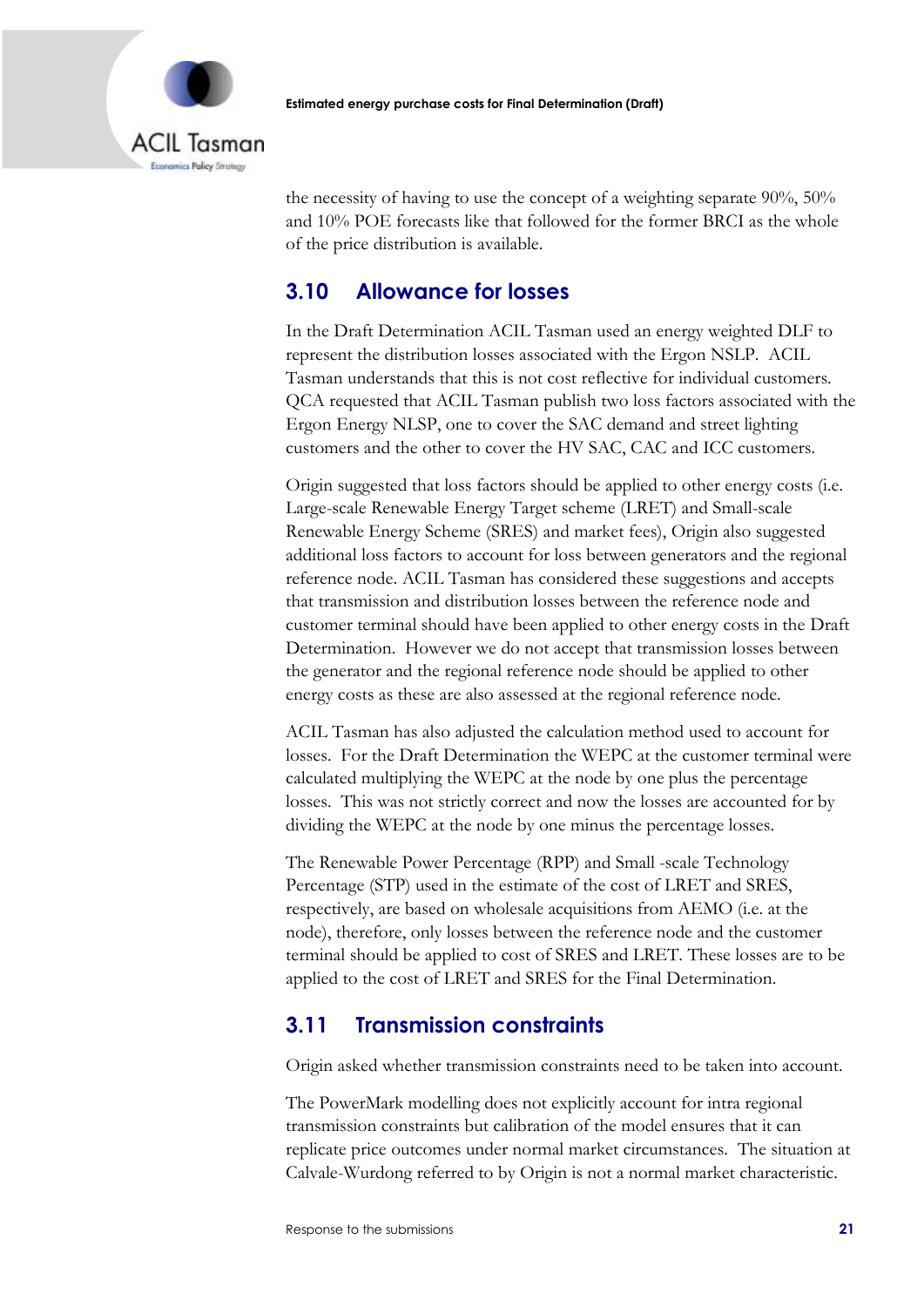



## <span id="page-26-0"></span>**3.12 Queensland Gas Scheme**

QCOSS, CCCL and Stanwell disagreed with estimating gas electricity certificate (GEC) prices using a longer time series of market data (4 years) and preferred an estimate based on a 2-year average.

Given that GECs have been acquired by various means including via the short term market and via long term contracts and the fact that the GEC market is now oversupplied with low prices and very thin trading, the AFMA weekly GEC prices have been averaged over an extended period of 209 weeks or 4 years. This approach accepts that existing retailers have prudently entered arrangements to acquire GEC's which have legitimately added to the EPC.

# <span id="page-26-1"></span>**3.13 Large-scale Generation Certificate (LGC) prices**

AGL disagreed with using the market data based approach to estimating LGC prices, but instead supported using the LRMC approach.

Origin and QEnergy also questioned ACIL's approach of calculating LGC prices using an average of 106 weeks for 2012 as this includes REC prices that had been heavily influenced by the oversupply of certificates (between between April - Dec 2010). It suggested that only data for 2011 be used to calculate 2012 and 2013 LGC prices to account for the "start" date of the scheme (2011) and to exclude those prices that have been heavily influenced by the oversupply of certificates.

The average price of RECs using the AFMA data of around \$42/MWh aligns with ACIL Tasman's modelling of the renewable energy market (*RECMark*), which is a model based on the LRMC of renewable generation, a carbon price projection, a black energy price projection and the LRET penalty price and expiry date. In essence the model develops new renewable projects on a least cost basis across Australia and projects the marginal REC price required to ensure projects are commercially viable. A more detailed description of REC Mark is provided in Appendix [A.1.](#page-59-1)

# <span id="page-26-2"></span>**3.14 Small-scale Technology Certificate (STC) prices**

QCOSS, CCCL, Stanwell and Ergon disagreed with calculating STCs based on the \$40/tCO2-e Clearing House (CH) price given that the STC market is currently oversupplied and there is an expectation that this trend would continue in 2013, and therefore using the CH price would over estimate the price of STCs paid by retailers. Submissions disagreed with ACIL's reasoning that it was unable to estimate the proportion of STCs likely to be traded in the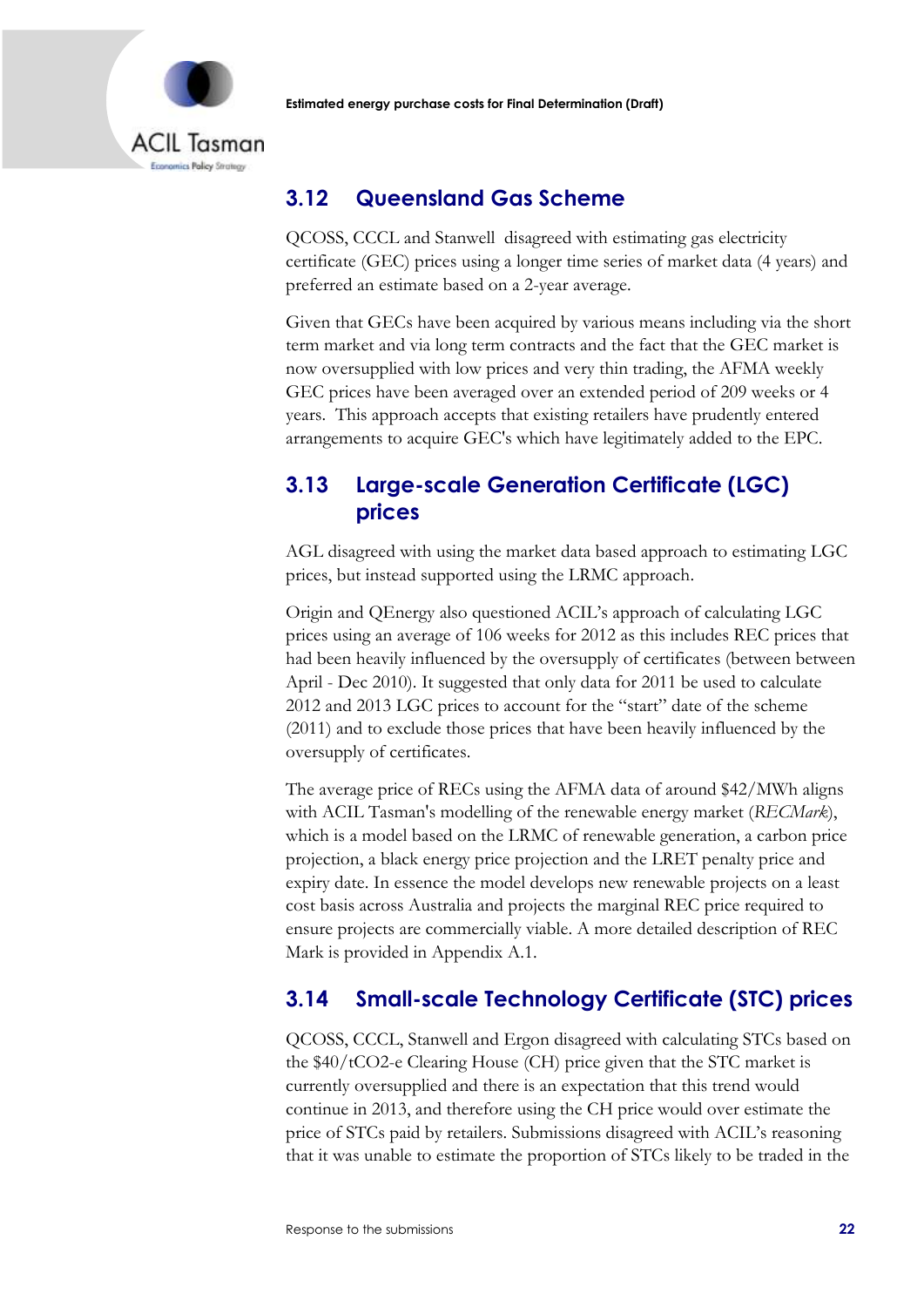

open market. Submissions suggested that ACIL look into other sources such as ICAP, CEC and etc.

We have recently approached ICAP with regards to obtaining prices and trades for the electricity market, but ICAP does not sell this data to third parties. Sunwiz provided the QCA and ACIL Tasman with data containing historical STC prices and STC purchases and sales. It would be risky to use this data to determine the STC price in 2012/13 because:

- 1. the data is historical there are no futures prices. The market for STCs was largely oversupplied in the first year, due to unprecedented demand. Going forward, we are likely to see a better match of supply with demand (via carrying over the surplus from last period into the current STP). Therefore, the historical data is not necessarily a good indicator of what will happen to the price of STCs in 2012/13.
- 2. the excess STC creation from last year has been brought forward and included in the 2012 target. This is likely to result in clearance of the excess STCs through the increase in demand via the higher target set for 2012 and therefore push the price closer towards \$40
- 3. the purchase and sales data provided to us contains activity for only one retailer, and so doesn't represent broader retailer activity with respect to STCs

Origin and AGL submitted concerns on using ORER's non-binding STP for 2013.

The non-binding STP for 2013 is the most transparent and publically available estimate for the STP for 2013. In 2011, The Clean Energy Regulator (CER) previously, Office of the Renewable Energy Regulator (ORER) – engaged three companies (one of which was ACIL Tasman), to provide forward estimates of the number of small-scale technology certificates (STCs) likely to be created in the 2011, 2012 and 2013 calendar years – with the results available on the CER website. The results of the modelling assist the Minister in determining the binding and non-binding estimates of STP. Therefore, ACIL Tasman would not propose to move away from this source for the estimate of the 2013 STP, because it is the most transparent and available source.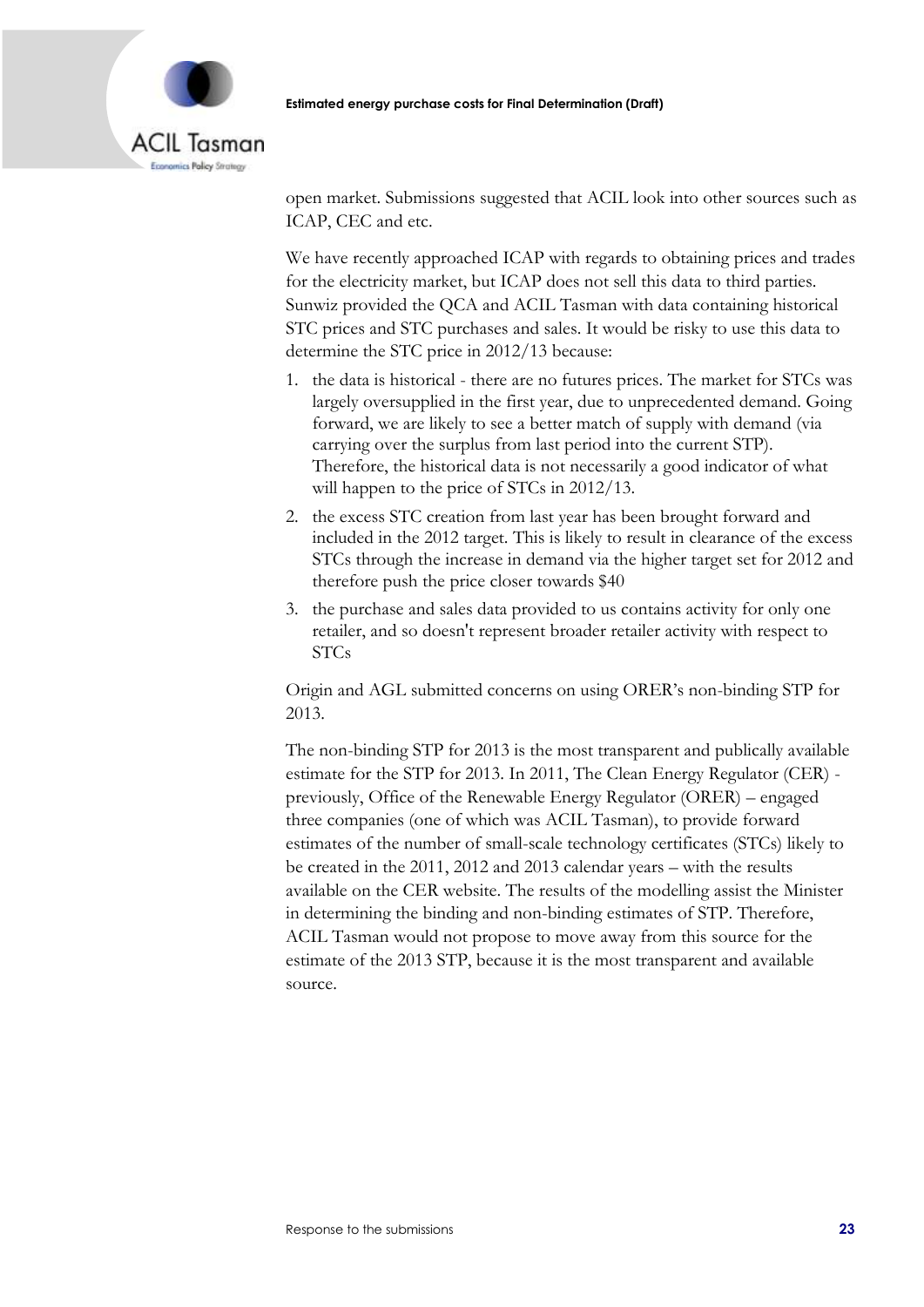



# <span id="page-28-0"></span>**4 Estimation of WEPC**

In response to the criticisms of the price distribution approach it has not been pursued as a methodology for the Final Determination. Instead we have opted to use the contract hedging approach which still uses the 410 pool price profiles representing 2012/13 but then is overlayed by a hedging model with the loads and pool prices from the price distribution and contract prices from d-cyphaTrade.

The more widely used and understood methodology of developing a hedge book and using market contract prices similar to that used for estimating the Benchmark Retail Cost Index (BRCI), was seen as the more desirable methodology used by the Authority's for its Draft Determination and was generally supported by respondents as the preferred methodology. However, the low contracts trading volumes for the first half of 2013, most probably because of the impending introduction of a carbon tax, meant that there were concerns about the reliability of the contract price data. However, given the concerns over the price distribution methodology and given that trade volumes have increased since the Draft Determination, ACIL Tasman has adopted the contract hedge approach and developed estimates using that approach.

Apart from problems arising from the thinly traded market for the first half of 2013, the hedging methodology also requires the determination of an appropriate hedging strategy. ACIL Tasman has tested strategies by applying the contract strategy in a wide variety of potential load and pool price outcomes. This is achieved by setting the contract volumes against a median weather/price year then running the model against the 410 weather/outage years used in the price distribution approach.

Using the median price of 410 possible annual prices from the hedging approach as the estimate for the WEPC, as presented in this report, is considered superior to weighting the 50 percent, 10 percent and 90 percent POE price forecasts as used previously in the BRCI.

# <span id="page-28-1"></span>**4.1 Outline of hedging approach**

The hedging approach is a market based approach used to estimate wholesale energy market costs, not unlike the method used in calculating the energy costs for the BRCI. The contract hedging approach was described in detail in ACIL Tasman' report for the Draft Determination and has not changed for the Final Determination.

The approach is designed to simulate the wholesale energy market from a retailing perspective, where retailers hedge the pool price risk by entering into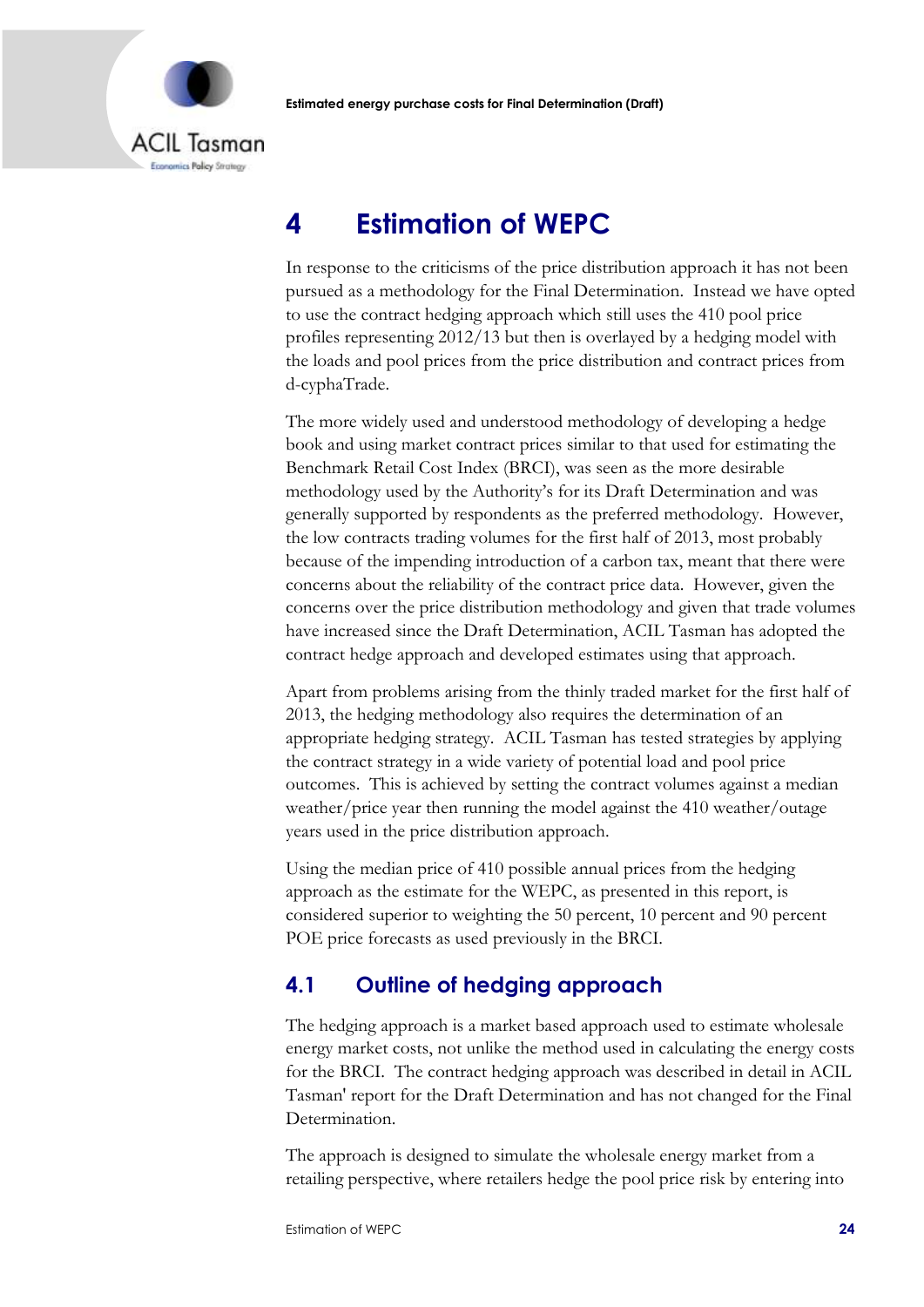

forward electricity contracts. It involves using 410 years of hourly pool prices and load profiles to provide the full range of possible outcomes for 2012/13 as input to a contracting model to estimate 410 annual hedged prices representing the possible range of WEPC for 2012/13.

The approach is a simplification of the actual contract market in that it is based on base, peak and cap contracts only with pricing determined by historical trading through d-cyphaTrade. It does not include other instruments available to retailers such as PPAs, purchase of exotic load profiles or load following instruments and use of own generation. We consider the more complex hedging approach followed by retailers is unlikely to generally result in higher overall energy purchase costs than the estimates from the simplified contract model – otherwise the simpler model would be preferred.

The hedging approach includes the following steps:

<span id="page-29-1"></span>**Step 1. Develop 41 years of load traces for each NEM region and each settlement class representing 2012/13 -** Create a 41 year load trace data set: Populate 37 years (1971/72 to 2006/07)with load trace data for each NEM region, the Energex NSLP, control tariff and the Ergon Energy NSLP. These profiles are selected day by day from four years of load data (2007/08 to 2010/11) by matching the daily temperature profile and day type (season and working non-working days) for each day over the past 37 years across the NEM to a day of the four years of actual load data .

> The resultant regional load traces are then adjusted to the 2012/13 level by adjusting them to match the 2012/13 demand and energy forecasts for Queensland from the Updated 2011Annual Planning Report (APR) and for other NEM regions from the AEMO 2011 ESOO. The adjustment to match the load forecast for 2012/13 is across the 41 years. Total energy under the load trace is forced to equal 41 times the forecast annual energy in each NEM region and peak demand for the 41 years is made to match the 10 percent probability of exceedence (POE) summer demand forecasts in each region.

These load traces have not been changed between the Draft and Final Determinations.

- **Step 2. Develop 10 plant outage scenarios for the NEM -** Using binomial probability theory ACIL Tasman has simulated 10 sets of forced outages. These outage scenarios have not been changed between the Draft and Final Determinations
- <span id="page-29-0"></span>**Step 3. Estimate hourly pool prices across the 410 data years each representing a possible outcome for 2012/13**: Estimate 410 years (41 years of load in combination with 10 outage scenarios) of hourly prices for Queensland using *PowerMark,* ACIL Tasman's proprietary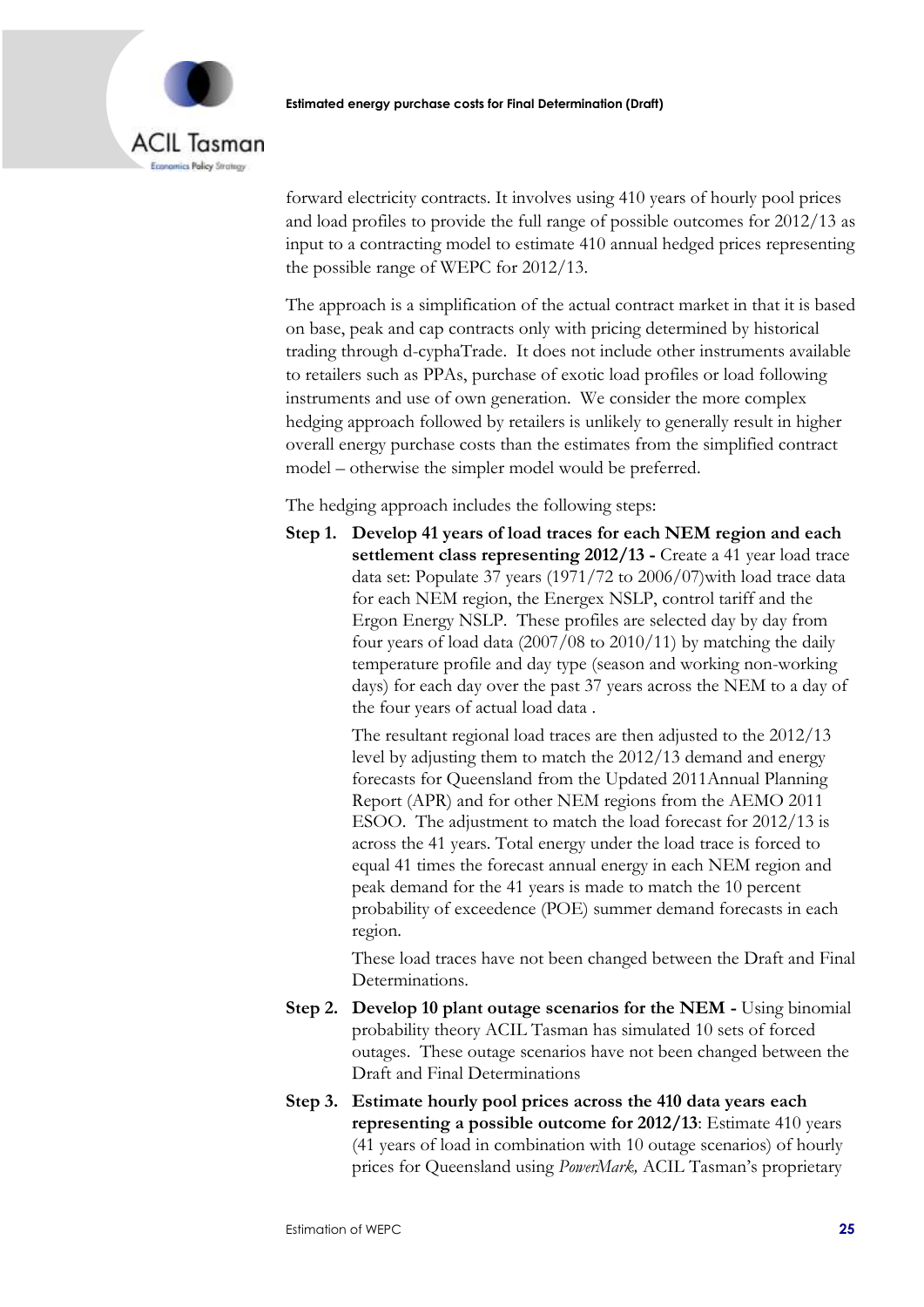

model of the NEM. These pool price estimates have not been changed between the Draft and Final Determinations

- <span id="page-30-1"></span>**Step 4. Select the median pool price year -** From the 410 years, select the year which delivers the median of the annual average load weighted price.
- <span id="page-30-6"></span>**Step 5. Determine hedging strategy -** Determine an appropriate hedging strategy which a reasonable representative retailer would use. The hedging strategy involves setting the parameters to calculate the base, peak and cap contract volumes based on the median year. For the Final Determination the hedging strategy chosen is the same as that used in the previous BRCI calculations. The Hedging strategy has not been changed between the Draft and Final Determination
- <span id="page-30-2"></span>**Step 6. Determine contract volumes -** Contract volumes are calculated by applying the hedging strategy to the load profile for the median year selected in [Step 4.](#page-30-1) These contract volumes based on the median year profile are then fixed across all 410 years when calculating the wholesale energy purchase costs.
- <span id="page-30-3"></span>**Step 7. Estimate forward contract prices -** Estimate forward quarterly contract prices for base, peak and cap contracts for 2012/13 using forward contract price data from d-cyphaTrade. For the Final Determination these prices are based on trades to 23 April 2012.
- <span id="page-30-4"></span>**Step 8. Estimate energy purchase costs for each of the 410 years -** Bring together the contract volumes from [Step 6](#page-30-2) and contract prices from [Step 7](#page-30-3) for the median price year with the projected hourly pool prices from [Step 3f](#page-29-0)or each of the 410 years in a contract model and calculate the WEPC for each of the 410 years.
- <span id="page-30-5"></span>**Step 9. Calculate the energy purchase costs for 2012/13 -** Estimated energy purchase costs for 2012/13 is taken as the median of the 410 annual prices from [Step 8.](#page-30-4)
- **Step 10. Estimate energy purchase costs for each settlement class -** This is achieved by repeating [Step 8](#page-30-4) and [Step 9](#page-30-5) using the same hourly pool prices and contract strategy as in [Step 3](#page-29-0) and [Step 5](#page-30-6) but with load profiles from [Step 1](#page-29-1) and contract volumes for each settlement class. For tariffs for all customers <100MWh annual consumption the Energex NSLP profile is used. This means that the estimated energy purchase costs are the same for all of these customers.
- **Step 11. Apply a transmission/distribution loss factor** The estimated WEPC is at the Queensland regional reference node and an allowance for losses needs to be applied to bring the WEPC to the customer terminal.

# <span id="page-30-0"></span>**4.2 More detail on hedging approach**

This section provides more detail on the hedging approach.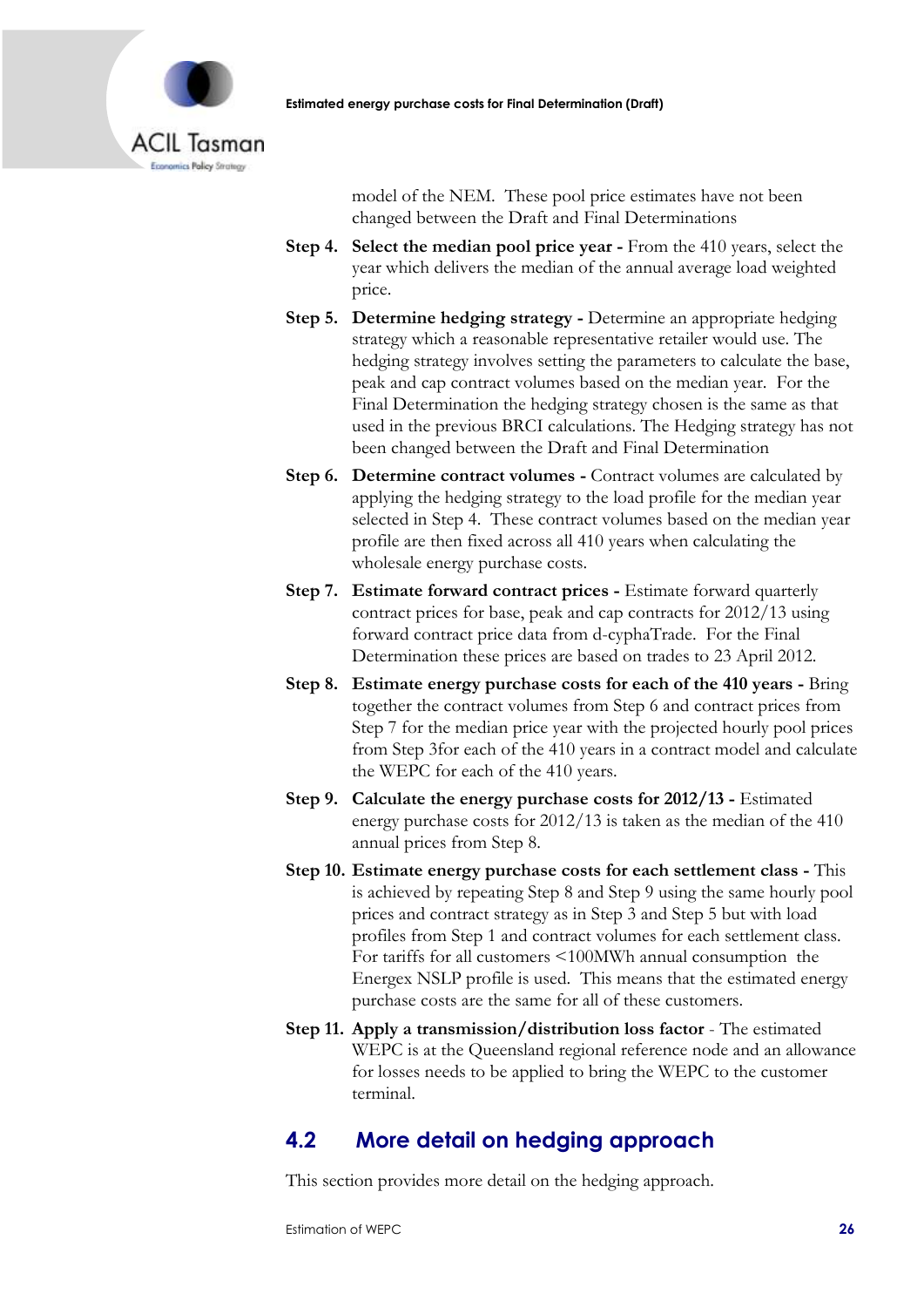

## <span id="page-31-0"></span>**4.2.1 Developing 41 years of load traces each representing 2012/13**

Development of 41 annual load traces for the total of NEM region and associated settlement classes in the Energex and Ergon Energy areas is based on 41 years of capital city temperature data from 1970/71 to 2010/11 and halfhourly load traces for the NEM regions and settlement classes in the Energex and Ergon Energy areas for the four years 2007/08 to 2010/11. Under this approach each day in each of the 41 years would be populated by load traces selected from the four years of actual data set of the same day type and season with the closest matching temperature conditions. The three years of data 2007/08 to 2009/10 is uplifted to the 2010/11 level by applying a percentage growth per quarter.

Matching the temperature is achieved by finding the closest least squares match between the temperature profile for that day and the temperature profile for a day in the four years of load data from 2007/08 to 2010/11 across all NEM regions. Once the day with the same day type and season in four years from 2007/08 to 2010/11 that best matches the temperature profile of the day in question is identified, then all the associated NEM regional and settlement class load traces for that day are selected for the day in question. Data is chosen on a daily basis in this way because we wish to preserve the relationship between the NEM regional loads traces and settlement class load traces.

This procedure produces 41 years of load traces which represent 2010/11 with 37 developed from past temperature data and the actual load traces for the four years 2007/08 to 2010/11.

Using a non-linear transformation the 41 years of load data are adjusted to match the AEMO 2011 ESOO forecast for 2012/13 for each NEM region except Queensland. For Queensland the load forecast for 2012/13 from the Updated 2011 APR is used. This involves adjusting the load profiles for the NEM regions to match the 10 percent POE peak demand for 2012/13 across the whole 41 years and to ensure the energy under the 41 years load trace is 41 times the annual forecast for 2012/13. In other words for each NEM region the 41 years are considered as one continuous load trace, the maximum of which is adjusted to equal the 10% POE load forecast for the region and the area under the continuous load trace equals 41 times the forecast annual energy volume for the region.

The matching 41 years of load traces for the settlement classes are also adjusted by the same amounts to provide consistent load traces to represent 2012/13.

Since the Draft Determination the Australian Energy Regulator (AER) released its Final Determination on Powerlink's regulatory reset for five years to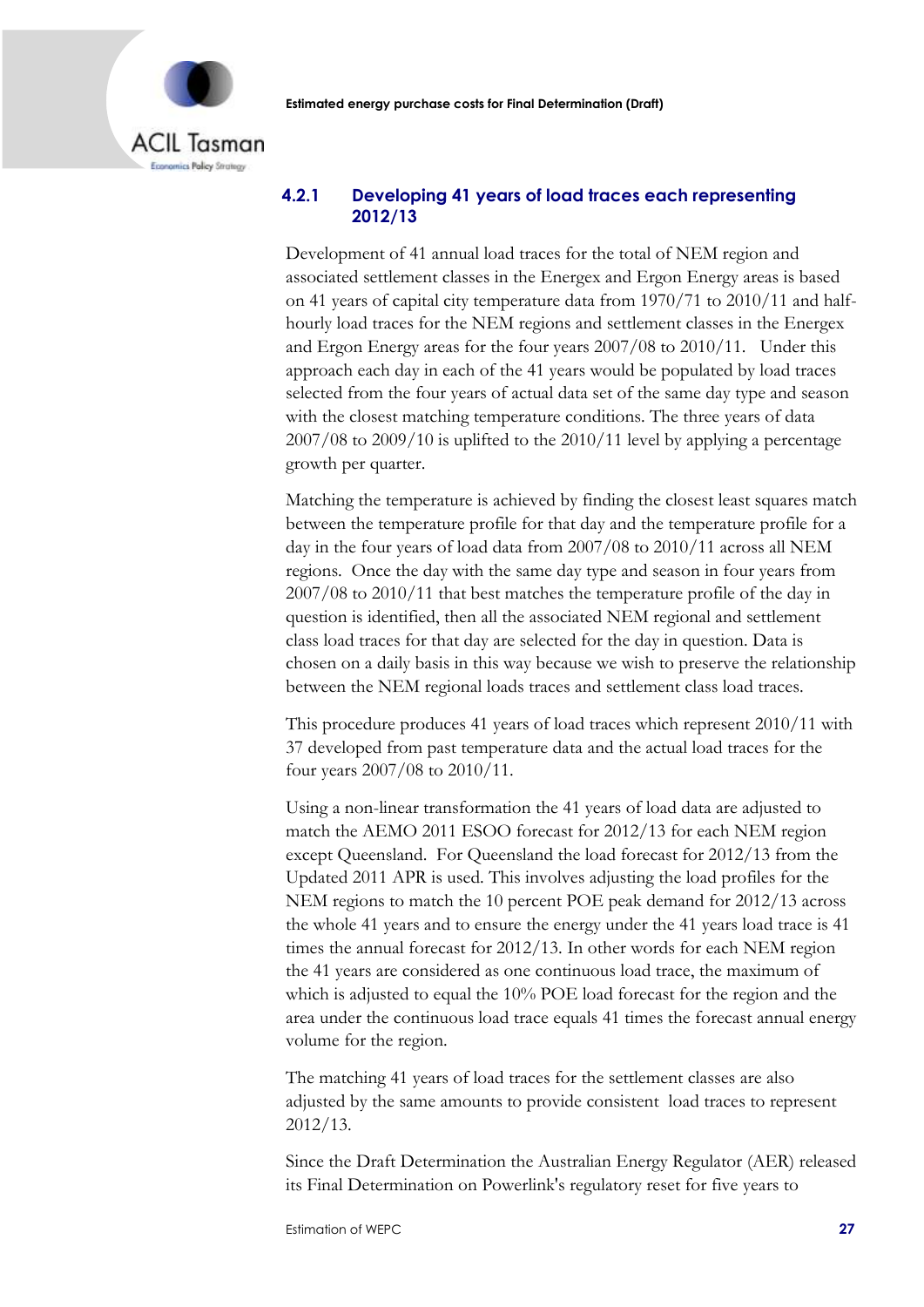ACIL Tasman **Economics Policy Strategy** 2012/13 to 2016/17. The peak demand forecast for 2012/13 used by the

AER was noticeably less than that published by Powerlink in its Updated 2011 APR and used in the Draft Determination. However the AER did not provide a forecast of annual energy for 2012/13 and as such AER's revised peak demand forecast for Queensland could not be used to adjust the 410 years of load data to the 2013/13 level.

## <span id="page-32-0"></span>**4.2.2 Developing 10 plant outage scenarios for the NEM**

There is some price volatility associated with power station forced outages which needs to be accounted for in calculating the cost of energy. Plant availability (outage) can have a significant bearing on pool prices with outages of larger plant or combinations of smaller plant or larger plant generally resulting in higher prices.

In *PowerMark* modelling the timing and duration of planned outages are fixed and pose little or no price volatility whereas the timing and duration of forced or unplanned outages are random and introduce price volatility. *PowerMark* allows random forced outages for each generator up to a predetermined level. This forced outage level is drawn from published documents and NEM data. In constructing the *PowerMark* data base we randomly assign to each generator unit a set of half-hourly forced outages, which reflect that unit's observed forced outage rate (with any anomalies removed). Each power station has different forced outage characteristics and this is also reflected in the *PowerMark* modelling.

Using binomial probability theory ACIL Tasman has simulated 10 sets of forced outages. This process has allowed a range of outage outcomes to be produced. The most important factor in outages is coincidence – if a number of units are forced out at the same time, volatile prices usually result. The process used to simulate the outage sets allows these sorts of coincidences to be represented appropriately in the sample.

## <span id="page-32-1"></span>**4.2.3 Application of transmission and distribution losses**

Prices from the Queensland regional reference node must be adjusted for losses to the end-users. Distribution loss factors (DLF) for Energex and Ergon Energy east zone and load weighted Marginal Loss Factors (MLF) for transmission losses from the node to major supply points in the distribution networks are applied.

The MLF for each of the Energex and Ergon Energy's east zone area is based on the average energy-weighted marginal loss factor for the Energex and Ergon Energy east zone TNI's. This analysis resulted in a loss factor of 0.98 percent for Energex and 4.61 percent for the Ergon Energy east zone.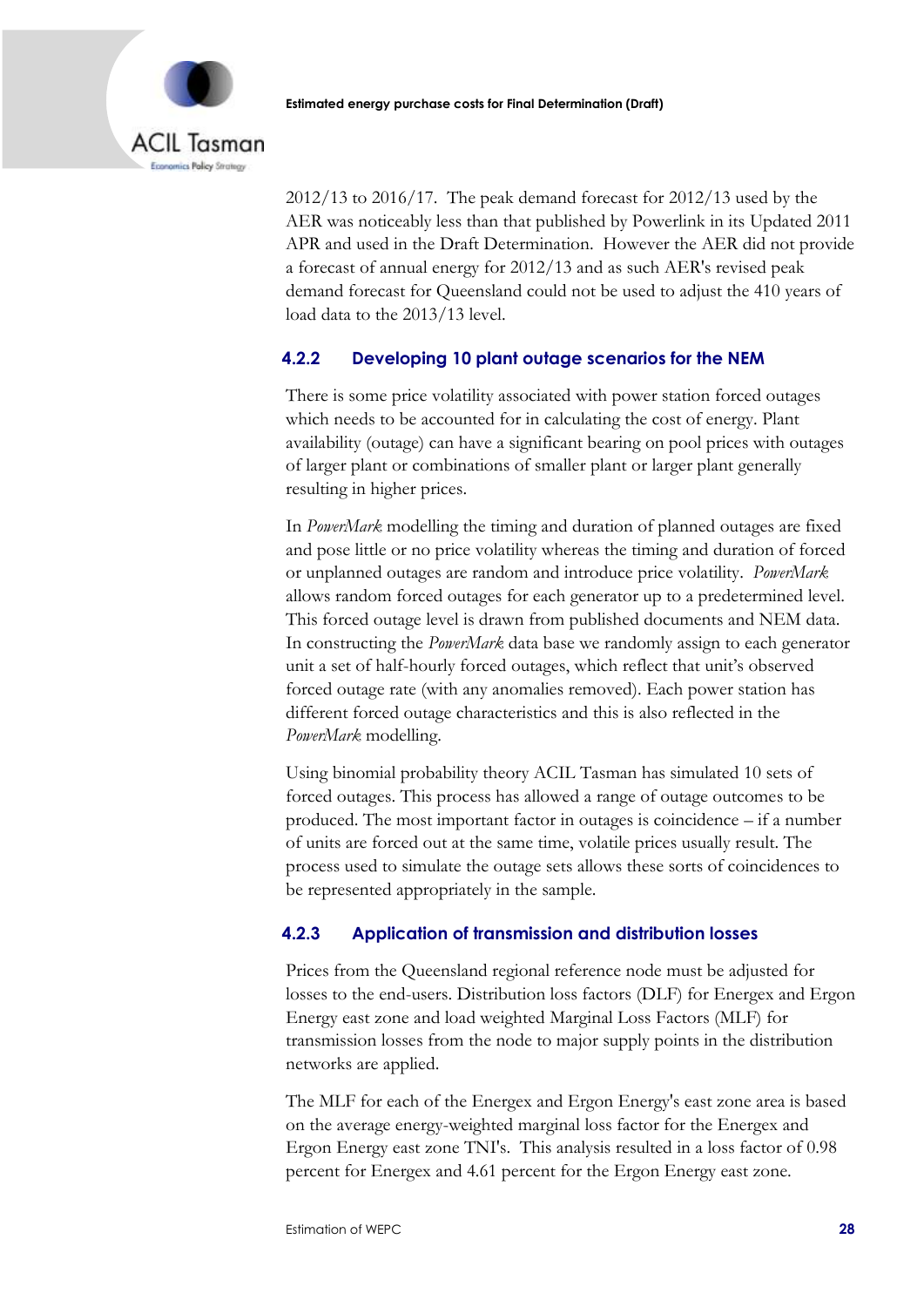

The distribution loss factor by settlement class for the Energex area and the Ergon energy east zone are taken from the AEMO Distribution Loss factors for 2012/13.

The estimated transmission and distribution loss factors for the settlement classes are shown in [Table 4.](#page-33-2)

| Settlement classes                                                      | <b>Distribution</b><br>losses | <b>Transmission</b><br>losses | <b>Total</b><br>losses |
|-------------------------------------------------------------------------|-------------------------------|-------------------------------|------------------------|
| Energex - NSLP - residential and small<br>business and unmetered supply | 6.2%                          | 1.0%                          | 7.2%                   |
| Energex - Control tariff 9000                                           | 6.3%                          | 1.0%                          | 7.3%                   |
| Energex - Control tariff 9100                                           | 6.3%                          | 1.0%                          | 7.3%                   |
| Ergon Energy - NSLP - SAC HV, CAC<br>and ICC                            | 3.8%                          | 4.6%                          | 8.6%                   |
| Ergon Energy - NSLP - SAC demand<br>and street lighting                 | 7.8%                          | 4.6%                          | 12.8%                  |

### <span id="page-33-2"></span>Table 4 **Estimated transmission and distribution loss factors for Energex and Ergon Energy's east zone**

*Data source: ACIL Tasman analysis on each of the Queensland TNIs, Queensland MLFs and Energex and Ergon Energy east zone DLFs for 2012/13 from AEMO.*

ACIL Tasman has amended the calculation method used to account for losses. For the Draft Determination the WEPC at the end-user terminals were calculated multiplying the WEPC at the node by one plus the percentage losses. This was not strictly correct and now the losses are accounted for by dividing the WEPC at the node by one minus the percentage loss.

## <span id="page-33-0"></span>**4.3 Data sources**

The methodology uses data from a range of sources including those that are in the public domain and those that are not. Where possible the data sources will be available to stakeholders for review.

## <span id="page-33-1"></span>**4.3.1 Generation cost and other data**

The generator information used in the market modelling covers fuel and variable O&M costs, installed capacities, efficiencies, emission factors, planned and forced outage rates, auxiliary use, portfolio ownership structure, contract cover and minimum generation levels.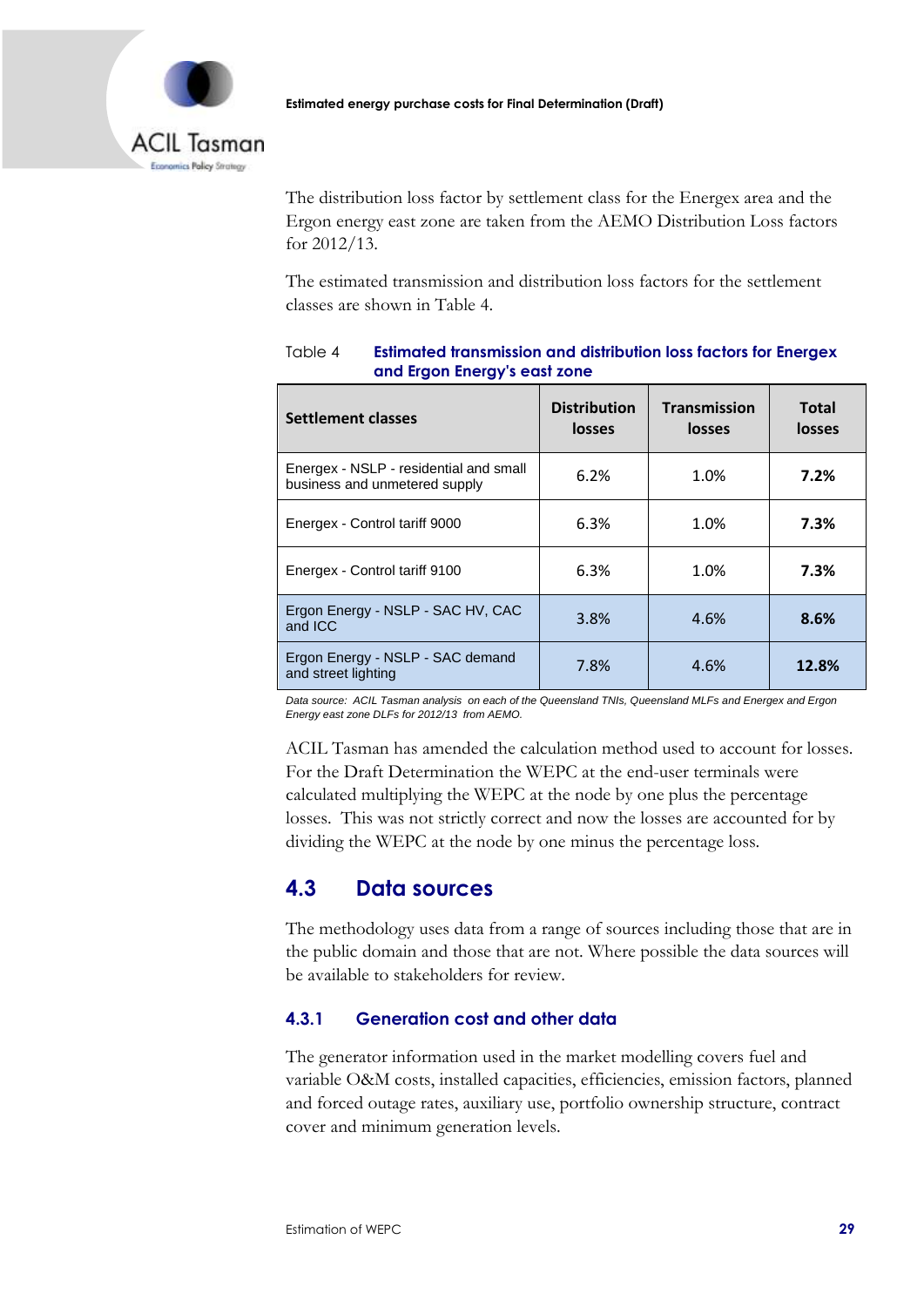

These data are contained in the generator data base used in the *PowerMark*  modelling of pool prices. The estimates contained in this data base have been developed over the past 15 years and have been scrutinised by a wide variety of clients over this period. The sources of this data are many and include:

- annual reports
- gas price modelling using *GasMark*
- announced contractual arrangements for fuel
- ACIL Tasman estimates
- Non-sensitive information provided by clients
- AEMO reports

Summary data for Queensland power stations is provided in [Table 5.](#page-35-1)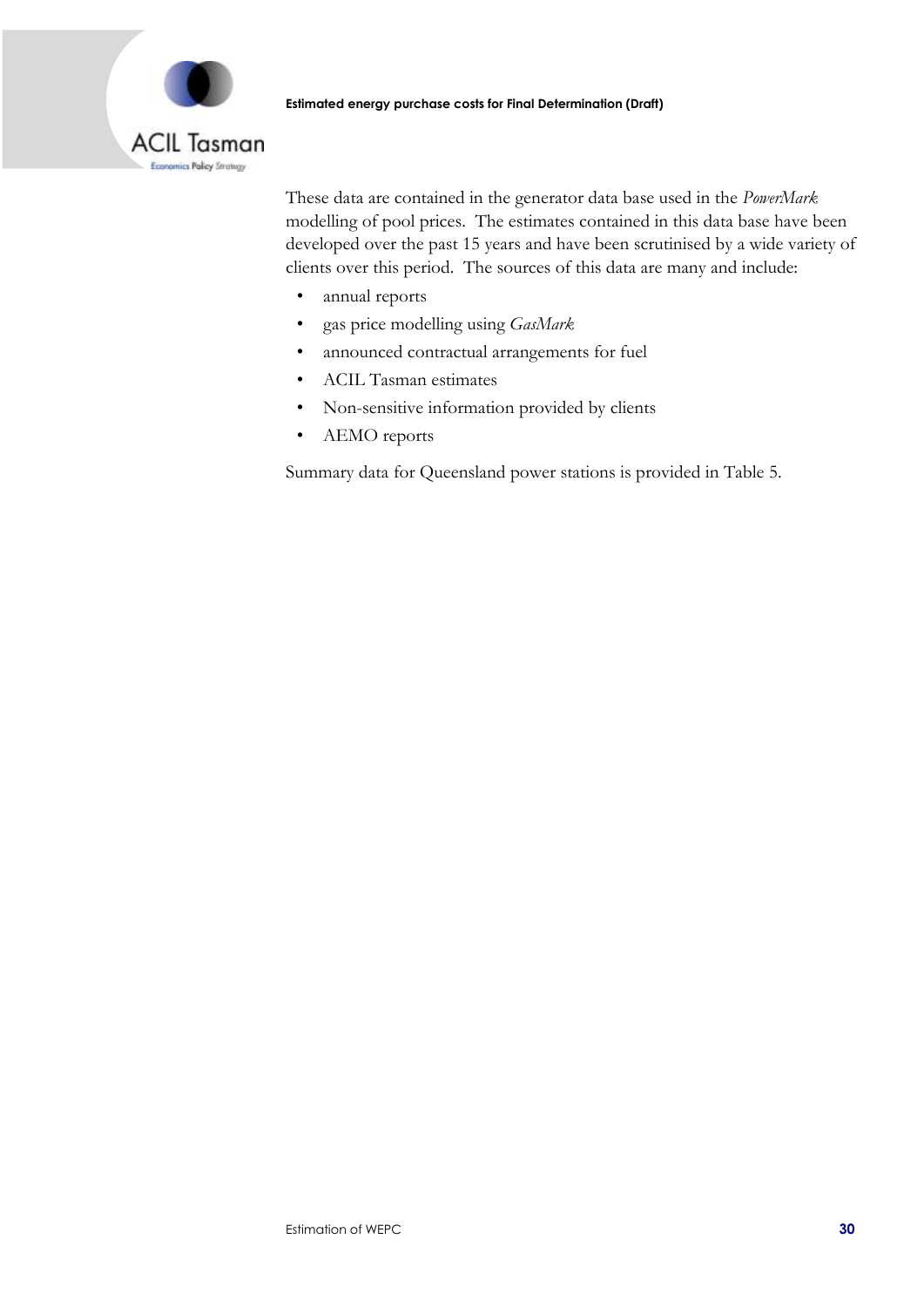

## <span id="page-35-1"></span>Table 5 **Details of Queensland generators used in pool price modelling for 2012/13**

|                            |                      |                 |                    |                  |                 |                            |              | Combustion                          |            |                                  |
|----------------------------|----------------------|-----------------|--------------------|------------------|-----------------|----------------------------|--------------|-------------------------------------|------------|----------------------------------|
|                            |                      |                 |                    |                  |                 |                            |              | Thermal emission factor VOM (\$/MWh |            | <b>FOM</b>                       |
| Portfolio                  | Generator            | <b>Gen Type</b> | Fuel               | Capacity<br>(MW) | Min Gen<br>(MW) | <b>Auxiliaries</b><br>(% ) | (%) sent-out | efficiency HHV (kg CO2-e/GJ of      | $2011$ \$) | sent-out, (\$/MW/year<br>2011 \$ |
| AGL                        | Oakey                | Gas turbine     | Natural gas        | 141              | 0               | 1.5%                       | 32.6%        | fuel)<br>0.0513                     | \$9.50     | \$13,000                         |
| AGL                        | Oakey                | Gas turbine     | Natural gas        | 141              | 0               | 1.5%                       | 32.6%        | 0.0513                              | \$9.50     | \$13,000                         |
| AGL                        | Townsville           | cycle           | Coal seam methane  | 160              | 133             | 3.0%                       | 46.0%        | 0.0513                              | \$1.04     | \$31,000                         |
| AGL                        | Townsville           | cycle           | Coal seam methane  | 80               | 67              | 3.0%                       | 46.0%        | 0.0513                              | \$1.04     | \$31,000                         |
| <b>BBP</b>                 | Braemar 1            | Gas turbine     | Natural gas        | 168              | 90              | 1.5%                       | 30.0%        | 0.0513                              | \$7.83     | \$13,000                         |
| <b>BBP</b>                 | Braemar 1            | Gas turbine     | Natural gas        | 168              | 90              | 1.5%                       | 30.0%        | 0.0513                              | \$7.83     | \$13,000                         |
| <b>BBP</b>                 | Braemar 1            | Gas turbine     | Natural gas        | 168              | 90              | 1.5%                       | 30.0%        | 0.0513                              | \$7.83     | \$13,000                         |
| <b>CS Energy</b>           | <b>Barron Gorge</b>  | Hydro           | Hydro              | 30               | 15              | 1.0%                       | 100.0%       | $\pmb{0}$                           | \$11.28    | \$52,000                         |
| CS Energy                  | <b>Barron Gorge</b>  | Hydro           | Hydro              | 30               | 15              | 1.0%                       | 100.0%       | 0                                   | \$11.28    | \$52,000                         |
| <b>CS Energy</b>           | Callide B            | Steam turbine   | <b>Black coal</b>  | 350              | 200             | 7.0%                       | 36.1%        | 0.095                               | \$1.19     | \$49,500                         |
| <b>CS Energy</b>           | Callide B            | Steam turbine   | <b>Black coal</b>  | 350              | 200             | 7.0%                       | 36.1%        | 0.095                               | \$1.19     | \$49,500                         |
| <b>CS Energy</b>           | Callide C            | Steam turbine   | <b>Black coal</b>  | 405              | 200             | 4.8%                       | 36.5%        | 0.095                               | \$2.70     | \$49,500                         |
| <b>CS Energy</b>           | Gladstone            | Steam turbine   | <b>Black coal</b>  | 280              | 110             | 5.0%                       | 35.2%        | 0.0921                              | \$1.18     | \$52,000                         |
| CS Energy                  | Gladstone            | Steam turbine   | <b>Black coal</b>  | 280              | 110             | 5.0%                       | 35.2%        | 0.0921                              | \$1.18     | \$52,000                         |
| <b>CS Energy</b>           | Gladstone            | Steam turbine   | <b>Black coal</b>  | 280              | 110             | 5.0%                       | 35.2%        | 0.0921                              | \$1.18     | \$52,000                         |
| <b>CS Energy</b>           | Gladstone            | Steam turbine   | <b>Black coal</b>  | 280              | 110             | 5.0%                       | 35.2%        | 0.0921                              | \$1.18     | \$52,000                         |
| <b>CS Energy</b>           | Gladstone            | Steam turbine   | <b>Black coal</b>  | 280              | 110             | 5.0%                       | 35.2%        | 0.0921                              | \$1.18     | \$52,000                         |
| <b>CS Energy</b>           | Gladstone            | Steam turbine   | <b>Black coal</b>  | 280              | 110             | 5.0%                       | 35.2%        | 0.0921                              | \$1.18     | \$52,000                         |
| CS Energy                  | Kareeya              | Hydro           | Hydro              | 21               | 8               | 1.0%                       | 100.0%       | 0                                   | \$6.15     | \$52,000                         |
| <b>CS Energy</b>           | Kareeya              | Hydro           | Hydro              | 21               | 8               | 1.0%                       | 100.0%       | $\pmb{0}$                           | \$6.15     | \$52,000                         |
| <b>CS Energy</b>           | Kareeya              | Hydro           | Hydro              | 18               | 8               | 1.0%                       | 100.0%       | $\pmb{0}$                           | \$6.15     | \$52,000                         |
| <b>CS Energy</b>           | Kareeya              | Hydro           | Hydro              | 21               | 8               | 1.0%                       | 100.0%       | $\pmb{0}$                           | \$6.15     | \$52,000                         |
| <b>CS Energy</b>           | Kogan Creek          | Steam turbine   | <b>Black coal</b>  | 750              | 350             | 8.0%                       | 37.5%        | 0.094                               | \$1.25     | \$48,000                         |
| <b>CS Energy</b>           | Mackay GT            | Gas turbine     | Fuel oil           | 34               | $\mathbf 0$     | 3.0%                       | 28.0%        | 0.0697                              | \$8.94     | \$13,000                         |
| <b>CS Energy</b>           | Wivenhoe             | Hydro           | Hydro              | 250              | $\Omega$        | 1.0%                       | 100.0%       | $\mathbf 0$                         | \$0.00     | \$52,000                         |
| <b>CS Energy</b>           | Wivenhoe             | Hydro           | Hydro              | 250              | 0               | 1.0%                       | 100.0%       | $\pmb{0}$                           | \$0.00     | \$52,000                         |
| Ergon                      | Barcaldine           | Gas turbine     | Natural gas        | 55               | 27              | 3.0%                       | 40.0%        | 0.0513                              | \$2.37     | \$25,000                         |
| <b>ERM</b>                 | Braemar <sub>2</sub> | Gas turbine     | Natural gas        | 153              | 150             | 1.5%                       | 30.0%        | 0.0513                              | \$7.83     | \$13,000                         |
| ERM                        | Braemar <sub>2</sub> | Gas turbine     | Natural gas        | 153              | $\mathbf 0$     | 1.5%                       | 30.0%        | 0.0513                              | \$7.83     | \$13,000                         |
| <b>ERM</b>                 | Braemar <sub>2</sub> | Gas turbine     | Natural gas        | 153              | $\mathbf 0$     | 1.5%                       | 30.0%        | 0.0513                              | \$7.83     | \$13,000                         |
| InterGen                   | Callide C            | Steam turbine   | <b>Black coal</b>  | 405              | 200             | 4.8%                       | 36.5%        | 0.095                               | \$1.19     | \$49,500                         |
| InterGen                   | Millmerran           | Steam turbine   | <b>Black coal</b>  | 425.5            | 130             | 4.7%                       | 36.9%        | 0.092                               | \$2.81     | \$48,000                         |
| InterGen                   | Millmerran           | Steam turbine   | <b>Black coal</b>  | 425.5            | 130             | 4.7%                       | 37.5%        | 0.092                               | \$2.81     | \$48,000                         |
| <b>Electricity Limited</b> | Darling Downs        | cycle           | Natural gas        | 630              | 270             | 6.0%                       | 46.0%        | 0.0513                              | \$1.04     | \$31,000                         |
| <b>Electricity Limited</b> | Mt Stuart            | Gas turbine     | <b>Liquid Fuel</b> | 146              | $\Omega$        | 3.0%                       | 30.0%        | 0.0697                              | \$8.94     | \$13,000                         |
| <b>Electricity Limited</b> | Mt Stuart            | Gas turbine     | <b>Liquid Fuel</b> | 146              | $\Omega$        | 3.0%                       | 30.0%        | 0.0697                              | \$8.94     | \$13,000                         |
| <b>Electricity Limited</b> | Mt Stuart            | Gas turbine     | <b>Liquid Fuel</b> | 126              | $\Omega$        | 3.0%                       | 30.0%        | 0.0697                              | \$8.94     | \$13,000                         |
| <b>Electricity Limited</b> | Roma                 | Gas turbine     | Natural gas        | 40               | $\Omega$        | 3.0%                       | 30.0%        | 0.0513                              | \$9.50     | \$13,000                         |
| <b>Electricity Limited</b> | Roma                 | Gas turbine     | Natural gas        | 40               | $\Omega$        | 3.0%                       | 30.0%        | 0.0513                              | \$9.50     | \$13,000                         |
| QGC                        | Condamine            | cycle           | Natural gas        | 140              | $\Omega$        | 3.0%                       | 48.0%        | 0.0513                              | \$1.04     | \$31,000                         |
| <b>Rio Tinto</b>           | Yarwun               | Gas turbine     | Natural gas        | 168              | 143             | 2.0%                       | 34.0%        | 0.0513                              | \$0.00     | \$25,000                         |
| Stanwell - Tarong          | Collinsville         | Steam turbine   | <b>Black coal</b>  | 31               | 20              | 8.0%                       | 27.7%        | 0.0894                              | \$1.31     | \$65,000                         |
| Stanwell - Tarong          | Collinsville         | Steam turbine   | <b>Black coal</b>  | 31               | 20              | 8.0%                       | 27.7%        | 0.0894                              | \$1.31     | \$65,000                         |
| Stanwell - Tarong          | Collinsville         | Steam turbine   | <b>Black coal</b>  | 31               | 20              | 8.0%                       | 27.7%        | 0.0894                              | \$1.31     | \$65,000                         |
| Stanwell - Tarong          | Collinsville         | Steam turbine   | <b>Black coal</b>  | 31               | 20              | 8.0%                       | 27.7%        | 0.0894                              | \$1.31     | \$65,000                         |
| Stanwell - Tarong          | Collinsville         | Steam turbine   | <b>Black coal</b>  | 31               | 20              | 8.0%                       | 27.7%        | 0.0894                              | \$1.31     | \$65,000                         |
| Stanwell - Tarong          | Stanwell             | Steam turbine   | <b>Black coal</b>  | 360              | 190             | 7.0%                       | 36.4%        | 0.0904                              | \$3.18     | \$49,000                         |
| Stanwell - Tarong          | Stanwell             | Steam turbine   | <b>Black coal</b>  | 360              | 190             | 7.0%                       | 36.4%        | 0.0904                              | \$3.18     | \$49,000                         |
| Stanwell - Tarong          | Stanwell             | Steam turbine   | <b>Black coal</b>  | 360              | 190             | 7.0%                       | 36.4%        | 0.0904                              | \$3.18     | \$49,000                         |
| Stanwell - Tarong          | Stanwell             | Steam turbine   | <b>Black coal</b>  | 360              | 190             | 7.0%                       | 36.4%        | 0.0904                              | \$3.18     | \$49,000                         |
| Stanwell - Tarong          | Swanbank E           | cycle           | Coal seam methane  | 385              | 150             | 3.0%                       | 47.0%        | 0.0513                              | \$1.04     | \$31,000                         |
| Stanwell - Tarong          | Tarong               | Steam turbine   | <b>Black coal</b>  | 350              | 140             | 8.0%                       | 36.2%        | 0.0921                              | \$7.42     | \$49,500                         |
| Stanwell - Tarong          | Tarong               | Steam turbine   | <b>Black coal</b>  | 350              | 140             | 8.0%                       | 36.2%        | 0.0921                              | \$7.42     | \$49,500                         |
| Stanwell - Tarong          | Tarong               | Steam turbine   | <b>Black coal</b>  | 350              | 140             | 8.0%                       | 36.2%        | 0.0921                              | \$7.42     | \$49,500                         |
| Stanwell - Tarong          | Tarong               | Steam turbine   | <b>Black coal</b>  | 350              | 140             | 8.0%                       | 36.2%        | 0.0921                              | \$7.42     | \$49,500                         |
| Stanwell - Tarong          | <b>Tarong North</b>  | Steam turbine   | <b>Black coal</b>  | 443              | 175             | 5.0%                       | 39.2%        | 0.0921                              | \$1.42     | \$48,000                         |

Data source: *ACIL Tasman's* PowerMark *generator data base* 

## <span id="page-35-0"></span>**4.3.2 Fuel Prices**

Fuel prices assumed for the Queensland generators is shown in [Table 6](#page-36-1)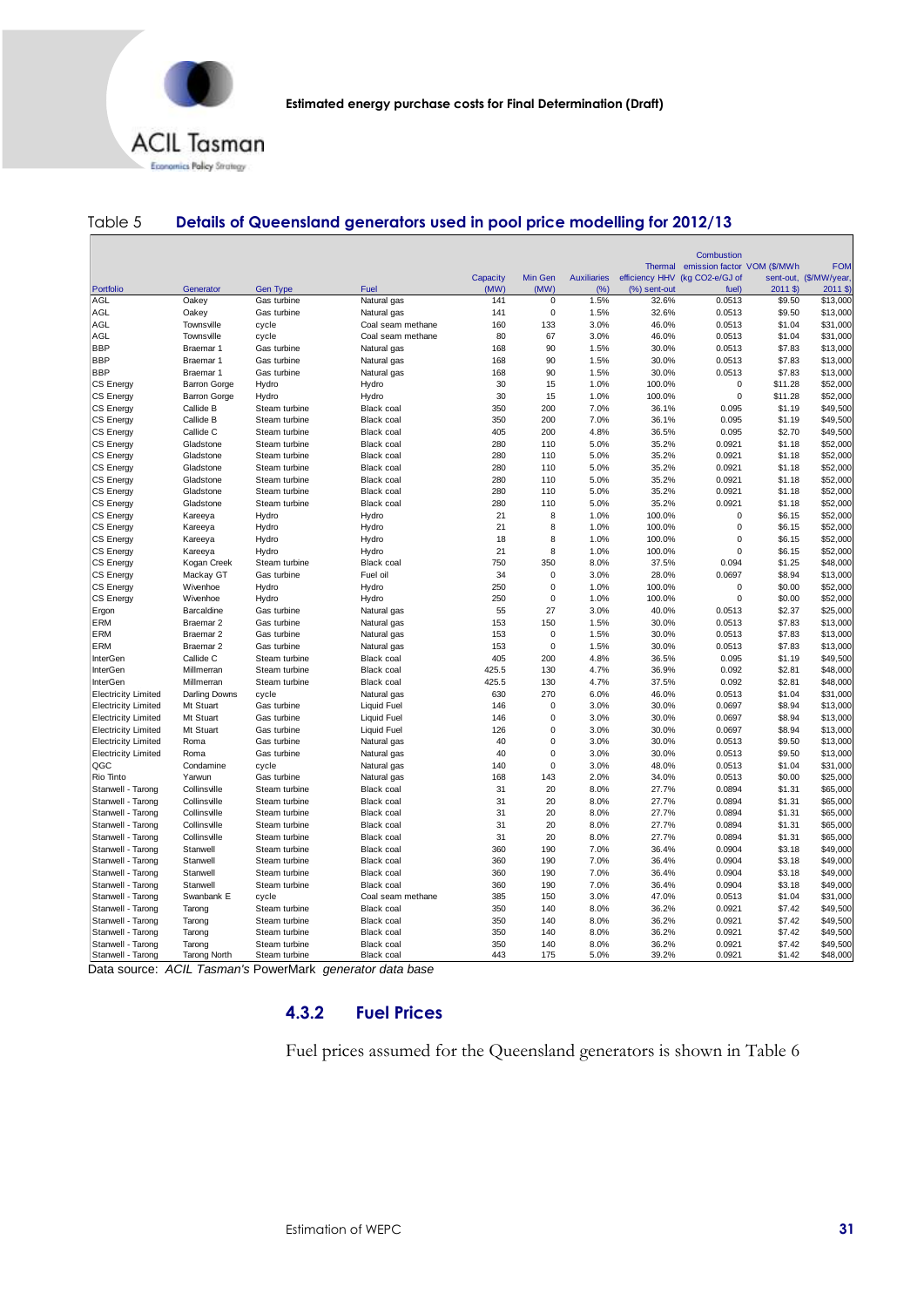

|                   | $\mathsf{S}/\mathsf{GJ}$ |         |         |
|-------------------|--------------------------|---------|---------|
| Generator         | Fuel                     | 2012    | 2013    |
| <b>Barcaldine</b> | Natural gas              | \$6.96  | \$7.11  |
| Braemar 1         | Natural gas              | \$2.80  | \$2.87  |
| Braemar 2         | Natural gas              | \$3.04  | \$3.11  |
| Callide B         | Black coal               | \$1.41  | \$1.44  |
| Callide C         | <b>Black coal</b>        | \$1.41  | \$1.44  |
| Collinsville      | Black coal               | \$2.25  | \$2.30  |
| Condamine         | Natural gas              | \$1.78  | \$2.22  |
| Darling Downs     | Natural gas              | \$3.96  | \$4.27  |
| Gladstone         | Black coal               | \$1.67  | \$1.71  |
| Kogan Creek       | <b>Black coal</b>        | \$0.80  | \$0.82  |
| Mackay GT         | Liquid Fuel              | \$32.27 | \$33.07 |
| Millmerran        | <b>Black coal</b>        | \$0.91  | \$0.93  |
| Mt Stuart         | Liquid Fuel              | \$32.27 | \$33.07 |
| Oakey             | Natural gas              | \$4.43  | \$4.53  |
| Roma              | Natural gas              | \$5.18  | \$5.66  |
| Stanwell          | <b>Black coal</b>        | \$1.49  | \$1.53  |
| Swanbank E        | Natural gas              | \$3.64  | \$3.80  |
| Tarong            | <b>Black coal</b>        | \$1.08  | \$1.10  |
| Tarong North      | <b>Black coal</b>        | \$1.08  | \$1.10  |
| Townsville        | Natural gas              | \$4.24  | \$4.33  |
| Yarwun            | Natural gas              | \$3.73  | \$3.80  |

# <span id="page-36-1"></span>Table 6 **Fuel prices assumed for Queensland power stations (nominal**

Data source: ACIL Tasman research based on a wide variety of data sources and fuel market modelling

## <span id="page-36-0"></span>**4.3.1 Plant outages**

Planned and forced outages assumed for the Queensland plant are shown in [Table 7.](#page-37-1)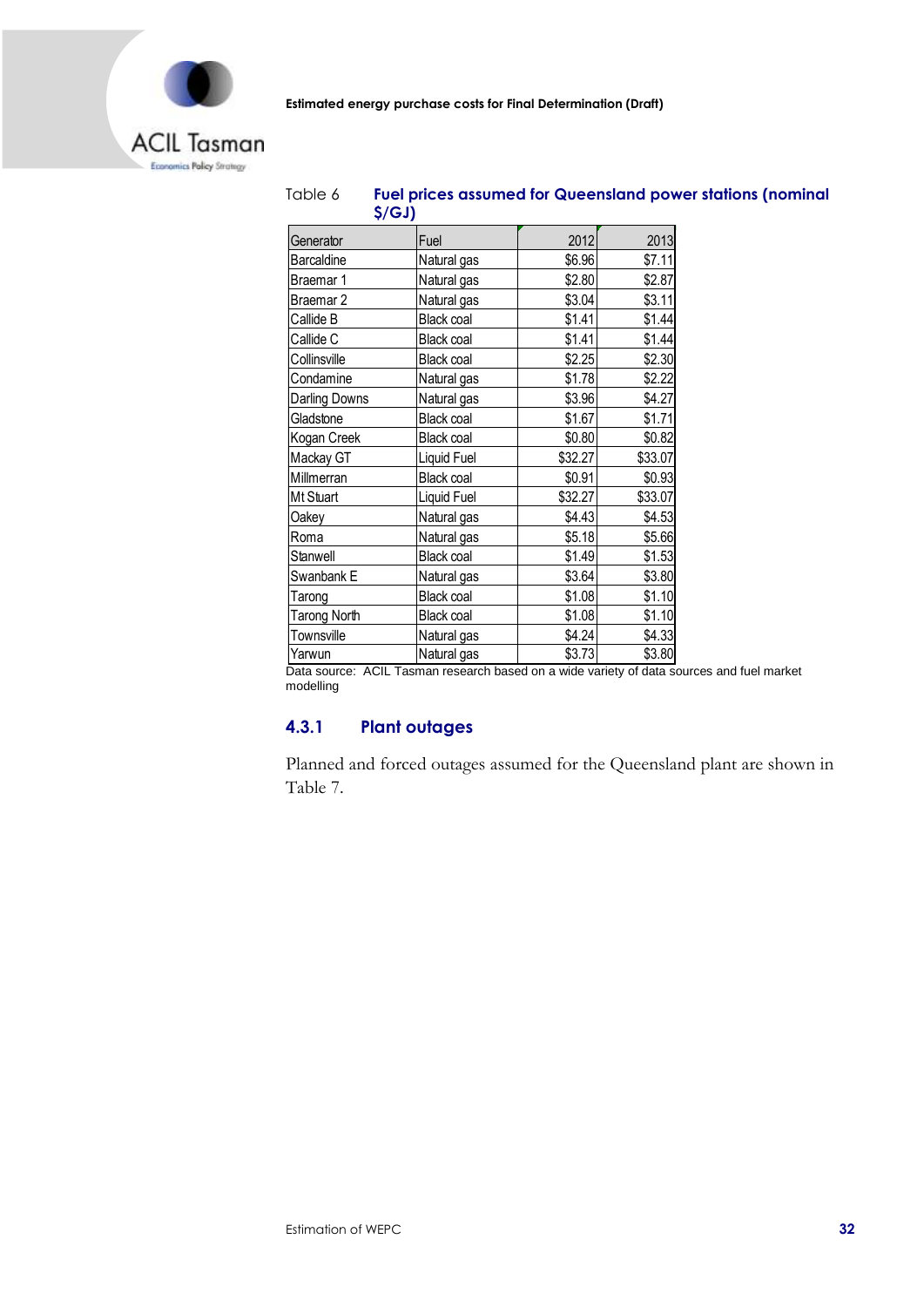

| Power station        | Planned outage |      | Forced outage rate |      | Availability |      |
|----------------------|----------------|------|--------------------|------|--------------|------|
|                      | 2012           | 2013 | 2012               | 2013 | 2012         | 2013 |
| <b>Barcaldine</b>    | 0.0%           | 8.2% | 2.5%               | 2.5% | 98%          | 89%  |
| <b>Barron Gorge</b>  | 4.1%           | 4.1% | 1.8%               | 1.8% | 94%          | 94%  |
| Braemar 1            | 0.0%           | 5.3% | 1.3%               | 1.3% | 99%          | 93%  |
| Braemar <sub>2</sub> | 2.6%           | 0.0% | 0.5%               | 0.5% | 97%          | 100% |
| Callide B            | 7.7%           | 0.0% | 4.2%               | 4.2% | 88%          | 96%  |
| Collinsville         | 1.6%           | 3.3% | 3.9%               | 3.9% | 94%          | 93%  |
| Callide C            | 5.2%           | 5.2% | 6.9%               | 6.9% | 88%          | 88%  |
| Condamine            | 3.6%           | 3.6% | 1.4%               | 1.4% | 95%          | 95%  |
| Darling Downs        | 0.0%           | 8.2% | 3.2%               | 3.2% | 97%          | 89%  |
| Gladstone            | 4.1%           | 4.1% | 4.0%               | 4.0% | 92%          | 92%  |
| Kareeya              | 2.1%           | 2.1% | 1.9%               | 1.9% | 96%          | 96%  |
| Kogan Creek          | 0.0%           | 8.2% | 4.4%               | 4.4% | 96%          | 87%  |
| Millmerran           | 4.1%           | 4.1% | 6.0%               | 6.0% | 90%          | 90%  |
| Mt Stuart            | 0.0%           | 5.3% | 2.4%               | 2.4% | 98%          | 92%  |
| Stanwell             | 2.1%           | 2.1% | 2.6%               | 2.6% | 95%          | 95%  |
| Swanbank B           | 4.0%           | 4.0% | 6.9%               | 6.9% | 89%          | 89%  |
| Swanbank E           | 8.2%           | 0.0% | 3.1%               | 3.1% | 89%          | 97%  |
| Tarong               | 2.0%           | 2.0% | 3.0%               | 3.0% | 95%          | 95%  |
| <b>Tarong North</b>  | 0.0%           | 7.9% | 2.9%               | 2.9% | 97%          | 89%  |
| Townsville           | 8.2%           | 0.0% | 3.0%               | 3.0% | 89%          | 97%  |
| Yarwun               | 0.0%           | 8.2% | 2.9%               | 2.9% | 97%          | 89%  |

#### <span id="page-37-1"></span>Table 7 **Planned and forced outages for Queensland power stations**

<span id="page-37-0"></span>Data source: ACIL Tasman research based on a wide variety of data sources including AEMO

## **4.3.2 Load data**

In the modelling for the Final Determination ACIL Tasman has used a number of data sources to estimate the WEPC for the settlement classes applying in the Energex and Ergon Energy areas.

The data sources include:

- Half hour load traces for each NEM region for the four years 2007/08 to 2010/11 published by the Australian Energy Market Operator (AEMO)on its website, used in the pool price modelling
- Half hour load traces for each Transmission Node Identity (TNI) for Energex area from AEMO via the Authority to provide a basis for estimating transmission losses from the regional reference node to the bulk supply points in the Energex and Ergon Energy supply areas
- Net System Load Profile (NSLP) for Energex for the four years 2007/08 to 2010/11 from the AEMO website to be used for estimation of costs for all Queensland franchise customers <100MWh per annum and Ergon Energy NSLP to be used for customers >100MWh per annum in the Ergon Energy area. Use of the NSLP to estimate wholesale EPC for large Ergon Energy customers was based on advice from Ergon Energy that large customers (SAC, CAC and ICC) on regulated tariffs in its area were included in the NSLP and thus the wholesale EPC for these customers should be based on the NSLP.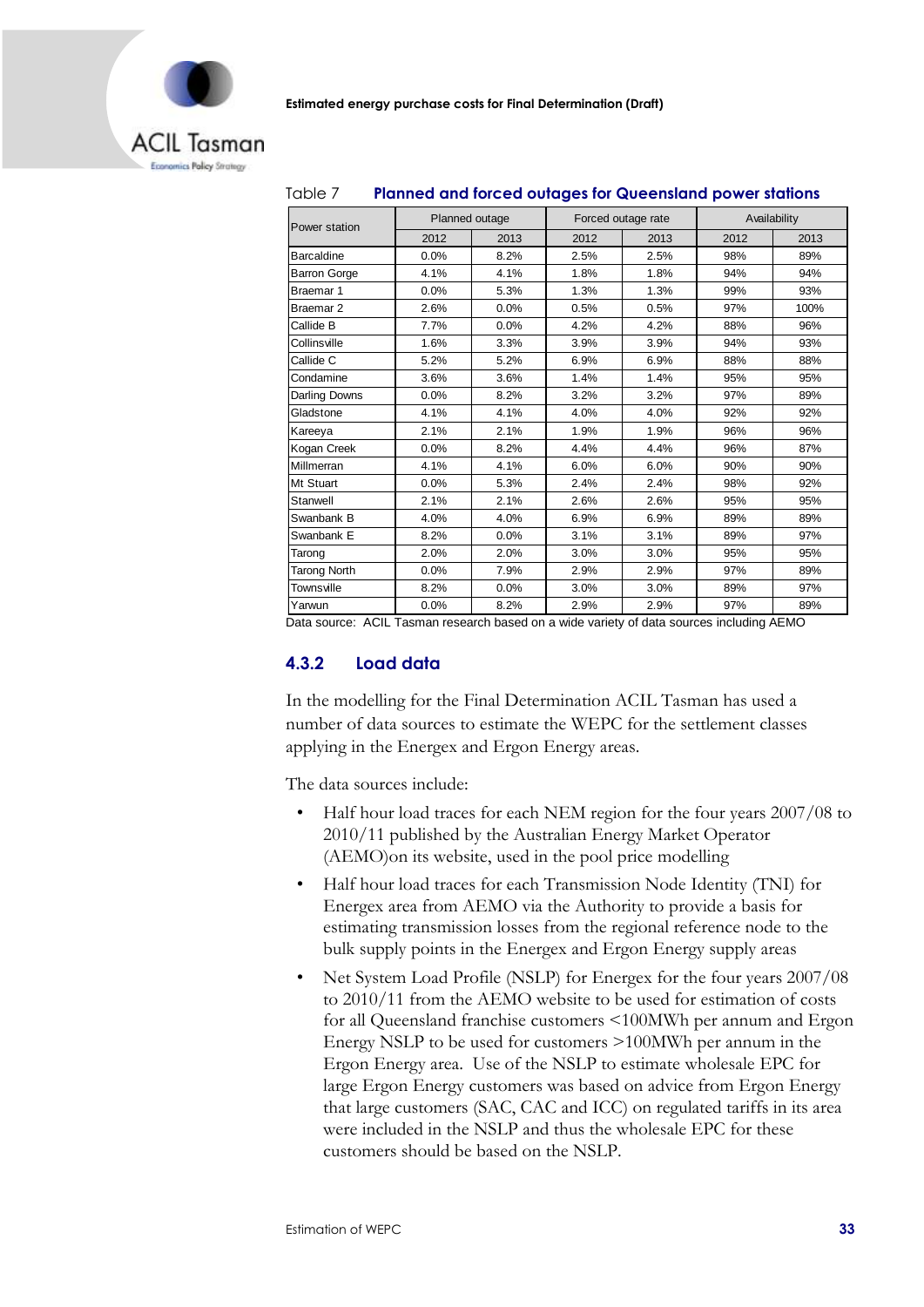

- Controlled load traces for the Energex area from the AEMO website for use in estimating the cost of supplying these tariffs
- Load forecast of summer and winter peak demands and annual energy for each NEM region published by AEMO in its 2011 Electricity Statement of Opportunities (ESOO) to be used as a basis for estimating the load trace for 2012/13 for all regions except Queensland
- Load forecast of summer and winter peak demands and annual energy for Queensland published by Powerlink in its Updated 2011 Annual Planning report (APR) used as a basis for estimating the load trace for 2012/13 for Queensland. ACIL Tasman considered using the lower load forecast used by AER in its final Powerlink determination for the period 2012/13 to 2016/17. However the AER provided only a peak demand forecast and not an annual energy forecast and as such this forecast was not suitable for use in the calculation of the WEPC for the Final Determination.

## <span id="page-38-0"></span>**4.3.3 Other data**

In addition to load and generator data the following are required:

- 40 years of three hourly temperature data for capital cities to be used in selecting the40 years of load traces used in the pool price modelling
- Proprietary information on prospective renewable energy developments including their type, location, capacity and costs for use in ACIL Tasman's *RECMark* to determine renewable energy capacity to be used in the 2012/13 pool price modelling.

# <span id="page-38-1"></span>**4.4 Estimated contract prices used in the hedging approach**

In the Final Determination, contract prices for Q3 2012 and Q4 2012 were calculated by using trading volume weighted d-cyphaTrade daily settlement prices for all trades up until 23April 2012, the cut-off date for contract market data for the Final Determination.

On the other hand, Q1 2013 and Q2 2013 d-cyphaTrade futures have traded relatively thinly, while TFS OTC contracts excluding carbon for calendar year 2013 have traded relatively well. ACIL considered using TFS data but was unable to because data was only available for calendar year 2013 and not quarterly.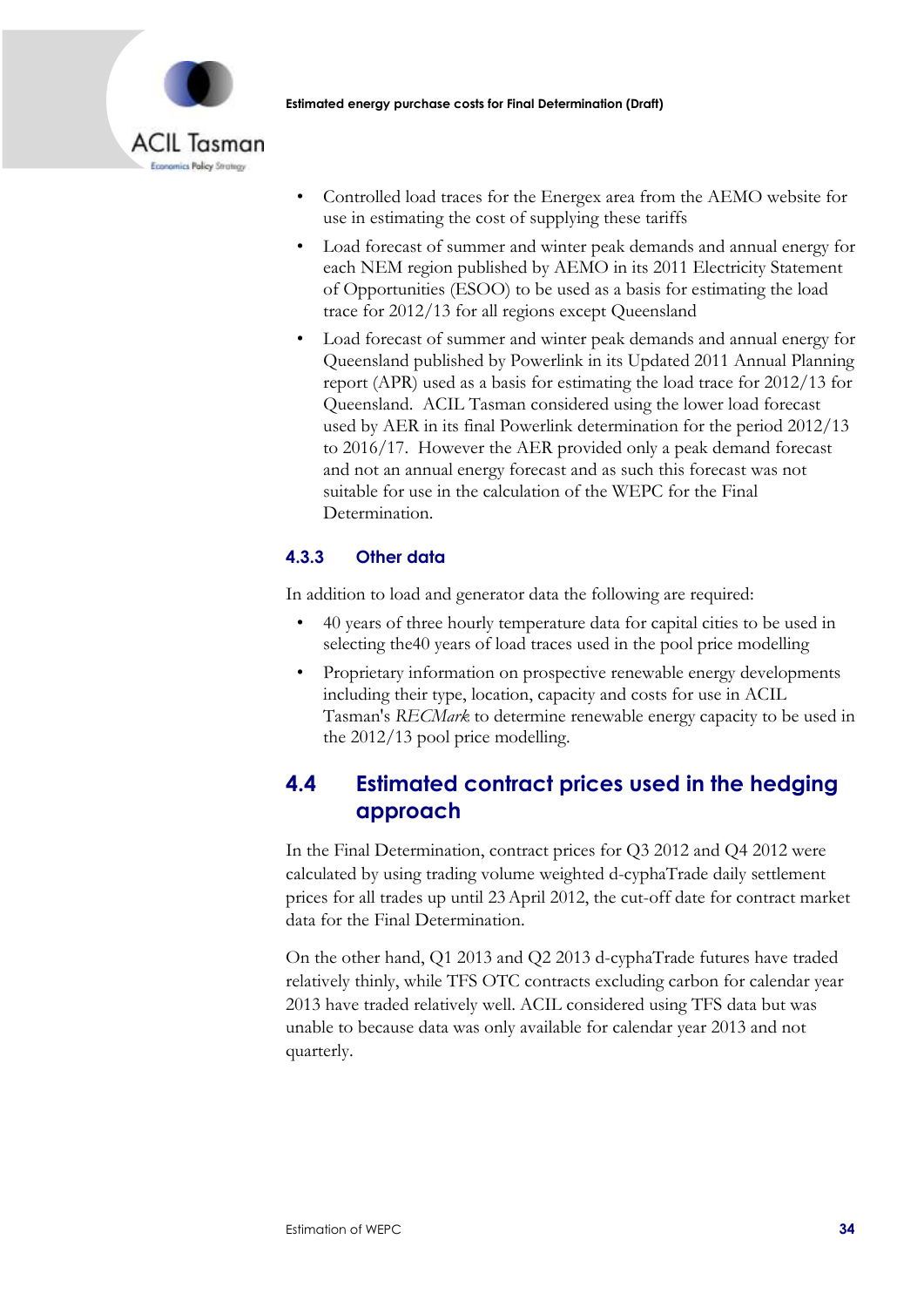

To address this issue, Q1 2013 and Q2 2013 base and peak futures have been estimated by using trading volume weighted d-cypha Trade daily settlement prices from 8 November 2011.<sup>5</sup>

This method of only using traded prices from 8 November 2011 to estimate Q1 2013 and Q2 2013 contract prices recognises that:

- d-cyphaTrade Q1 2013 and Q2 2013 futures have traded very thinly
- OTC contracts excluding carbon for calendar year 2013 have traded well

Since OTC contracts excluding carbon for calendar year 2013 (plus the carbon pass-through) are virtually the same as d-cyphaTrade futures for the implied calendar year 2013 from 8 November 2011, ACIL Tasman is satisfied that dcyphaTrade prices from 8 November 2011 align well with the OTC carbonexclusive contracts.

In a submission to the Draft Determination, QCOSS suggested that all trades in d-cypha be used, and to not exclude trades from prior to 8 November 2011.

ACIL Tasman's view is that the more heavily traded contract (that is, the OTC contract excluding carbon for calendar year 2013) better represents market prices. Therefore, using d-cyphaTrade prices from 8 November 2011 allows us to estimate quarterly contract prices (for Q1 2013 and Q2 2013) using d-cypha Trade data, given that there is no data for quarterly TFS OTC contracts excluding carbon.

In a submission to the Draft Determination, Origin recommended a consistent approach for base and peak contracts of the trade-weighted average of d-cypha Trade daily settlement prices and trades since 8 November 2011.

ACIL Tasman is satisfied that the approach used is consistent because it uses contracts that have been actively traded, or a proxy for contracts that have been actively traded (in the case of Q1 2013 and Q2 2013), and therefore, are the best representation of the market contract price.

In a submission to the Draft Determination, AGL suggested the use of TFS carbon-exclusive trades for base contract price estimates.

ACIL Tasman is satisfied that there is no reason to depart from using d-cypha Trade prices, because TFS contracts excluding carbon for calendar year 2013 (plus the carbon pass-through) are virtually the same as d-cypha Trade prices from 8 November 2011.

-

<sup>5</sup> This method is not used for Peak Q2 2013 futures, which have not traded since 8th November 2011 (the latest trade for both d-cypha Trade and TFS was on 11 July 2011). The July 2011 price is used as the estimate of the contract price.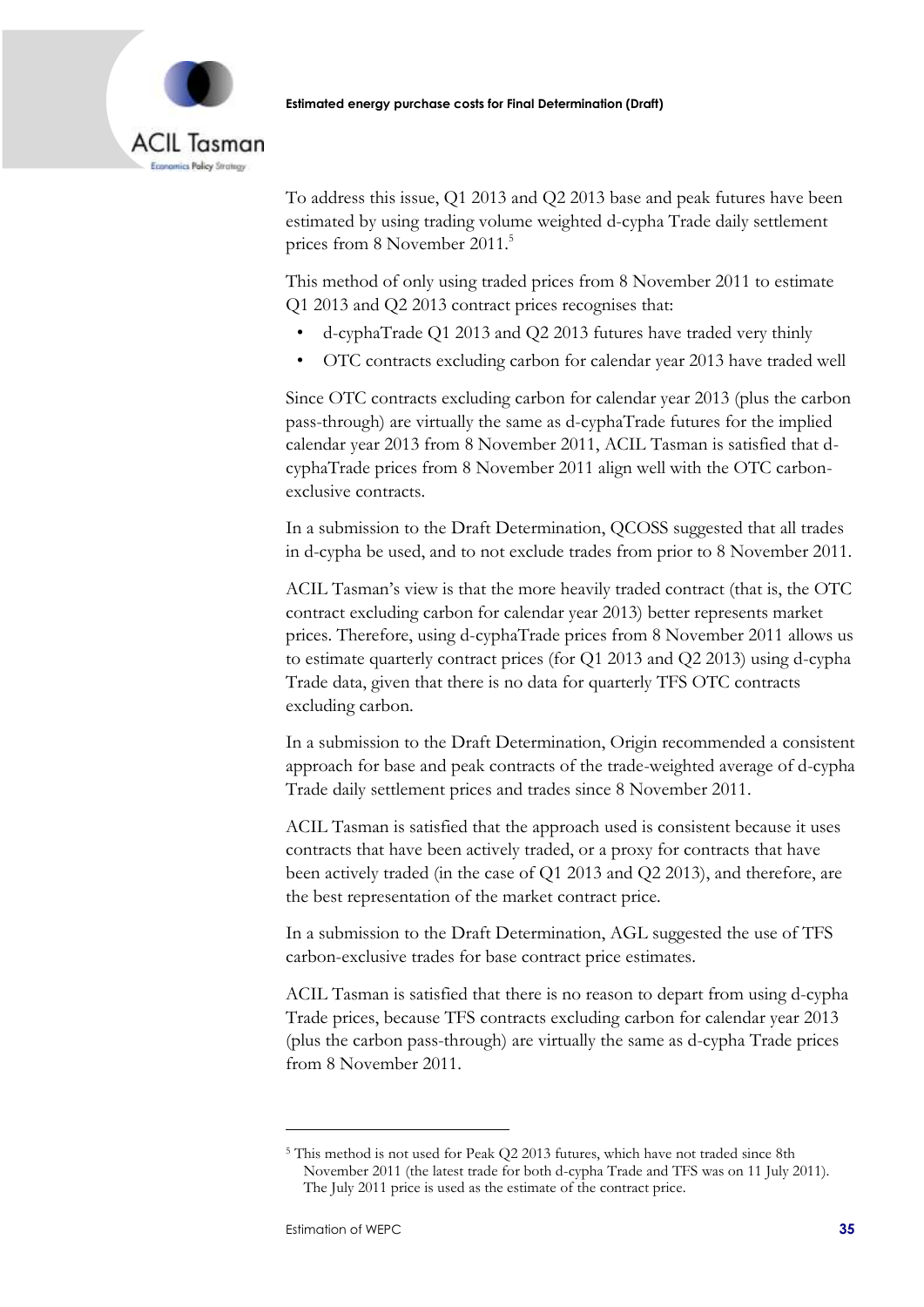

[Figure 3,](#page-40-0) [Figure 4](#page-41-0) and [Figure 5](#page-42-0) show prices and trades for d-cyphaTrade base, peak and caps, respectively, since the contracts began to actively trade.

<span id="page-40-0"></span>



*Data source:* d-cypha Trade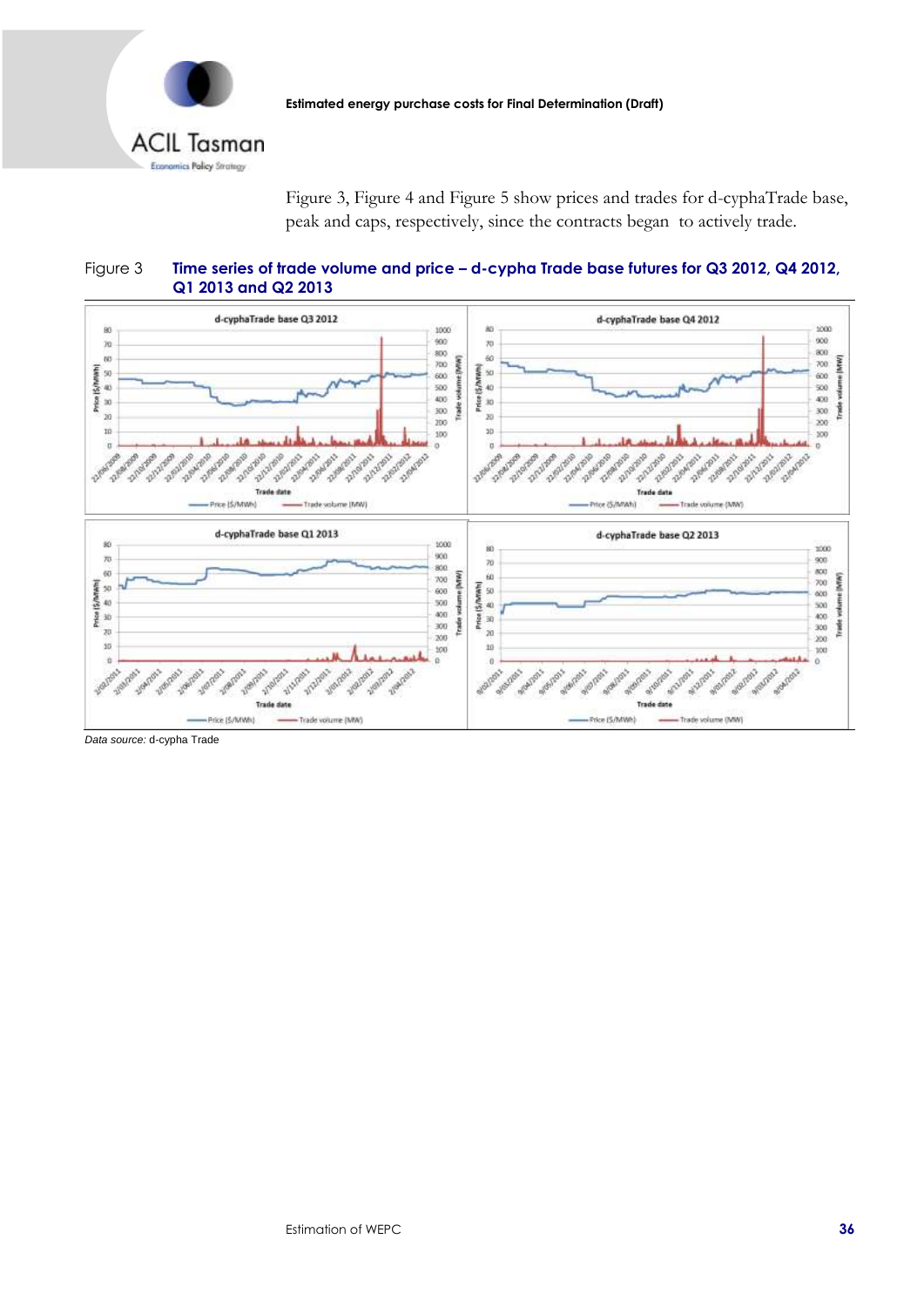

#### <span id="page-41-0"></span>Figure 4 **Time series of trade volume and price – d-cypha Trade peak futures for Q3 2012, Q4 2012, Q1 2013 and Q2 2013**



*Data source:* d-cypha Trade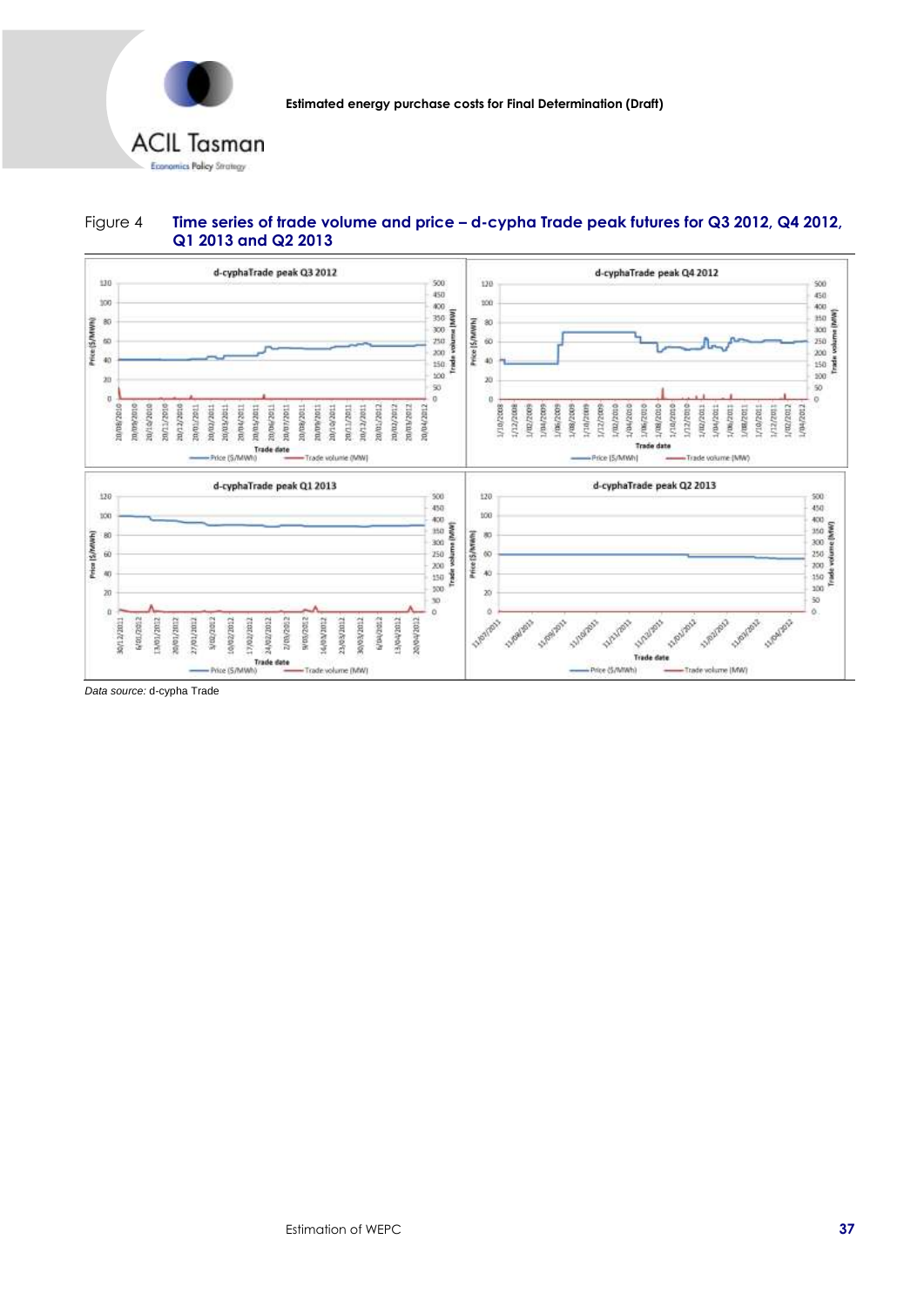

<span id="page-42-0"></span>



*Data source:* d-cypha Trade

[Table 8](#page-43-0) summarises the data source and method, including the time frame, for estimating quarterly contract prices.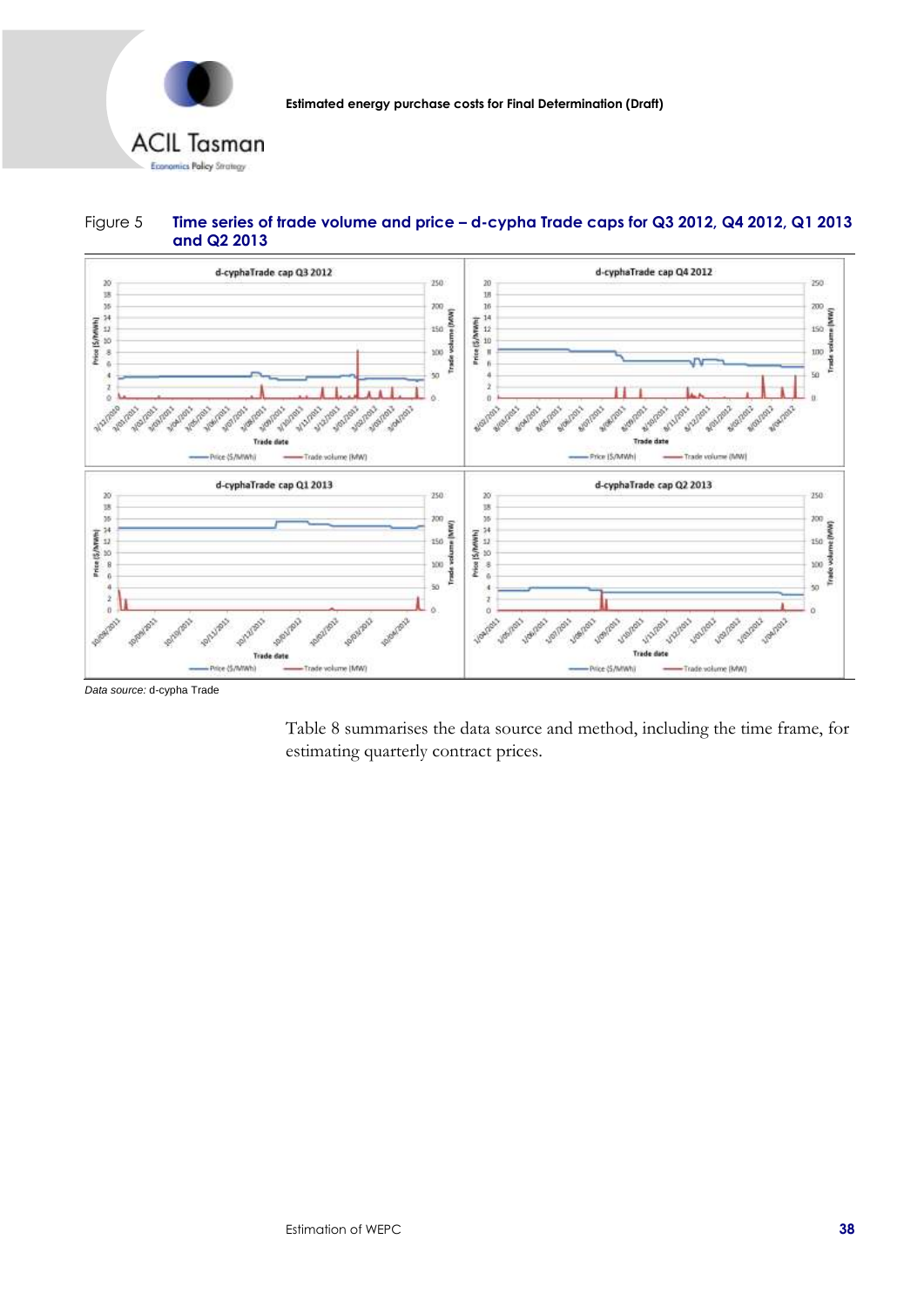

|         | 2012/13                                                                                                                   |                                                                                                                                                                               |                                                                                                                             |  |  |  |  |
|---------|---------------------------------------------------------------------------------------------------------------------------|-------------------------------------------------------------------------------------------------------------------------------------------------------------------------------|-----------------------------------------------------------------------------------------------------------------------------|--|--|--|--|
|         | <b>Base contract price</b>                                                                                                | <b>Peak contract price</b>                                                                                                                                                    | <b>Cap contract price</b>                                                                                                   |  |  |  |  |
| Q3 2012 | Trade-weighted average of<br>d-cypha Trade daily<br>settlement prices and<br>trades since trading<br>commenced (mid-2009) | Trade-weighted average of<br>d-cypha Trade daily<br>settlement prices and<br>trades since trading<br>commenced (mid-2010)                                                     | Trade-weighted average of<br>d-cypha Trade daily<br>settlement prices and<br>trades since trading<br>commenced (late-2010)  |  |  |  |  |
| Q4 2012 | Trade-weighted average of<br>d-cypha Trade daily<br>settlement prices and<br>trades since trading<br>commenced (mid-2009) | Trade-weighted average of<br>d-cypha Trade daily<br>settlement prices and<br>trades since trading<br>commenced (mid-2010)                                                     | Trade-weighted average of<br>d-cypha Trade daily<br>settlement prices and<br>trades since trading<br>commenced (late-2010)  |  |  |  |  |
| Q1 2013 | Trade-weighted average of<br>d-cypha Trade daily<br>settlement prices and<br>trades since 8 November<br>2011              | Trade-weighted average of<br>d-cypha Trade daily<br>settlement prices and<br>trades since 8 November<br>2011                                                                  | Trade-weighted average of<br>d-cypha Trade daily<br>settlement prices and<br>trades since trading<br>commenced (early-2011) |  |  |  |  |
| Q2 2013 | Trade-weighted average of<br>d-cypha Trade daily<br>settlement prices and<br>trades since 8 November<br>2011              | Latest traded price (11 July<br>2011) on d-cypha Trade                                                                                                                        | Trade-weighted average of<br>d-cypha Trade daily<br>settlement prices and<br>trades since trading<br>commenced (early-2011) |  |  |  |  |
| Key:    |                                                                                                                           |                                                                                                                                                                               |                                                                                                                             |  |  |  |  |
|         | = trade-weighted average of all trades                                                                                    |                                                                                                                                                                               |                                                                                                                             |  |  |  |  |
|         |                                                                                                                           | = trade-weighted average since the Senate passed CEF legislation on 8 Nov 2011<br>$=$ latest traded price (11 July 2011) as there have been no trades since 8th November 2011 |                                                                                                                             |  |  |  |  |

#### <span id="page-43-0"></span>Table 8 **Data source and method of estimating contract price**

[Table 9](#page-44-1) shows the estimated quarterly swap and cap contract prices for the Final Determination and the Draft Determination for 2012/13 using the methods summarised in [Table 8.](#page-43-0) Prices have not changed considerably since the Draft Determination, with the change in prices on average around \$0.40/MWh.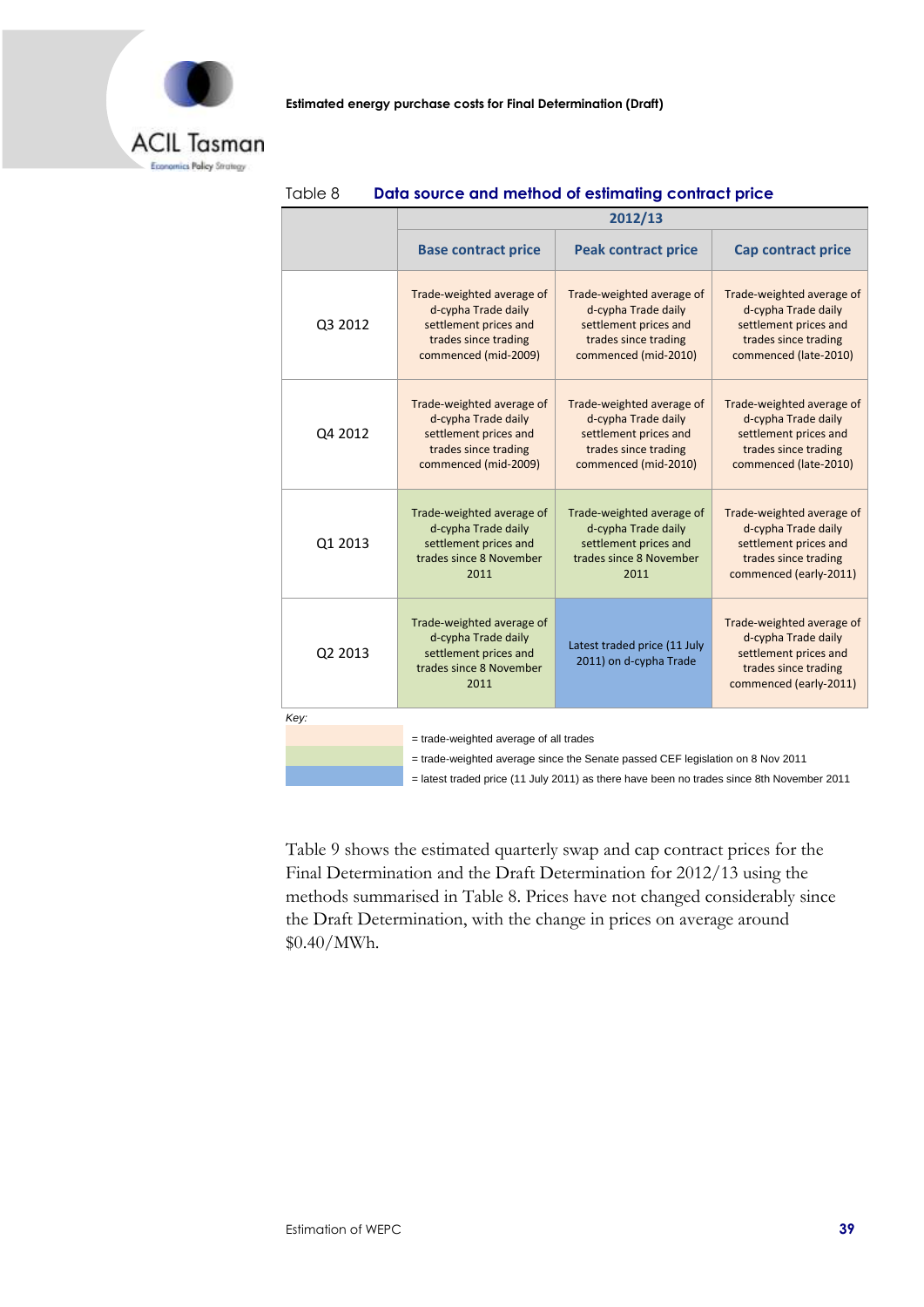

| 2012/13 Final Defermination and Draft Defermination (\$/MWr |                               |                               |                       |  |  |  |  |
|-------------------------------------------------------------|-------------------------------|-------------------------------|-----------------------|--|--|--|--|
|                                                             |                               | 2012/13 Final Determination   |                       |  |  |  |  |
|                                                             | <b>Base contract</b><br>price | <b>Peak contract</b><br>price | Cap contract<br>price |  |  |  |  |
| Q3                                                          | \$42.30                       | \$42.91                       | \$3.53                |  |  |  |  |
| Q4                                                          | \$44.40                       | \$54.27                       | \$6.15                |  |  |  |  |
| Q1                                                          | \$66.02                       | \$92.51                       | \$14.47               |  |  |  |  |
| Q2                                                          | \$49.62                       | \$60.00                       | \$3.14                |  |  |  |  |
|                                                             |                               | 2012/13 Draft Determination   |                       |  |  |  |  |
|                                                             | <b>Base contract</b><br>price | <b>Peak contract</b><br>price | Cap contract<br>price |  |  |  |  |
| Q3                                                          | \$41.42                       | \$42.91                       | \$3.59                |  |  |  |  |
| Q4                                                          | \$43.97                       | \$53.47                       | \$6.65                |  |  |  |  |
| Q1                                                          | \$67.68                       | \$96.81                       | \$14.40               |  |  |  |  |
| Q2                                                          | \$50.03                       | \$60.00                       | \$3.20                |  |  |  |  |

#### <span id="page-44-1"></span>Table 9 **Quarterly base, peak and cap estimated contract prices – 2012/13 Final Determination and Draft Determination (\$/MWh)**

Key:

= trading-weighted average covering all trades

= trading-weighted average since the Senate passed CEF legislation on 8 Nov 2011 = latest traded price (11 July 2011) as there have been no trades between 8th November 2011 and 23 April 2012

*Data source:* ACIL Tasman analysis using d-cyphaTrade data

# <span id="page-44-0"></span>**4.5 Results for WEPC**

In the contract hedge model settlement process, the hourly prices are brought together with the hourly loads, the contract prices and the contract quantities for each hour of the year to provide an estimate of the cost of purchasing energy using the hedging approach.

This settlement process was run for each of the 410 years of pool price and load data from the price distribution approach, and then repeated for each of the individual settlement class load profiles. In each of these settlement classes studied, the load profile and the contract volumes, which are based on the particular load profile characteristics are varied. The 410 years of hourly pool prices for Queensland and quarterly flat, peak and cap contract prices for Queensland from [Table 9](#page-44-1) remain unchanged across each of the studies. The contract volumes are determined on the basis of the median year of the 410 data years load traces for the particular tariff class and held constant for that tariff class study when the hedging model is run against the 410 data years, representing possible EPC variations for 2012/13 for that tariff.

[Figure 6](#page-45-0) demonstrates that there is limited variation in the WEPC across the 410 years, which suggests that the hedge strategy is represents a reasonable approach by an efficient retailer. It is also interesting that the median and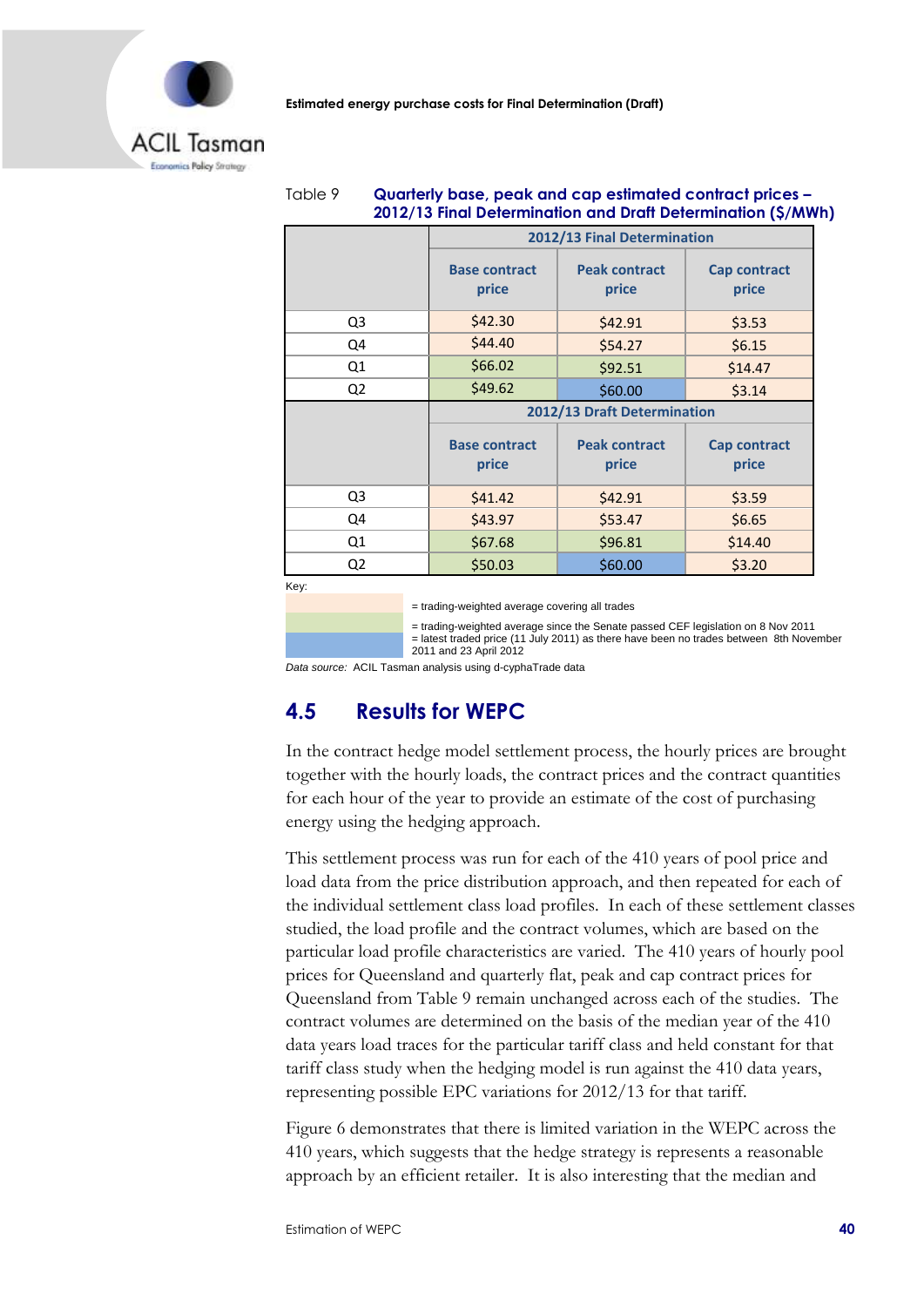



mean of each settlement class are very close suggesting a non skewed distribution of hedged prices across the 410 representations of 2012/13. The small variation across the 410 observations for the Energex NSLP hedged price can also be seen in [Figure 1](#page-13-0) which shows the effectiveness of the hedging strategy to remove price volatility.

For the control load tariffs ACIL Tasman used the hedge model to calculate the cost of supplying the NSLP with and without the control loads and the difference costs was taken as the cost for the controlled loads. The price per MWh for controlled loads is then calculated by dividing the cost difference by estimated energy under the controlled load.



<span id="page-45-0"></span>Figure 6 **Variation in price across the 410 years - hedging approach**

*Source: ACIL Tasman hedging analysis*

ACIL Tasman favours the median price from the 410 annual prices as representing the best estimate of the energy purchase costs for each settlement class. Unlike the average of the 410 prices, the median is the point where there is an equal chance of the hedged load being lower as there is of being higher than the actual outcome. Also the median is not affected by any highs or lows which may be regarded as outliers whereas the average may be affected by these potential outliers. In any case the median and mean are almost identical as indicated in [Figure 6.](#page-45-0)

[Table 10](#page-46-0) shows the results for the WEPC modelling for the Draft and Final Determinations. It includes an allowance for the transmission and distribution losses and the estimate of the cost at the customer terminals.

The main changes since the Draft Determination are in the unmetered supply and Ergon Energy estimates. The change in the estimated WEPC for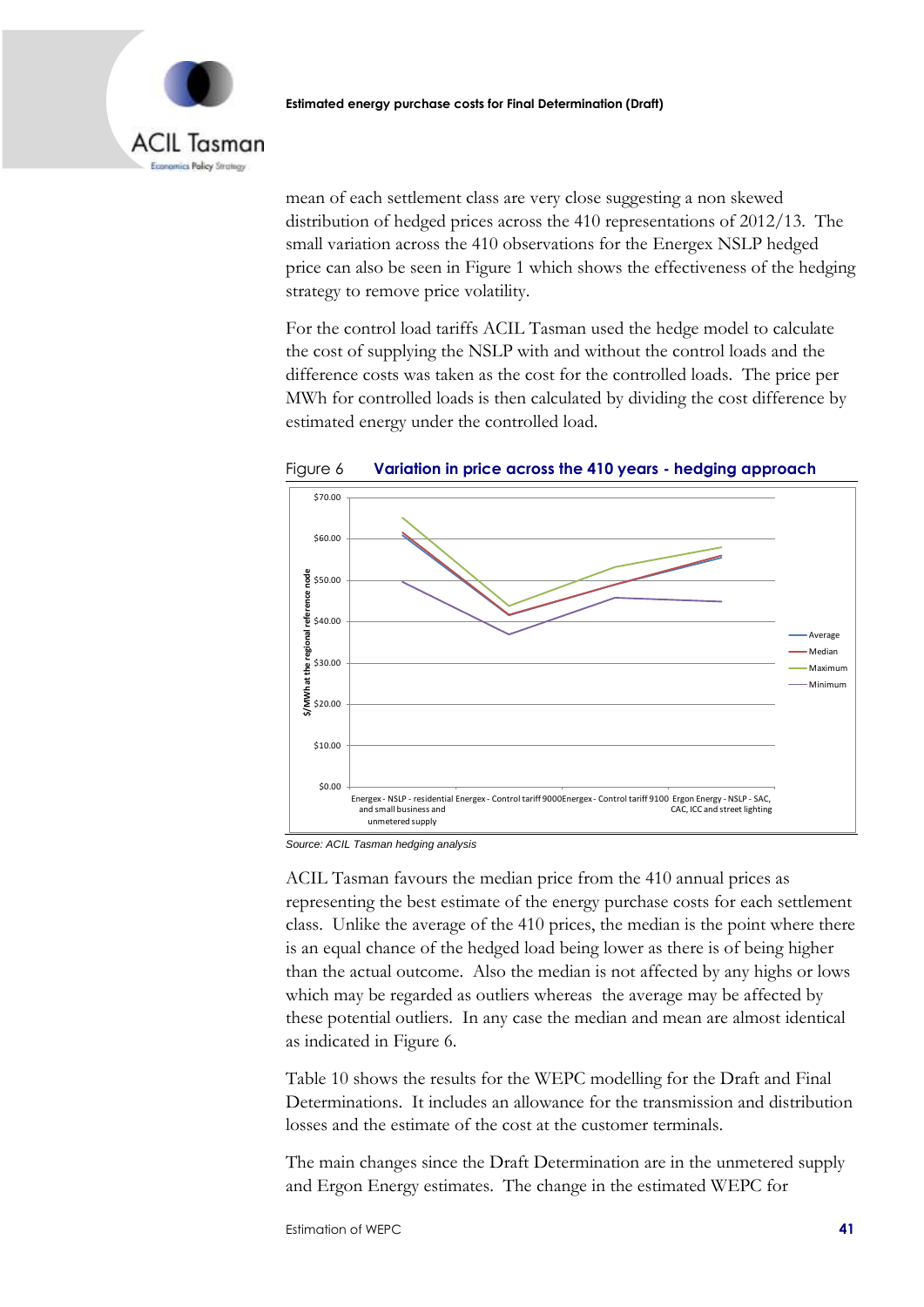

controlled load in the Final Determination was minor even though the Draft Determination was based on the price distribution approach and not the hedging approach used for the Final Determination. The change in the WEPC for Ergon Energy loads is mainly associated with the change in the losses used to calculate the WEPC at the customer terminal. The change in the unmetered supply was because it was realised that this load in incorporated in the NSLP and thus should carry the same WEPC as the other loads in the NSLP. In the Draft Determination the WEPC for unmetered loads were incorrectly based on an assumed profile using the price distribution approach which understandably resulted in a low estimate than using the NSLP and the hedging approach.

As noted above, ACIL Tasman has also adjusted the calculation method used to account for losses. For the Draft Determination the WEPC at the customer terminal were calculated multiplying the WEPC at the node by one plus the percentage losses. This was not strictly correct so for the Final Determination the losses are accounted for by dividing the WEPC at the node by one minus the percentage losses. This change accounts for an increase of between \$0.30 and \$0.40/MWh in the WEPC in Final Determination compared with the Draft Determination.

#### <span id="page-46-0"></span>Table 10 **Estimated WEPC using the median price from hedging approach (\$/MWh)**

|                                                      |                                                                                    | <b>Draft Determination</b>                                  |                                                                                       | <b>Final Determination</b>                                                  |                                                                    |                                                                                          |                                                                                                          |
|------------------------------------------------------|------------------------------------------------------------------------------------|-------------------------------------------------------------|---------------------------------------------------------------------------------------|-----------------------------------------------------------------------------|--------------------------------------------------------------------|------------------------------------------------------------------------------------------|----------------------------------------------------------------------------------------------------------|
| Settlement classes                                   | <b>Estimated</b><br>median cost at<br>the Queensland<br>regional<br>reference node | Allowance for<br>transmission<br>and distribution<br>losses | <b>Estimated</b><br>wholesale energy<br>purchase costs at<br>the customer<br>terminal | Estimated<br>median cost at<br>the Queensland<br>regional<br>reference node | <b>Allowance for</b><br>transmission<br>and distribution<br>losses | <b>Estimated</b><br>wholesale<br>energy<br>purchase costs<br>at the customer<br>terminal | Change in WEPC at<br>the customer<br>terminal between<br><b>Draft and Final</b><br><b>Determinations</b> |
|                                                      |                                                                                    | Prices including carbon pricing                             |                                                                                       |                                                                             |                                                                    |                                                                                          |                                                                                                          |
| Energex - NSLP - residential and small business      | \$61.60                                                                            | 7.4%                                                        | \$66.13                                                                               | \$61.49                                                                     | 7.2%                                                               | \$66.28                                                                                  | \$0.16                                                                                                   |
| Energex - Control tariff 9000                        | \$41.86                                                                            | 7.5%                                                        | \$44.99                                                                               | \$41.63                                                                     | 7.3%                                                               | \$44.93                                                                                  | (\$0.06)                                                                                                 |
| Energex - Control tariff 9100                        | \$49.15                                                                            | 7.5%                                                        | \$52.82                                                                               | \$48.93                                                                     | 7.3%                                                               | \$52.81                                                                                  | (S0.01)                                                                                                  |
| Energex - NSLP - unmetered supply                    | \$42.58                                                                            | 7.5%                                                        | \$45.76                                                                               | \$61.49                                                                     | 7.2%                                                               | \$66.28                                                                                  | \$20.52                                                                                                  |
| Ergon Energy - NSLP - SAC HV, CAC and ICC            | \$55.16                                                                            | 8.0%                                                        | \$59.57                                                                               | \$55.93                                                                     | 8.6%                                                               | \$61.18                                                                                  | \$1.61                                                                                                   |
| Ergon Energy - NSLP - SAC demand and street lighting | \$55.16                                                                            | 8.0%                                                        | \$59.57                                                                               | \$55.93                                                                     | 12.8%                                                              | \$64.11                                                                                  | \$4.54                                                                                                   |
|                                                      |                                                                                    | Prices without carbon pricing                               |                                                                                       |                                                                             |                                                                    |                                                                                          |                                                                                                          |
| Energex - NSLP - residential and small business      | \$41.60                                                                            | 7.4%                                                        | \$44.65                                                                               | \$41.59                                                                     | 7.2%                                                               | \$44.83                                                                                  | \$0.18                                                                                                   |
| Energex - Control tariff 9000                        | \$21.63                                                                            | 7.5%                                                        | \$23.25                                                                               | \$20.54                                                                     | 7.3%                                                               | \$22.16                                                                                  | (\$1.09)                                                                                                 |
| Energex - Control tariff 9100                        | \$28.92                                                                            | 7.5%                                                        | \$31.08                                                                               | \$28.86                                                                     | 7.3%                                                               | \$31.14                                                                                  | \$0.06                                                                                                   |
| Energex - NSLP - unmetered supply                    | \$22.34                                                                            | 7.5%                                                        | \$24.01                                                                               | \$41.59                                                                     | 7.2%                                                               | \$44.83                                                                                  | \$20.82                                                                                                  |
| Ergon Energy - NSLP - SAC HV, CAC and ICC            | \$35.15                                                                            | 8.0%                                                        | \$37.97                                                                               | \$35.64                                                                     | 8.6%                                                               | \$38.99                                                                                  | \$1.02                                                                                                   |
| Ergon Energy - NSLP - SAC demand and street lighting | \$35.15                                                                            | 8.0%                                                        | \$37.97                                                                               | \$35.64                                                                     | 12.8%                                                              | \$40.86                                                                                  | \$2.89                                                                                                   |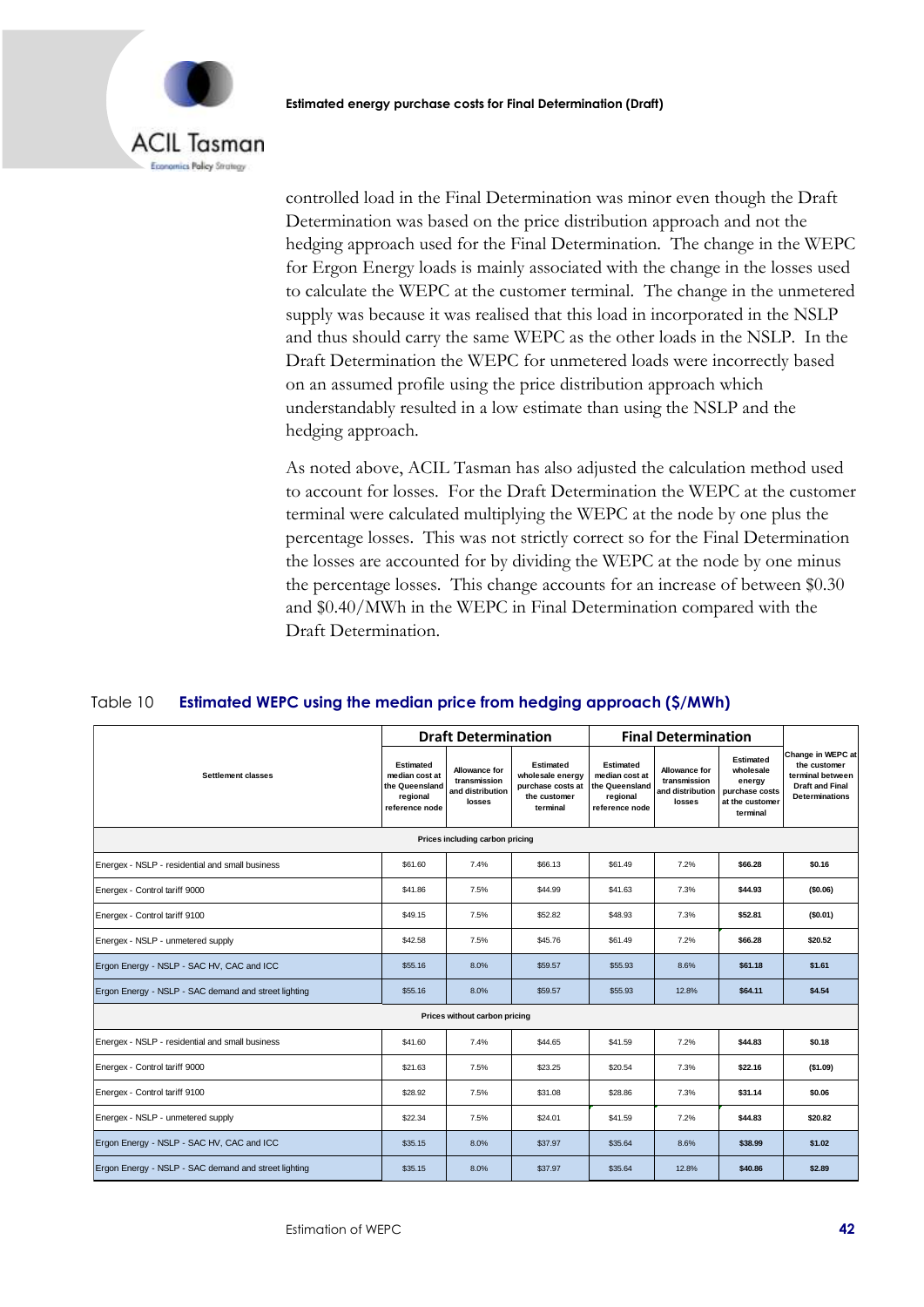

The WEPC results by settlement class with and without carbon pricing for the Draft and Final Determinations are summarised in [Figure 7.](#page-47-0) It shows that, apart from the unmetered supply and the Ergon Energy loads there was very little change between the Draft and Final Determinations. The two Ergon Energy classes are higher mainly because of revised losses. For the Final Determination the unmetered supply has been based on the NSLP cost using the hedging approach not its own load profile using the price distribution approach as used in the Draft Determination.

#### <span id="page-47-0"></span>Figure 7 **Energy purchase costs at the customer terminals – Draft and Final Determinations with and without carbon**



*Data source: ACIL Tasman analysis*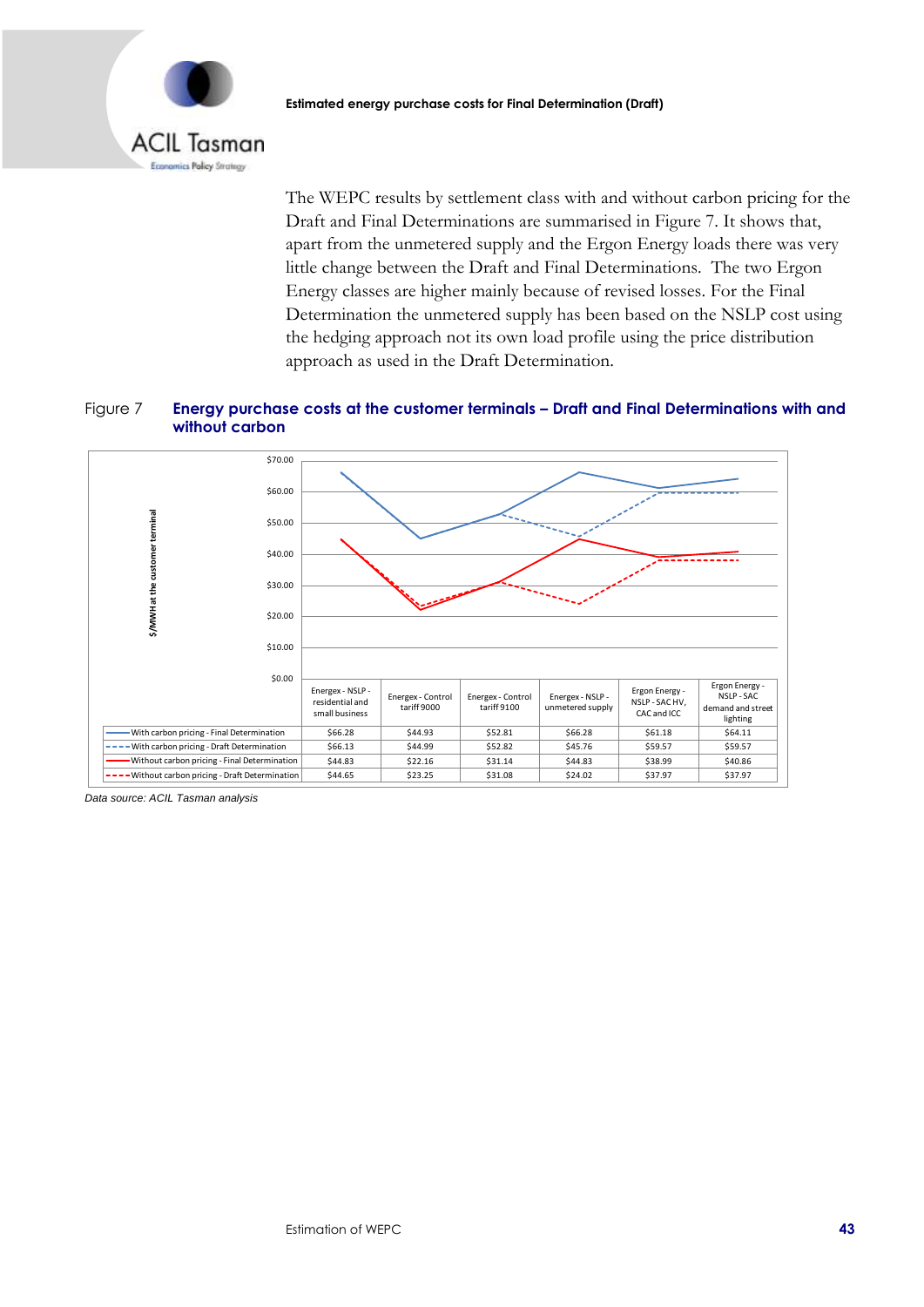

# <span id="page-48-0"></span>**5 Other energy purchase costs**

The OEPC estimates shown in this section are as follows.

- Renewable energy costs associated with the Renewable Energy Target (RET) encompassing:
	- − Large-scale Renewable Energy Target (LRET)
	- − Small-scale Renewable Energy Scheme (SRES)
- Queensland Gas Scheme
- Market fees including:
	- − NEM management fees
	- − Ancillary services costs

## <span id="page-48-1"></span>**5.1 Renewable Energy Target scheme**

On 1 January 2011, the Renewable Energy Target (RET) has two elements: the Large-scale Renewable Energy Target (LRET), and the Small-scale Renewable Energy Scheme (SRES). Liable parties (i.e. all electricity users apart from those wholly or partially exempted for one reason or another such as Emissions Intensive Trade Exposed (EITE) industries such as aluminium) are now required to comply and surrender certificates for both SRES and LRET.

To determine the costs to retailers of complying with both the LRET and SRES, ACIL Tasman has used in its calculation:

- Large-scale Generation Certificate (LGC) market prices from  $A FMA<sup>6</sup>$
- Adjusted LRET targets for 2012 and 2013 of 16,763GWh and 19,088GWh respectively, as published by the Clean Energy Regulator (CER) – formerly known as Office of the Renewable Energy Regulator (ORER)
- CER binding estimate for 2012 RPP of 9.15 percent<sup>7</sup>
- CER binding estimate for 2012 STP of 23.96 percent<sup>8</sup>
- CER non-binding estimate for 2013 STP of 7.94 percent<sup>9</sup>
- CER default estimate for 2013 RPP of 10.42 percent<sup>10</sup>

-

<sup>6</sup> AFMA data includes weekly settlement prices to 23 April 2012, which is the cut-off date for all relevant market-based data used in the Final Decision for 2012/13 tariffs.

<sup>7</sup> Published on 24 February 2012

<sup>8</sup> Published on 24 February 2012

<sup>9</sup> Published on 30 March 2012

<sup>10</sup> Published on 1 May 2012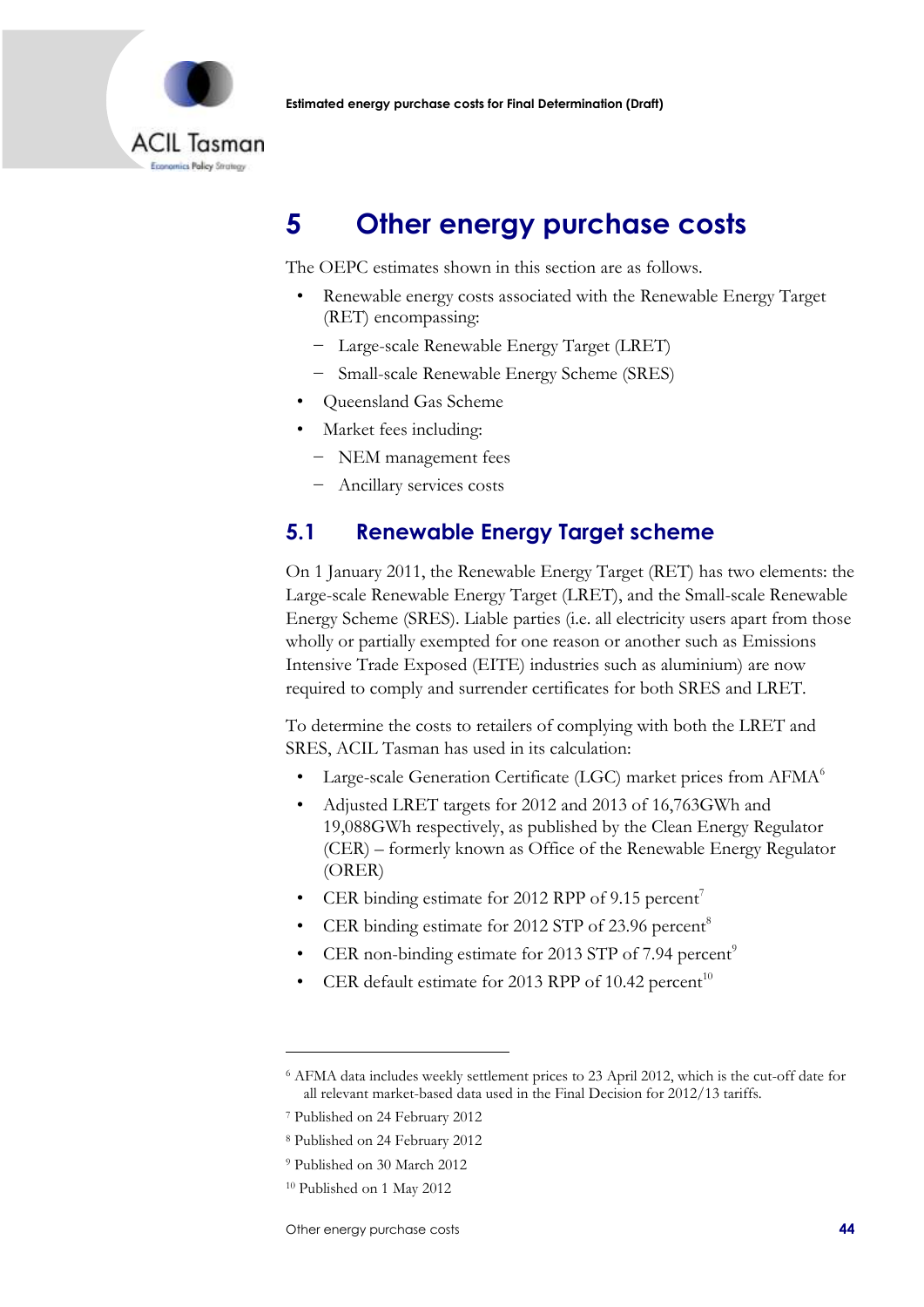

• CER clearing house price for 2012 and 2013 for Small-scale Technology Certificates (STCs) of \$40/MWh.

## <span id="page-49-0"></span>**5.1.1 LRET**

The estimated cost of the LRET scheme is found by applying the Renewable Power Percentage (RPP) to the LGC price to establish the cost per MWh supplied to customers. Spreading the cost to the various tariffs is a relatively simple matter as the cost will be expressed as a cost per MWh.

There is little uncertainty over the Renewable Power Percentage (RPP) component of the calculation as this is estimated using data published by CER. The methodology for determining the price for LGCs is not as straight forward.

ACIL Tasman understands that the vast majority of LGCs are acquired by retailers through long term contracts with wind farms or through wind farm ownership. However, the prices in these contracts are not available for use in estimating the cost of the LRET scheme.

We also note that retailer submissions indicate the volume of LGC acquired through the traded market is small by comparison and that the market price may not a reliable indicator of costs and that it would be more appropriate to base the estimation of the cost of LRET by using the long run marginal cost (LRMC) of wind generation.

However, a low volume of trading does not necessarily mean that the traded prices are an unreliable source on which to base the estimation of the cost of the scheme. ACIL Tasman has examined the market price over recent years and has observed that the market price has reacted, as one would expect, to prevailing market conditions.

For example, between April and December 2010 the AFMA REC (now LGC) price for the year ahead fell from \$46.41 to \$29.29 in a period of significant and growing over supply. Since then with the split of the scheme into LRET and SRES on 1 January 2011 and an adjustment to the target, the LGC price for the year ahead has recovered to \$40.53 in October 2011.

ACIL Tasman has used weekly market prices for LGCs published by AFMA to calculate the price of average LGCs. The average LGC prices calculated from the AFMA data are **\$40.62/MWh for 2012** and **\$42.97/MWh for 2013.**

In a submission to the Draft Determination, AGL disagreed with using the market data based approach to estimating LGC prices, but instead proposed using the LRMC approach to estimate LGC prices.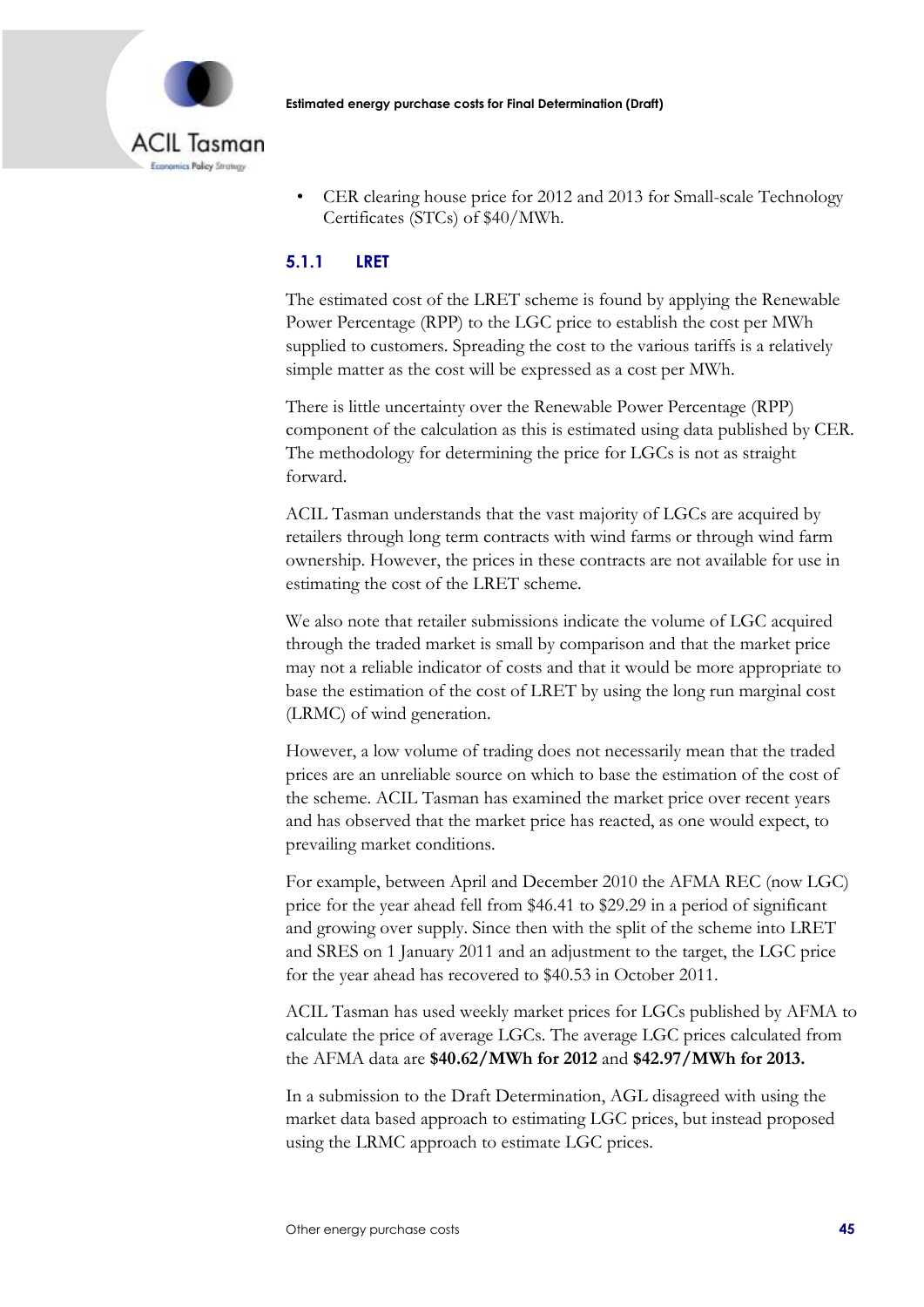

Furthermore, Origin Energy and QEnergy suggested that LGC prices that had been heavily influenced by the oversupply of certificates (between April and December 2010) should be excluded from the calculation of 2012 and 2013 LGC prices.

ACIL Tasman is satisfied that the current method of calculating the average price of LGCs results in a sound estimate of the cost of a retailer meeting the LRET in 2012/13. The average price of LGCs using the AFMA data of around \$42/MWh aligns with our RECMark modelling, which is based on the LRMC of renewable generation, a carbon price projection, a black energy price projection and the LGC penalty price and expiry date. In essence the model develops new renewable projects on a least cost basis across Australia and projects the marginal REC price required to ensure projects are commercially viable. A more detailed description of REC Mark is provided in Appendix [A.1.](#page-59-1)

The AFMA weekly LGC prices have been averaged over the following periods:

- 2012 is based on prices from 7 January 2010 to 23 April 2012 (120 weeks)
- 2013 is based on prices from 6 January 2011 to 23 April 2012 (68 weeks)

ACIL Tasman has used the CER binding estimate for 2012 RPP of 9.15 percent and the CER default estimate for 2013 RPP of 10.42 percent.

The default RPP is defined in Section 39 (2) (b) of the Renewable Energy (Electricity) Act 2000, and is calculated using the following formula:

> RPP for previous year \* (required GWh of renewable sourced electricity for the year / required GWh of renewable sourced electricity for the previous year)

That is for 2013

9.15 percent \*  $(19,088 / 16,763) = 10.42$  percent

[Table 11](#page-51-1) shows the published binding CER estimate of the 2012 RPP and the CER default estimate of the 2013 RPP for the LRET scheme.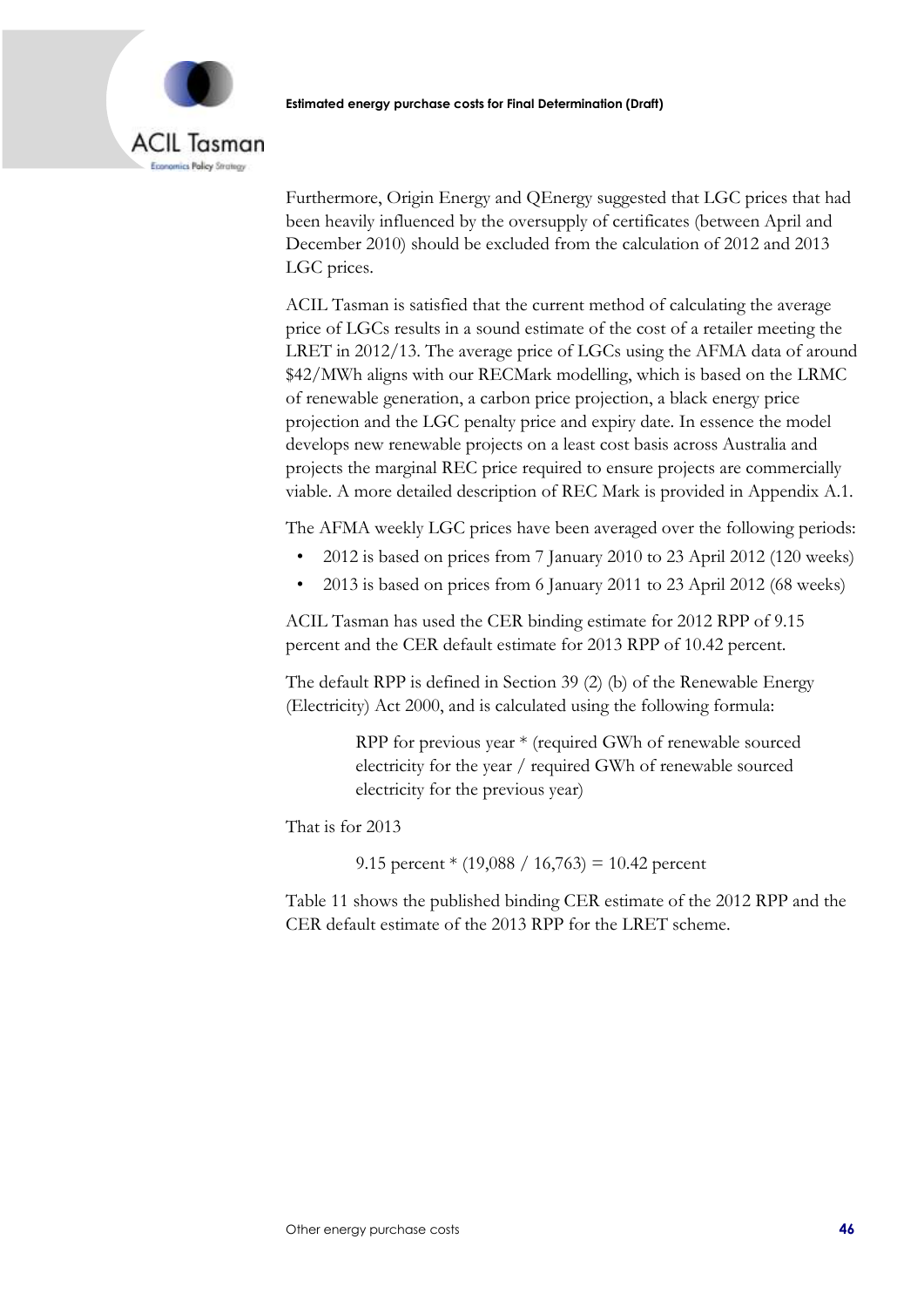

#### <span id="page-51-1"></span>Table 11 **Elements of the 2012 and 2013 RPP estimates for the LRET scheme used in Final Determination**

| <b>Calendar Year</b> | <b>Required GWh of</b><br>renewable source<br>electricity | Renewable Power<br>Percentage (RPP) |
|----------------------|-----------------------------------------------------------|-------------------------------------|
| 2012                 | 16,763                                                    | 9.15%                               |
| 2013                 | 19,088                                                    | 10.42%                              |

*Data source*: CER

Based on this approach, we estimate the cost of complying with the LRET scheme to be \$4.10/MWh in 2012/13 as shown in [Table 12.](#page-51-2)

|                          | 2012    | 2013    | <b>Cost of LRET Final</b><br><b>Determination</b><br>2012/13 |
|--------------------------|---------|---------|--------------------------------------------------------------|
| RPP %                    | 9.15%   | 10.42%  |                                                              |
| Adjusted target GWh      | 16,763  | 19,088  |                                                              |
| Average LGC price \$/MWh | \$40.62 | \$42.97 |                                                              |
| <b>Cost of LRET</b>      | \$3.72  | \$4.48  | \$4.10                                                       |

#### <span id="page-51-2"></span>Table 12 **Estimated cost of LRET – Final Determination 2012/13**

<span id="page-51-0"></span>*Data source*: CER, AFMA, ACIL Tasman analysis

## **5.1.2 SRES**

The cost of SRES is found by applying the STP to the STC price to estimate the cost per MWh for 2012 and 2013. The estimate used for the Final Determination for 2012/13 tariffs is then taken as the average of the 2012 and 2013 results.

In February 2012 CER has published the binding estimate for the 2012 STP, which is 23.96 percent, equivalent to 44.786 million STCs as a proportion of total estimated liable electricity for the 2012 year. In March 2012, CER published a non-binding estimate for 2013 of 7.94 percent, which was revised upwards from the December 2011 CER non-binding estimate of 7.87 percent, due to a downward revision in estimated total liable energy from 191,487 GWh to 189,798 GWh. The non-binding STC for 2013 is equivalent to 15.07 million STCs as a proportion of total estimated liable electricity for the 2013 year. ACIL Tasman has used these STPs for purpose of calculating the cost of the SRES component of the EPC for the 2012/13 retail tariffs.

In submissions to the Draft Determination, Origin and AGL expressed concerns about using CER's non-binding STP for 2013.

In response, ACIL Tasman is satisfied with the use of the CER non-binding estimate of STP for 2013 as it is based on extensive modelling and analysis of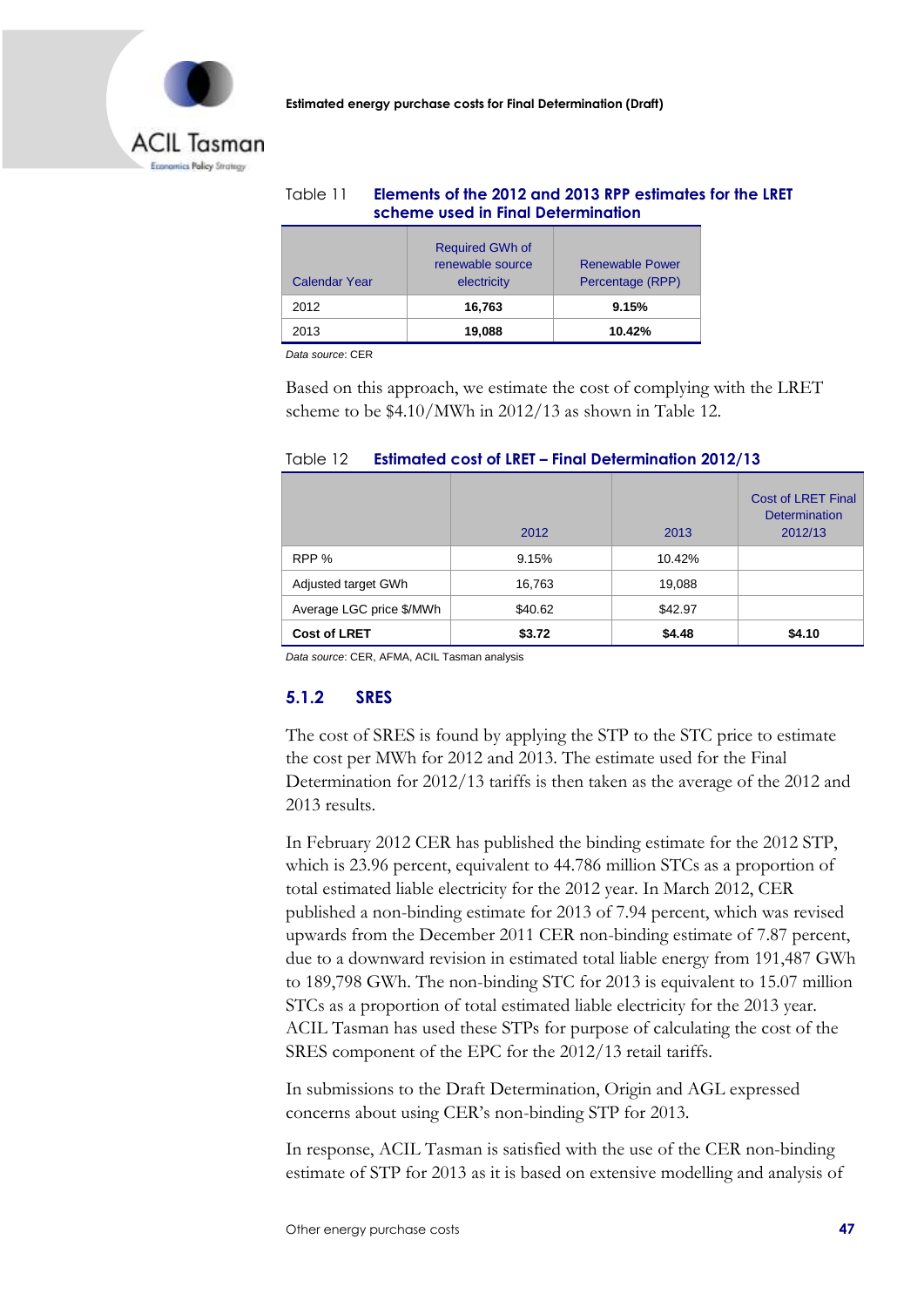

the 2013 STP and because it is a relatively transparent and publically available estimate. In 2011, CER engaged three companies (one of which was ACIL Tasman), to provide forward estimates of the number of small-scale technology certificates (STCs) likely to be created in the 2011, 2012 and 2013 calendar years, with all three reports publically available on the CER website. The results of the modelling assist the Minister in determining the binding and non-binding estimates of STP.

The current official clearing house price for STCs is \$40/STC and STCs are available to retailers from the CER clearing house for this price. The clearing house price can be changed at any time by the Minister and as such the expected prevailing price for 2012/13 would need to be considered. However the clearing house works on a first in first out basis which has meant that because of the substantial oversupply the installers of solar photovoltaic systems have experienced significant delays in receiving payment for STCs which has been caused by significant oversupply and caused cash flow problems for some. As a result an active market for STCs has developed outside the clearing house to allow installers to gain quicker access to payment for STCs from retailers. The current market price (as at April 2012) for STCs is around \$29.

This raises the question whether ACIL Tasman should take both clearing house price and market price into consideration when determining the price for STCs. To use the market price would pose a difficulty because of the need to forecast the proportion of STC likely to be traded in the tariff year. Furthermore, while AFMA quotes a market price for STCs, the volume traded at this price is unknown.

ACIL Tasman proposes to continue to use the clearing house price of \$40/MWh as the price for STCs in determining the EPC.

Based on this approach, we estimate the cost of complying with the SRES to be \$6.38/MWh in 2012/13.

|                                 | 2012    | 2013    | Cost of SRES Final<br><b>Determination</b><br>2012/13 |
|---------------------------------|---------|---------|-------------------------------------------------------|
| STP %                           | 23.96%  | 7.94%   |                                                       |
| CER estimated STCs (millions)   | 44.786  | 15.07   |                                                       |
| STC clearing house price \$/MWh | \$40.00 | \$40.00 |                                                       |
| <b>Cost of SRES</b>             | \$9.58  | \$3.18  | \$6.38                                                |

<span id="page-52-0"></span>Table 13 **Estimated cost of SRES – Final Determination 2012/13**

*Data source*: CER, ACIL Tasman analysis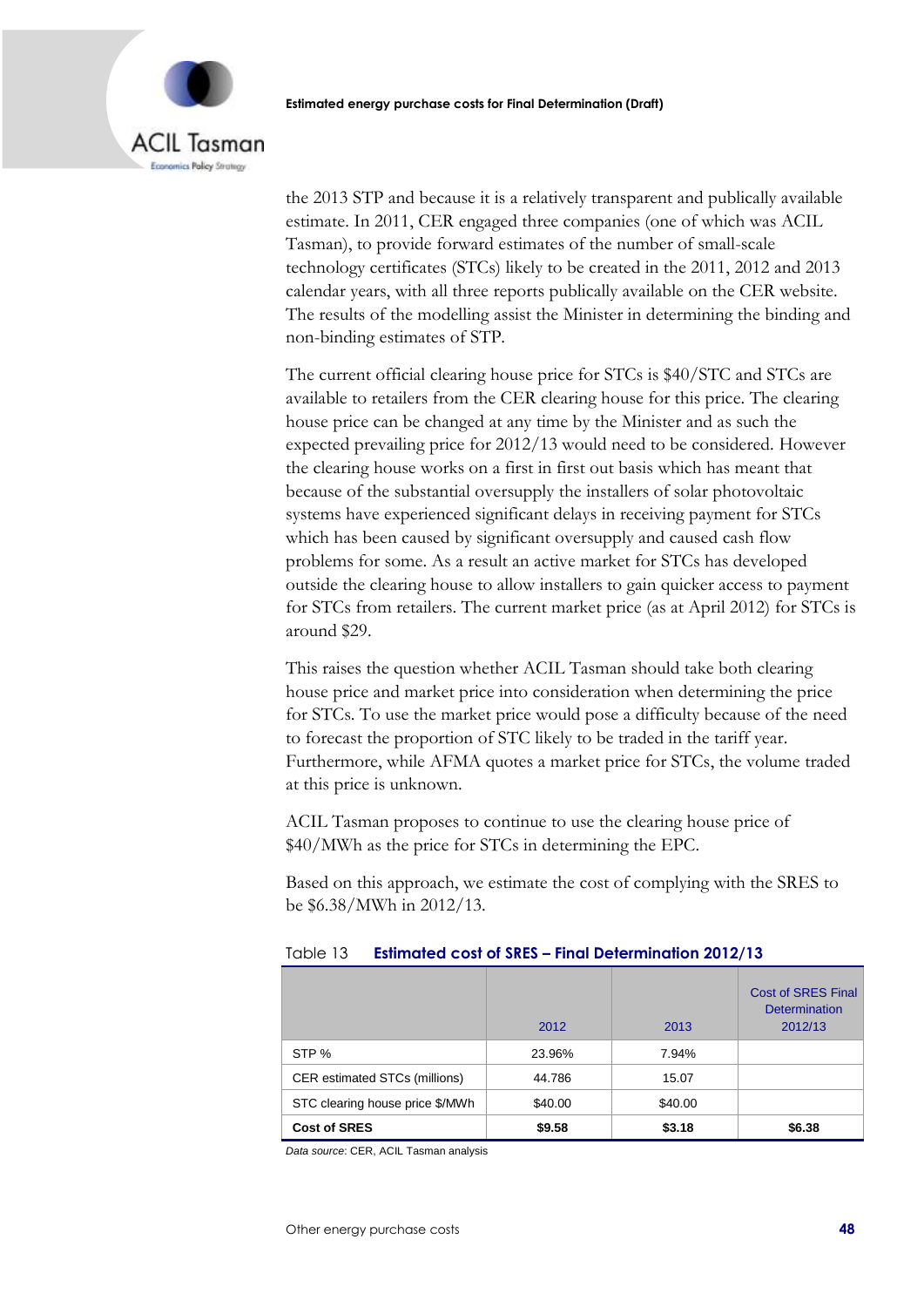

Combining the LRET and SRES costs for each year and taking the average of costs in 2012 and 2013 results in a total cost of both schemes of \$10.48/MWh.

[Table 14](#page-53-1) compares the estimated cost of RET for the 2012/13 tariffs for the Draft and Final Determinations.

|                                    |         | <b>Draft Determination</b> |                                                                    | <b>Final Determination</b> |         |                                                                    |  |
|------------------------------------|---------|----------------------------|--------------------------------------------------------------------|----------------------------|---------|--------------------------------------------------------------------|--|
|                                    | 2012    | 2013                       | Cost of<br><b>RET Draft</b><br><b>Determin</b><br>ation<br>2012/13 | 2012                       | 2013    | Cost of<br><b>RET Final</b><br><b>Determin</b><br>ation<br>2012/13 |  |
| RPP %                              | 9.15%   | 9.97%                      |                                                                    | 9.15%                      | 10.42%  |                                                                    |  |
| Average LGC price<br>\$/MWh        | \$40.62 | \$42.89                    |                                                                    | \$40.62                    | \$42.97 |                                                                    |  |
| <b>Cost of LRET</b>                | \$3.72  | \$4.28                     | \$4.00                                                             | \$3.72                     | \$4.48  | \$4.10                                                             |  |
| STP %                              | 23.96%  | 7.87%                      |                                                                    | 23.96%                     | 7.94%   |                                                                    |  |
| STC clearing house<br>price \$/MWh | \$40.00 | \$40.00                    |                                                                    | \$40.00                    | \$40.00 |                                                                    |  |
| <b>Cost of SRES</b>                | \$9.58  | \$3.15                     | \$6.37                                                             | \$9.58                     | \$3.18  | \$6.38                                                             |  |
| <b>Cost of RET</b>                 | \$13.30 | \$7.42                     | \$10.36                                                            | \$13.30                    | \$7.65  | \$10.48                                                            |  |

#### <span id="page-53-1"></span>Table 14 **Comparison of the Draft and Final Determinations - cost of LRET and SRES (\$/MWh)**

*Data sources:* ACIL Tasman analysis based on data from CER and AFMA

# <span id="page-53-0"></span>**5.2 Queensland Gas Scheme**

For the 2011/12 BRCI the cost of compliance with the Queensland GEC scheme was based on a two year average of the AFMA prices for GECs.

Retailers have generally stated that this methodology of relying entirely on the AFMA market prices underestimates the cost of the GEC scheme to retailers who have entered long term supply contracts or invested in generation to secure these certificates at prices which are much higher than those currently in the market. However, information on these contractual arrangements is not available and market price information is the only available source of GEC costs.

In submissions to the Draft Determination, QCOSS, CCCL and Stanwell disagreed with estimating GEC prices using a longer time series of market data (4 years) and preferred an estimate based on a 2-year average.

In response, ACIL Tasman's view is that where a market price for inputs to the calculation of retailers' EPC can be sourced reliably and consistently it should provide the best guide to the cost of compliance with the scheme. However given that GECs have been acquired by various means including long term contracts and the fact that the GEC market is now oversupplied with low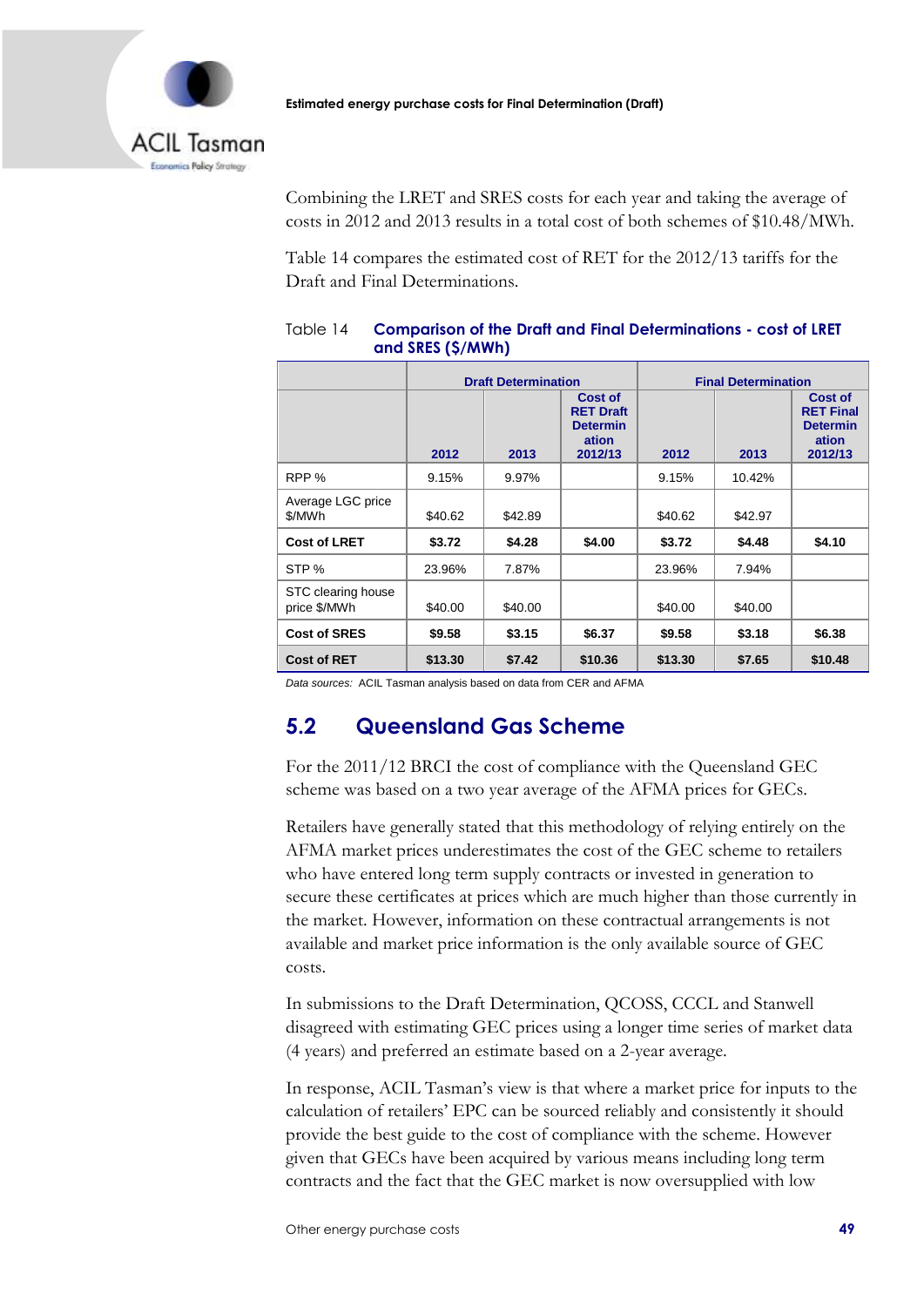

prices and very thin trading, the AFMA weekly GEC prices have been averaged over an extended period of 209 weeks or 4 years as follows:

- for 2012 from 1 Dec 2007 to 31 Dec 2011
- for 2013 from 1 March 2008 to 23 April 2012

The cut-off date for the AFMA data used for the Final Determination for 2012/13 tariffs is 23 April 2012.

The average GEC prices calculated from the AFMA data are \$6.11/MWh for 2012 and \$5.18/MWh for 2013. By taking the average of GEC prices in 2012 and 2013, results in a GEC price of \$5.64/MWh for 2012/13.

### <span id="page-54-1"></span>Table 15 **Estimated cost of Queensland Gas Scheme using AFMA data, \$/MWh**

|                                            | <b>Draft</b><br><b>Determination</b><br>2012/13 | <b>Final</b><br><b>Determination</b><br>2012/13 |
|--------------------------------------------|-------------------------------------------------|-------------------------------------------------|
| Price of GECs from AFMA data               | \$5.77                                          | \$5.64                                          |
| Prescribed percentage                      | 15%                                             | 15%                                             |
| <b>Total cost of Queensland Gas Scheme</b> | \$0.86                                          | \$0.85                                          |

*Data sources:* ACIL Tasman analysis based on data from AFMA for prices and Queensland Department of Energy and Water Supply for the prescribed percentage.

# <span id="page-54-0"></span>**5.3 NEM fees**

NEM participant and FRC fees are payable by retailers to AEMO to cover operational expenditure. The fees also cover costs associated with the National Transmission Planner, National Smart Metering and the Electricity Consumer Advocacy Panel.

Using estimates in AEMO's *Electricity Draft Budget and Fees for 2012/13*, the estimated total NEM fees in the Final Determination for 2012/13 tariffs is \$0.40/MWh, which is unchanged from the Draft Determination.

| .                       |                                                 |                                                 |  |  |  |  |  |
|-------------------------|-------------------------------------------------|-------------------------------------------------|--|--|--|--|--|
| <b>Cost category</b>    | <b>Draft</b><br><b>Determination</b><br>2012/13 | <b>Final</b><br><b>Determination</b><br>2012/13 |  |  |  |  |  |
| Market participant fees | \$0.34                                          | \$0.34                                          |  |  |  |  |  |
| <b>FRC</b> fees         | \$0.06                                          | \$0.06                                          |  |  |  |  |  |
| <b>Total NEM fees</b>   | \$0.40                                          | \$0.40                                          |  |  |  |  |  |

<span id="page-54-2"></span>Table 16 **Estimated NEM fees (\$/MWh)** 

*Data source*: AEMO Electricity Draft Budget and Fees for 2012/13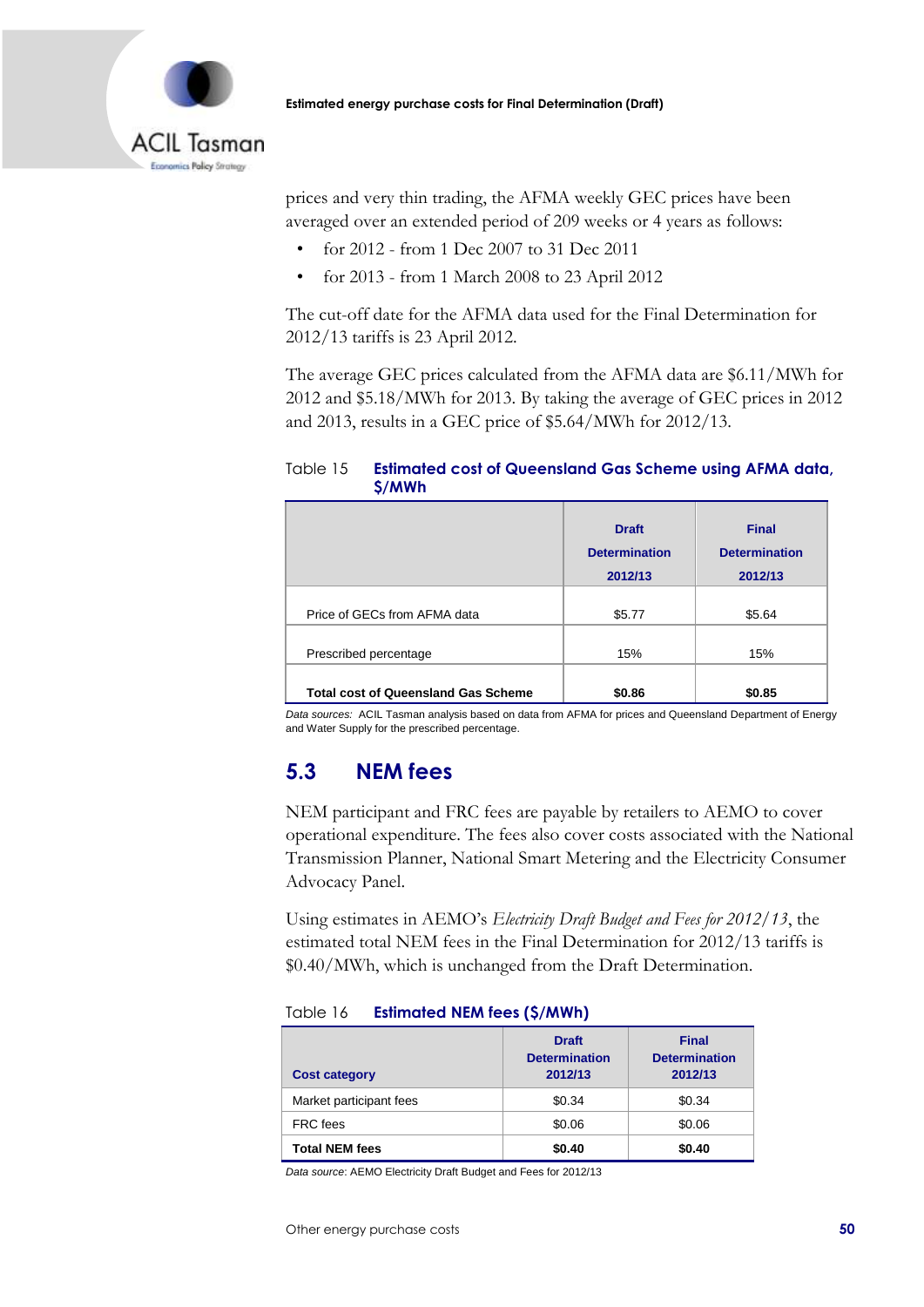



## <span id="page-55-0"></span>**5.4 Ancillary services**

Weekly aggregated settlements data for ancillary service payments in each interconnected region are provided by AEMO. Using the the average costs over the preceding 52 weeks of currently available NEM ancillary services data as a basis for 2012/13(up to the cut-off date of 23 April 2012 for this report for the Final Determination), it is estimated that the cost of ancillary services will be \$0.46/MWh for 2012/13.

<span id="page-55-2"></span>

| Table 17 | <b>Estimated ancillary services charges (\$/MWh)</b> |  |  |  |  |
|----------|------------------------------------------------------|--|--|--|--|
|----------|------------------------------------------------------|--|--|--|--|

|                    | <b>Draft</b><br><b>Determination</b><br>2012/13 | <b>Final</b><br><b>Determination</b><br>2012/13 |
|--------------------|-------------------------------------------------|-------------------------------------------------|
| Ancillary services | \$0.47                                          | \$0.46                                          |

*Data source*: ACIL Tasman analysis based on AEMO Ancillary Services payment data

## <span id="page-55-1"></span>**5.5 Summary of renewable energy costs and market fees**

In summary, other energy costs for the Final Determination for 2012/13 tariffs are estimated to be \$12.18/MWh, which is slightly higher than the estimated other energy costs of \$12.10/MWh for the Draft Determination. The increase can be attributed to the higher estimates of STP and RPP for 2013 that have been published on the CER website since the Draft Determination.

In a submission to the Draft Determination, Origin suggested that loss factors be applied to SRES and LRET.

ACIL Tasman agrees that loss factors should be applied to the cost of LRET and SRES, because the relevant electricity acquisition used in the calculation of the STP and RPP is defined as a wholesale acquisition from AEMO, in other words, at the regional reference node. The costs of GECs, NEM fees and Ancillary services should be treated in a similar way.

<span id="page-55-3"></span>The costs presented in [Table 18](#page-55-3) are at the regional reference node.

| <b>Cost category</b>     | <b>Draft</b><br><b>Determination</b><br>2012/13 | <b>Final</b><br><b>Determination</b><br>2012/13 |
|--------------------------|-------------------------------------------------|-------------------------------------------------|
| Renewable Energy Target  | \$10.36                                         | \$10.48                                         |
| Queensland Gas Scheme    | \$0.86                                          | \$0.85                                          |
| <b>NEM</b> fees          | \$0.40                                          | \$0.40                                          |
| Ancillary services       | \$0.47                                          | \$0.46                                          |
| Total other energy costs | \$12.10                                         | \$12.18                                         |

## Table 18 **Summary of OEPC – at the regional reference node (\$/MWh)**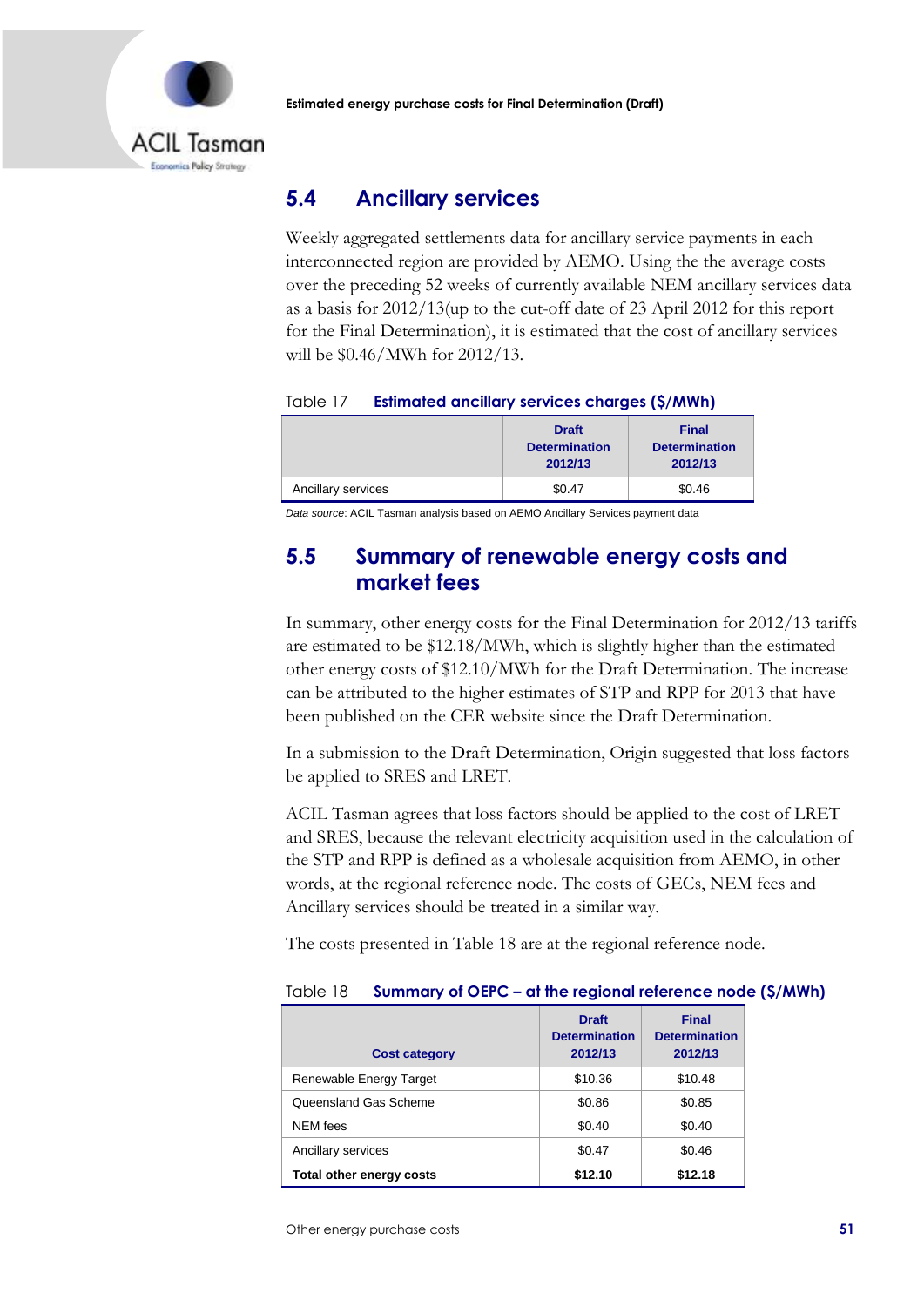

# <span id="page-56-0"></span>**6 Summary of energy purchase costs (EPC)**

Estimated EPC for the Draft and Final Determinations for the settlement classes in the Energex area and Ergon Energy are presented in [Table 19.](#page-57-1) The estimated costs in the table include both the WEPC and the OEPC. The results with and without carbon are shown as is the estimated carbon pass through.

The main changes are the increase in the estimated EPC for the unmetered supply a change in approach and an increase in Ergon Energy large customers due to changed approach to estimating losses.

Apart from the Energex NSLP the carbon pass through is higher in the Final Determination than in the Draft Determination. The change occurred because of a change in the estimation approach with the Final Determination estimates without carbon pricing based on detailed pool price and hedge modelling and analysis. The Draft Determination was based on a pass through using the AFMA approach incorporating an NEM emissions factor of 0.87.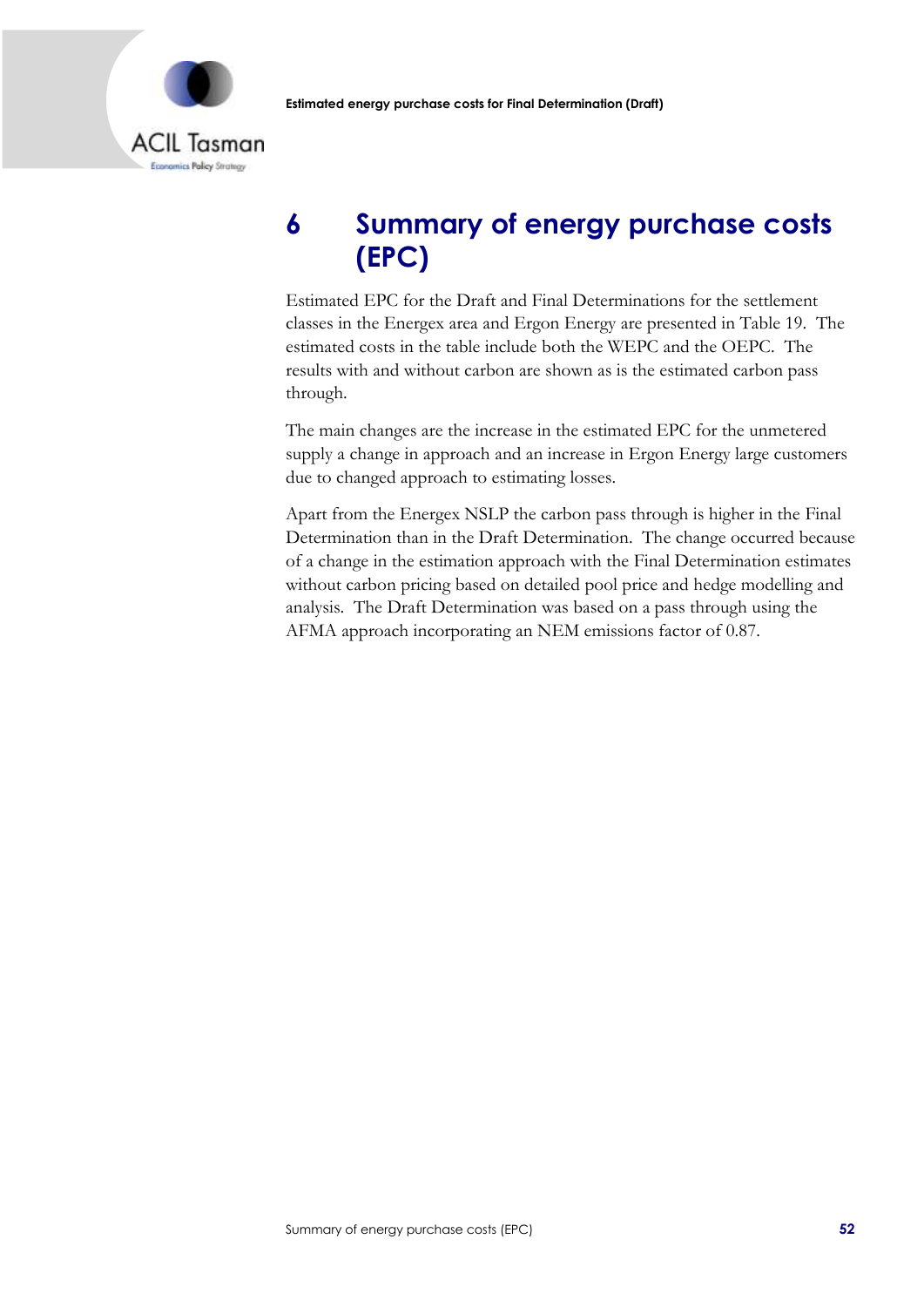

# **ACIL Tasman**

Economics Policy Strategy

#### <span id="page-57-1"></span>Table 19 **Estimated wholesale energy purchase costs for Energex and Ergon Energy settlement classes**

|                                                                         | <b>Draft Determination</b>                                                           |                                                   |                                                          |                                                                                  | <b>Final Determination</b>                                                           |                                                    |                                                          |                                                                                  |                                 |
|-------------------------------------------------------------------------|--------------------------------------------------------------------------------------|---------------------------------------------------|----------------------------------------------------------|----------------------------------------------------------------------------------|--------------------------------------------------------------------------------------|----------------------------------------------------|----------------------------------------------------------|----------------------------------------------------------------------------------|---------------------------------|
| <b>Settlement classes</b>                                               | Wholesale<br>energy purchase<br>cost at the<br>regional<br>reference node<br>(S/MWh) | Renewable<br>energy and<br>market fees<br>(S/MWh) | Allowance for<br>transmission and<br>distribution losses | <b>Total energy</b><br>purchase costs at<br>the customer<br>terminal<br>(\$/MWh) | Wholesale<br>energy purchase<br>cost at the<br>regional<br>reference node<br>(S/MWh) | Renewable<br>energy and<br>market fees<br>(\$/MWh) | Allowance for<br>transmission and<br>distribution losses | <b>Total energy</b><br>purchase costs at<br>the customer<br>terminal<br>(\$/MWh) | Overall change in<br><b>EPC</b> |
|                                                                         |                                                                                      |                                                   | Prices including carbon pricing                          |                                                                                  |                                                                                      |                                                    |                                                          |                                                                                  |                                 |
| Energex - NSLP - residential and small business                         | \$61.60                                                                              | \$12.10                                           | 7.4%                                                     | \$78.23                                                                          | \$61.49                                                                              | \$12.18                                            | 7.2%                                                     | \$79.41                                                                          | \$1.19                          |
| Energex - Control tariff 9000                                           | \$41.86                                                                              | \$12.10                                           | 7.5%                                                     | \$57.09                                                                          | \$41.63                                                                              | \$12.18                                            | 7.3%                                                     | \$58.07                                                                          | \$0.98                          |
| Energex - Control tariff 9100                                           | \$49.15                                                                              | \$12.10                                           | 7.5%                                                     | \$64.92                                                                          | \$48.93                                                                              | \$12.18                                            | 7.3%                                                     | \$65.95                                                                          | \$1.03                          |
| Energex - unmetered supply                                              | \$42.58                                                                              | \$12.10                                           | 7.5%                                                     | \$57.86                                                                          | \$61.49                                                                              | \$12.18                                            | 7.2%                                                     | \$79.41                                                                          | \$21.55                         |
| Ergon Energy - NSLP - SAC HV, CAC and ICC                               | \$55.16                                                                              | \$12.10                                           | 8.0%                                                     | \$71.67                                                                          | \$55.93                                                                              | \$12.18                                            | 8.6%                                                     | \$74.50                                                                          | \$2.83                          |
| Ergon Energy - NSLP - SAC demand and street<br>lighting                 | \$55.16                                                                              | \$12.10                                           | 8.0%                                                     | \$71.67                                                                          | \$55.93                                                                              | \$12.18                                            | 12.8%                                                    | \$78.08                                                                          | \$6.41                          |
|                                                                         |                                                                                      |                                                   | Prices without carbon pricing                            |                                                                                  |                                                                                      |                                                    |                                                          |                                                                                  |                                 |
| Energex - NSLP - residential and small business<br>and unmetered supply | \$41.60                                                                              | \$12.10                                           | 7.4%                                                     | \$56.75                                                                          | \$41.59                                                                              | \$12.18                                            | 7.2%                                                     | \$57.96                                                                          | \$1.21                          |
| Energex - Control tariff 9000                                           | \$21.63                                                                              | \$12.10                                           | 7.5%                                                     | \$35.35                                                                          | \$20.54                                                                              | \$12.18                                            | 7.3%                                                     | \$35.31                                                                          | (\$0.04)                        |
| Energex - Control tariff 9100                                           | \$28.92                                                                              | \$12.10                                           | 7.5%                                                     | \$43.18                                                                          | \$28.86                                                                              | \$12.18                                            | 7.3%                                                     | \$44.29                                                                          | \$1.11                          |
| Energex - unmetered supply                                              | \$22.34                                                                              | \$12.10                                           | 7.5%                                                     | \$36.12                                                                          | \$41.59                                                                              | \$12.18                                            | 7.2%                                                     | \$57.96                                                                          | \$21.84                         |
| Ergon Energy - NSLP - SAC HV, CAC and ICC                               | \$35.15                                                                              | \$12.10                                           | 8.0%                                                     | \$50.07                                                                          | \$35.64                                                                              | \$12.18                                            | 8.6%                                                     | \$52.31                                                                          | \$2.24                          |
| Ergon Energy - NSLP - SAC demand and street<br>lighting                 | \$35.15                                                                              | \$12.10                                           | 8.0%                                                     | \$50.07                                                                          | \$35.64                                                                              | \$12.18                                            | 12.8%                                                    | \$54.82                                                                          | \$4.75                          |
|                                                                         |                                                                                      |                                                   |                                                          | <b>Carbon Pass through</b>                                                       |                                                                                      |                                                    |                                                          |                                                                                  |                                 |
|                                                                         |                                                                                      | At the reference node                             | At the customer terminal                                 |                                                                                  | At the reference node                                                                |                                                    | At the customer terminal                                 |                                                                                  | Change                          |
| Energex - NSLP - residential and small business                         | \$20.00                                                                              | 87%                                               | \$21.47                                                  | 93%                                                                              | \$19.90                                                                              | 87%                                                | \$21.45                                                  | 93%                                                                              | $-0.1%$                         |
| Energex - Control tariff 9000                                           | \$20.23                                                                              | 88%                                               | \$21.74                                                  | 95%                                                                              | \$21.10                                                                              | 92%                                                | \$22.77                                                  | 99%                                                                              | 4.5%                            |
| Energex - Control tariff 9100                                           | \$20.23                                                                              | 88%                                               | \$21.74                                                  | 95%                                                                              | \$20.08                                                                              | 87%                                                | \$21.67                                                  | 94%                                                                              | $-0.3%$                         |
| Energex - unmetered supply                                              | \$20.24                                                                              | 88%                                               | \$21.74                                                  | 95%                                                                              | \$19.90                                                                              | 87%                                                | \$21.45                                                  | 93%                                                                              | $-1.3%$                         |
| Ergon Energy - NSLP - SAC HV, CAC and ICC                               | \$20.00                                                                              | 87%                                               | \$21.60                                                  | 94%                                                                              | \$20.29                                                                              | 88%                                                | \$22.19                                                  | 96%                                                                              | 2.6%                            |
| Ergon Energy - NSLP - SAC demand and street<br>lighting                 | \$20.00                                                                              | 87%                                               | \$21.60                                                  | 94%                                                                              | \$20.29                                                                              | 88%                                                | \$23.26                                                  | 101%                                                                             | 7.2%                            |

*Note: The pass through means the percent of the carbon price in \$/tCO2-e is passes through to the electricity price in \$/MWh.* 

*Data source: ACIL Tasman modelling and analysis*

## <span id="page-57-0"></span>**6.1 Application of energy purchase cost to the individual retail tariffs**

Energy purchase costs for the individual retail tariffs or groups of retail tariffs (ie cost to supply NSLP) should be applied to all energy usage. Any differences in peak and off peak prices for the new residential TOU tariff and business time of use should be built into the network tariff not the cost of energy so as to remove any unmanageable risks to retailers.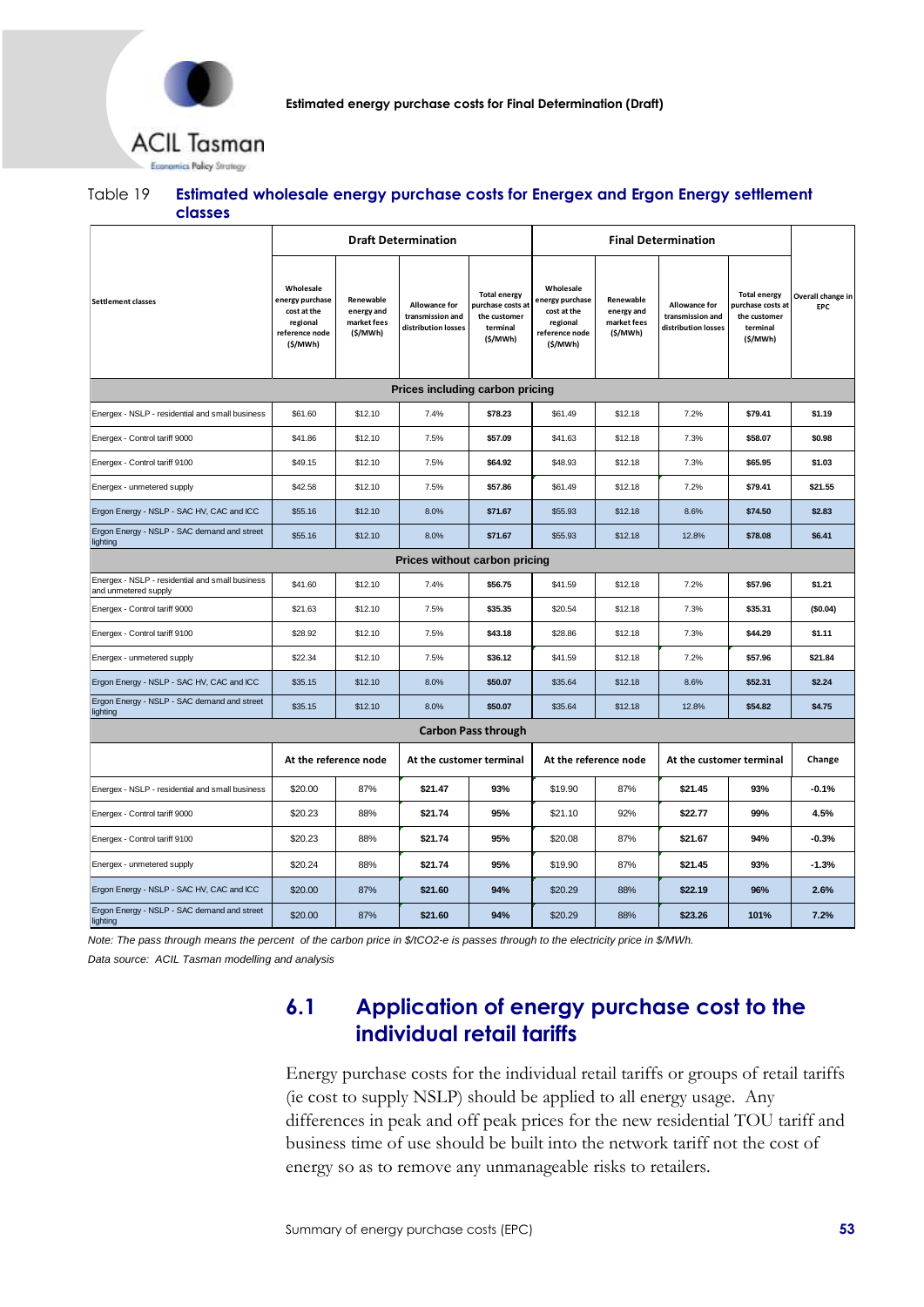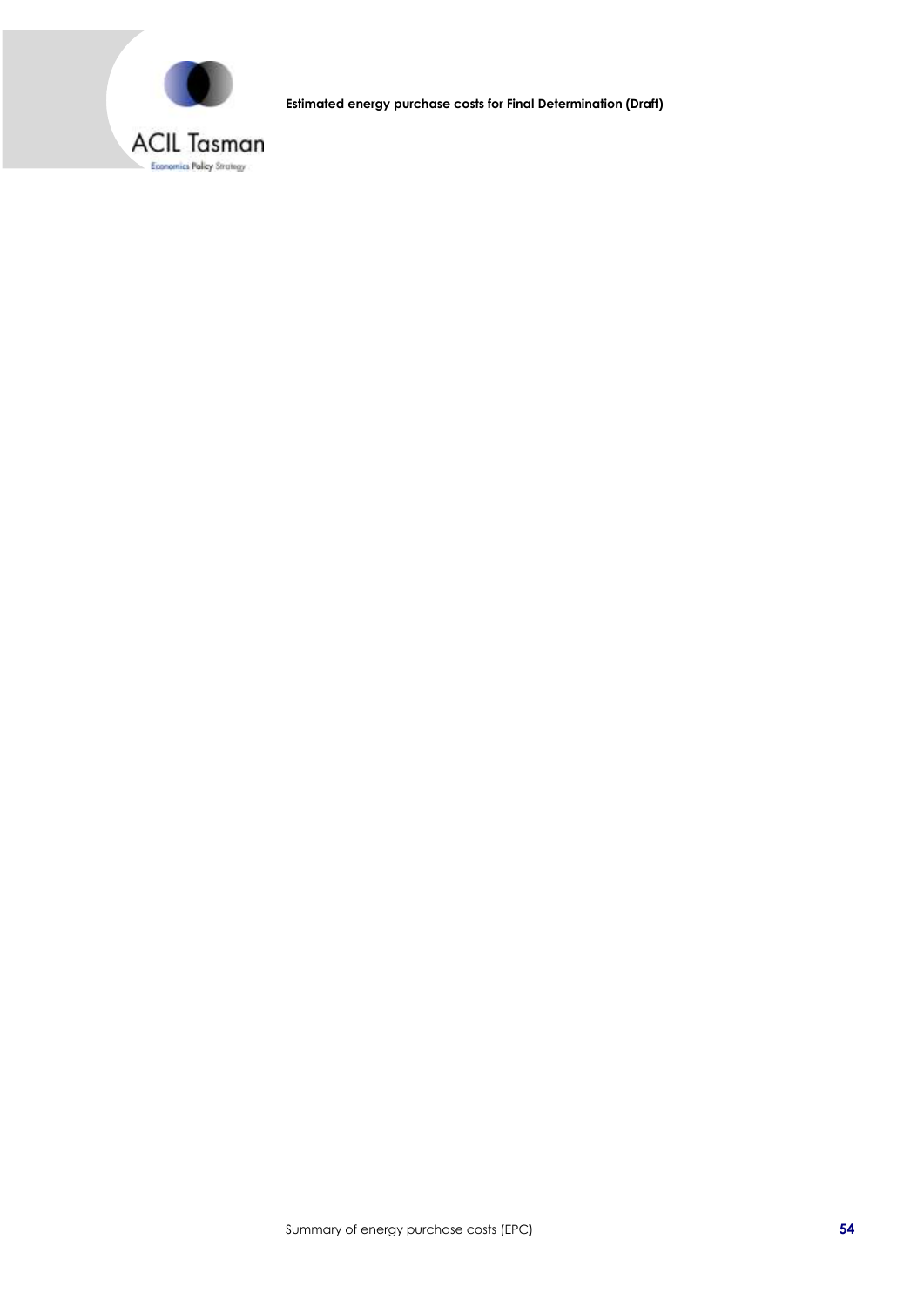

# <span id="page-59-0"></span>**A ACIL Tasman modelling capability**

# <span id="page-59-1"></span>**A.1 RECMark**

RECMark is ACIL Tasman's model of the Federal Large-scale Renewable Energy Target (LRET). The model utilises a large scale linear programming solver with an objective function to meet the LRET in a rational least cost manner. It operates on an inter-temporal least cost basis, under the assumption of perfect certainty.

The model horizon is typically set to the period from 2010 to 2060. This time horizon extends well beyond the end of the LRET (2030) in order to account for the economics of renewable plant installed within the period of the scheme but beyond the end of the subsidy.

In essence the model develops new renewable projects on a least cost basis across Australia and projects the marginal REC price required to ensure projects are commercially viable.

## **RET implementation**

This section provides an overview of how the features of the enhanced Renewable Energy Target (RET) are modelled within RECMark. It should be noted that with the legislated split of the scheme into the Small-scale Renewable Energy Scheme (SRES) and the Large-scale Renewable Energy Target (LRET), the models focus is only on the LRET post 2010.

## **Existing generators**

RECs created from existing renewable generators is projected outside of RECMark and feed to the model as an input. The projection is based upon historical REC creation, with assumptions made for new projects committed or under construction. REC creation estimates are based on actual data obtained from the REC registry at generator level.

## **Baselines**

Baselines for existing renewable generators were set under the original MRET. These are dominated by the large hydro systems in the Snowy (NSW & VIC) and Tasmania. In total around 16,600 GWh of existing renewable generation is baselined. Above baseline output (particularly relevant for hydro) is sourced from PowerMark modelling.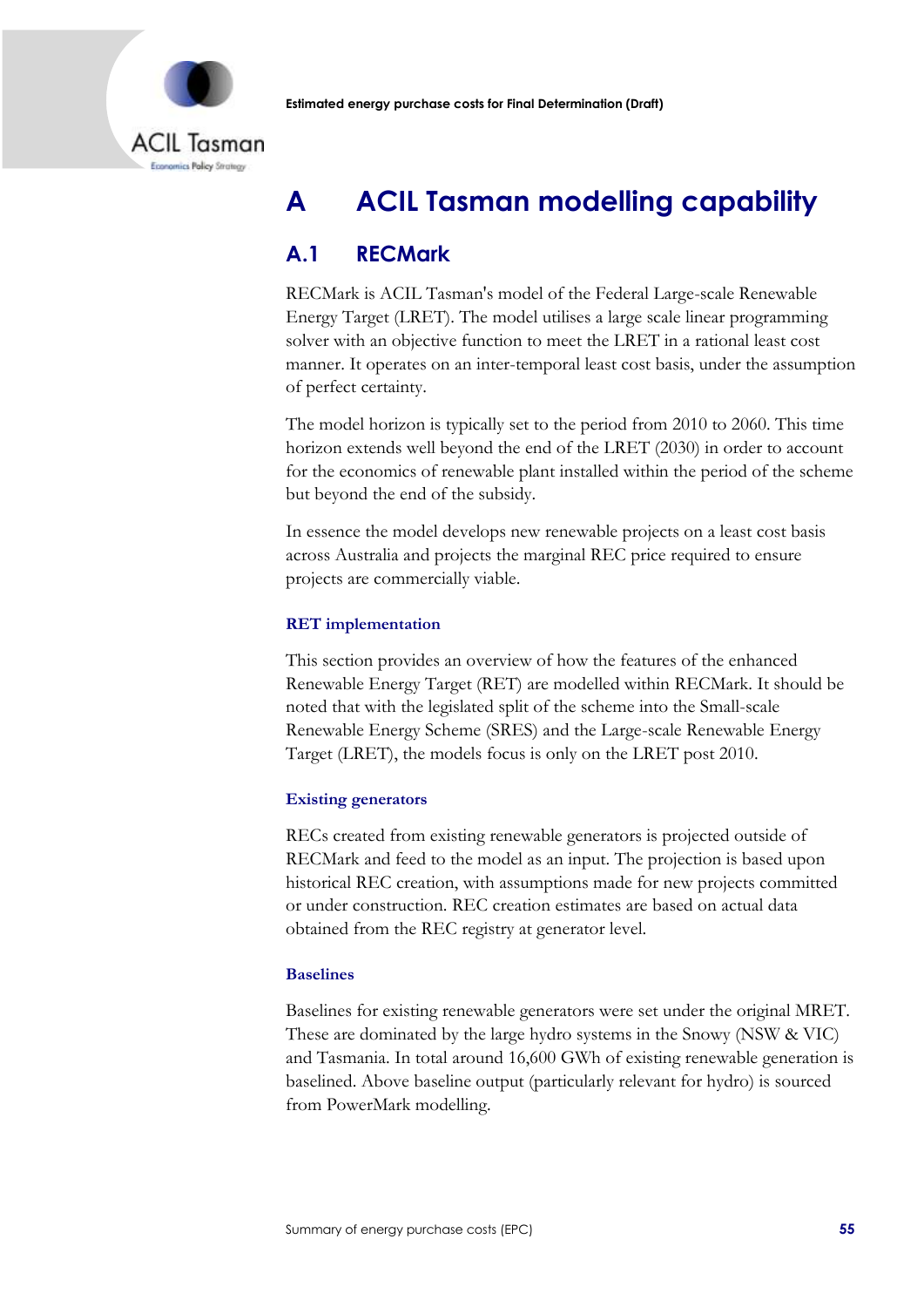

## **Shortfall penalty**

The shortfall charge as specified within the regulation is \$65 per REC notindexed (constant in nominal terms over the life of the scheme). This represents a significant increase over the \$40/MWh shortfall charge under the old MRET scheme.

As penalties paid are not deductible business expenses (they are treated as fines), the effective after tax penalty is therefore \$92.86/REC (\$65 / (1-30%) assuming a 30% marginal tax rate). The penalty is not indexed so it declines in real terms over the period to 2030.

Any shortfall penalties paid by liable parties can be refunded in subsequent years if the required certificates are surrendered (see Section 95 of the legislation). The allowable refund period is three years from the time the entity lodges its renewable energy shortfall statement. Shortfall charges are refunded in full (at the nominal penalty price of \$65/REC) provided the required certificates are surrendered within the 3 year refund period.

## **Banking/borrowing**

Unlimited banking of permits is allowed. That is, permits created can be created and withheld for surrender in later years. There are no restrictions on the amount of permits which may be banked for future surrender. RECMark allows an unlimited number of RECs to be banked throughout the scheme.

Note that all banked RECs up until the end of calendar year 2010 will only be eligible to be used against the LRET, regardless of how they were created.

Borrowing under the scheme is effectively limited to 10% of each liable entities liability as outlined within Section 36(2). This provision is provided because it is often difficult for a retailer to accurately predict what its REC liability will be. The 10% provides liable parties some leeway in estimating liabilities. Given the unpredictable nature of liabilities in reality, RECMark does not allow for any explicit borrowing of permits.

## **Existing Coal Mine Methane Generators**

The revised RET scheme makes allowance for up to 850 GWh of existing Coal Mine Methane (CMM) production to generate RECs upon the commencement of the CPRS. While CMM is not a renewable source, its inclusion into the RET is a means of compensation for the removal of the NSW Greenhouse Gas Abatement Scheme under which a number of CMM projects were receiving NGAC revenues and also future costs under CPRS.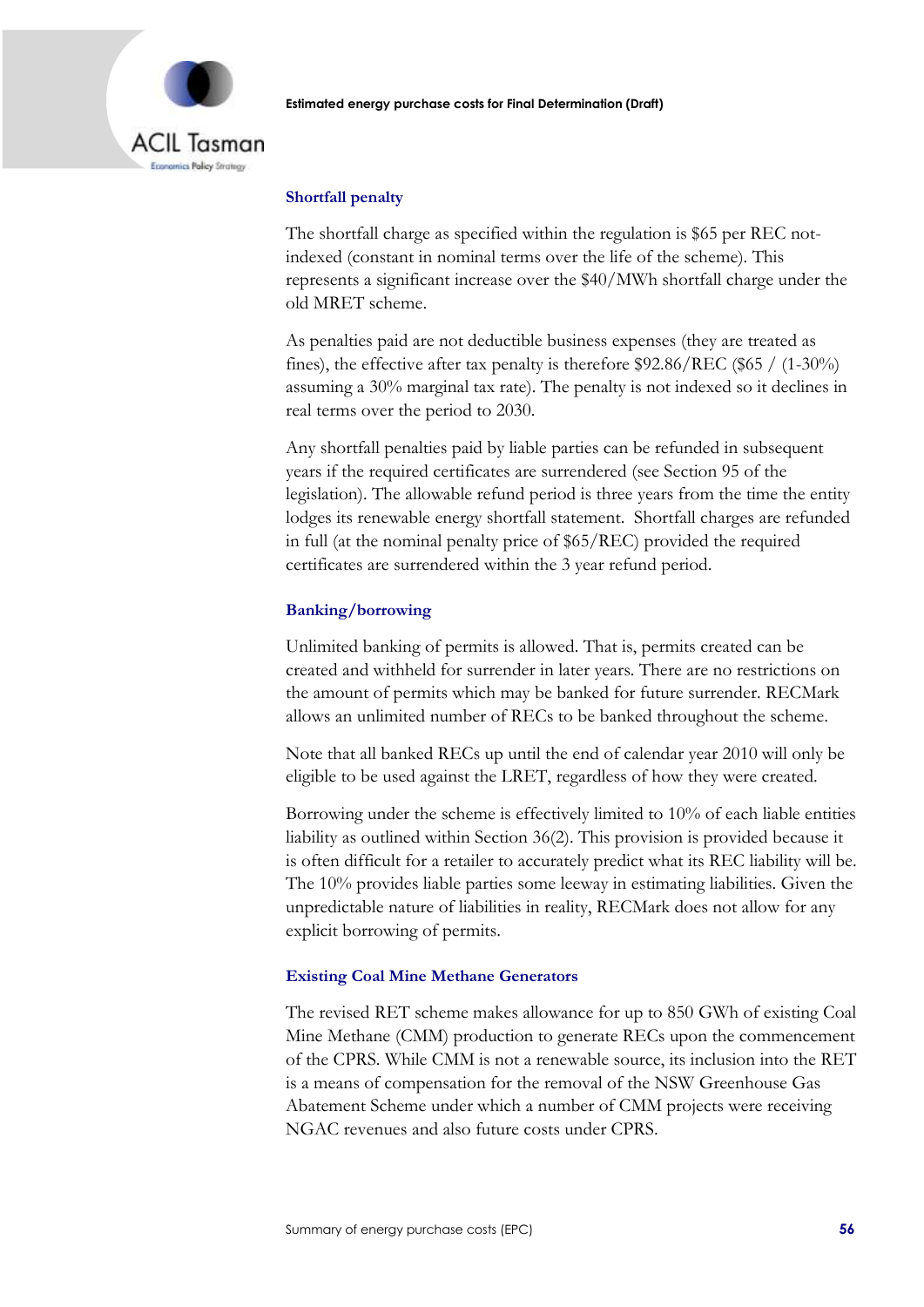

It is assumed that existing CMM generators produce RECs sufficient to fulfill the 850 GWh level through to the end of 2020 and therefore have no impact upon the REC market outcomes.

## *REC demand*

## **Mandated target**

The demand for RECs stem for liable party's obligation to surrender certificates to the CER, or alternatively, pay a shortfall penalty. With the announced split in the scheme into SRES/LRET, the revised aggregate target under the revised LRET is shown in [Figure 8.](#page-61-0) The split in the scheme has resulted in the target reducing by around 4,000 GWh in all years from 2011 to 2030.

<span id="page-61-0"></span>



*Note:* Excludes existing CMM generation

*Data source:* Department of Climate Change, Enhanced Renewable Energy Target Factsheet, February 2010

#### **Green power**

Green Power is a national government renewable energy accreditation program which organises publicly available independent auditing of energy provider sales and purchase records. Accredited Green Power products are available from all Australian energy providers. Green Power is run by the NSW Government on behalf of Australian Capital Territory, New South Wales, Queensland, South Australia, Victoria and Western Australia Governments.

A provider's Green Power sales cannot be used by a provider to meet its RET target. To ensure that Green Power sales are additional to legislated renewable energy purchases through the RET, Green Power product providers are required to transfer and voluntarily surrender an eligible REC for each MWh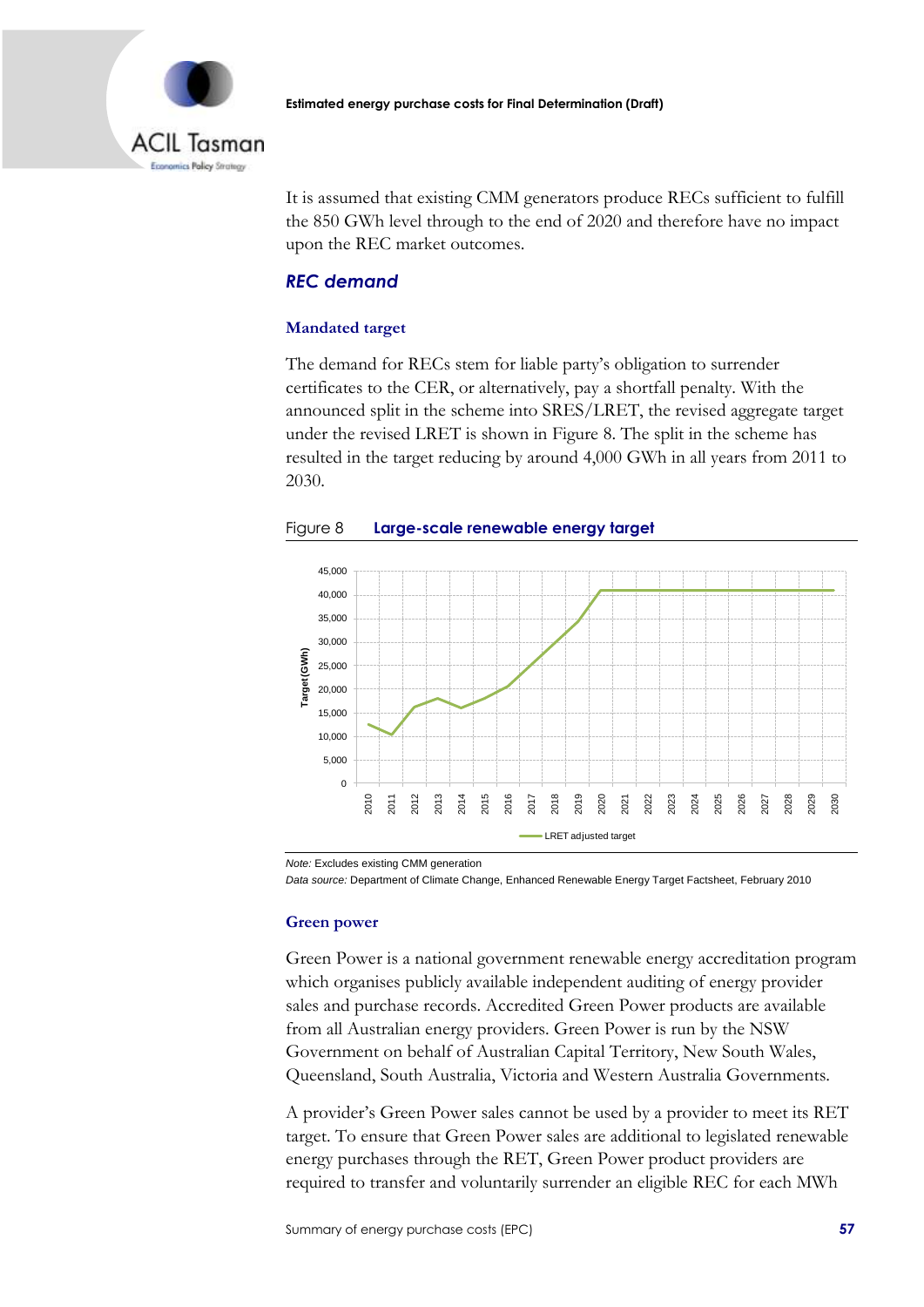

sold as part of a Green Power product within a settlement period. Approximately 9 million LGCs have been voluntarily surrendered to offset GreenPower obligations since the MRET scheme commenced.

GreenPower demand is added to the mandated target to get the total REC demand.

## *REC supply*

The means by which RECs are created under the RET scheme are categorised as follows:

- Accredited generators: these consist of the large renewable power stations and account for the bulk of LGC supply. Generators which were in existence prior to the commencement of the scheme are baselined.
- Small Generating Units (SGUs): relate to small scale generating units which generally sell RECs through an agent. SGUs installed to-date have generally been rooftop solar photovoltaic units, but a number of small scale wind and hydro units. RECs are created through deeming, either annually or for up to 15 years at a time. SGUs receive a REC multiplier under the Solar Credits Scheme commencing at 5 RECs per MWh, which is scaled back over time.
- Solar Hot Water (SHW): SHW units are generally residential units either traditional rooftop units of free standing heat pumps. Ten years worth of RECs are deemed to have been created upon installation of the unit.

With the split of the RET into the SRES and LRET, SGU and SHW installations will receive a fixed clearing house price of \$40/STC and will be separated from the LRET from 1 January 2011. As such SGU and SHW installations after 1 January 2011 will have no bearing upon the outlook for LGC prices.

[Figure 9](#page-63-0) shows the LGC demand against actual and projected contributions from existing generators and SGU/SHW. The commencement of SRES in 2011 removes SGU/SHW from the supply mix from 1 January 2011. The gap between the assumed output from existing generators and the target from 2011 onwards represents the supply gap RECMark attempts to fill on a least cost basis.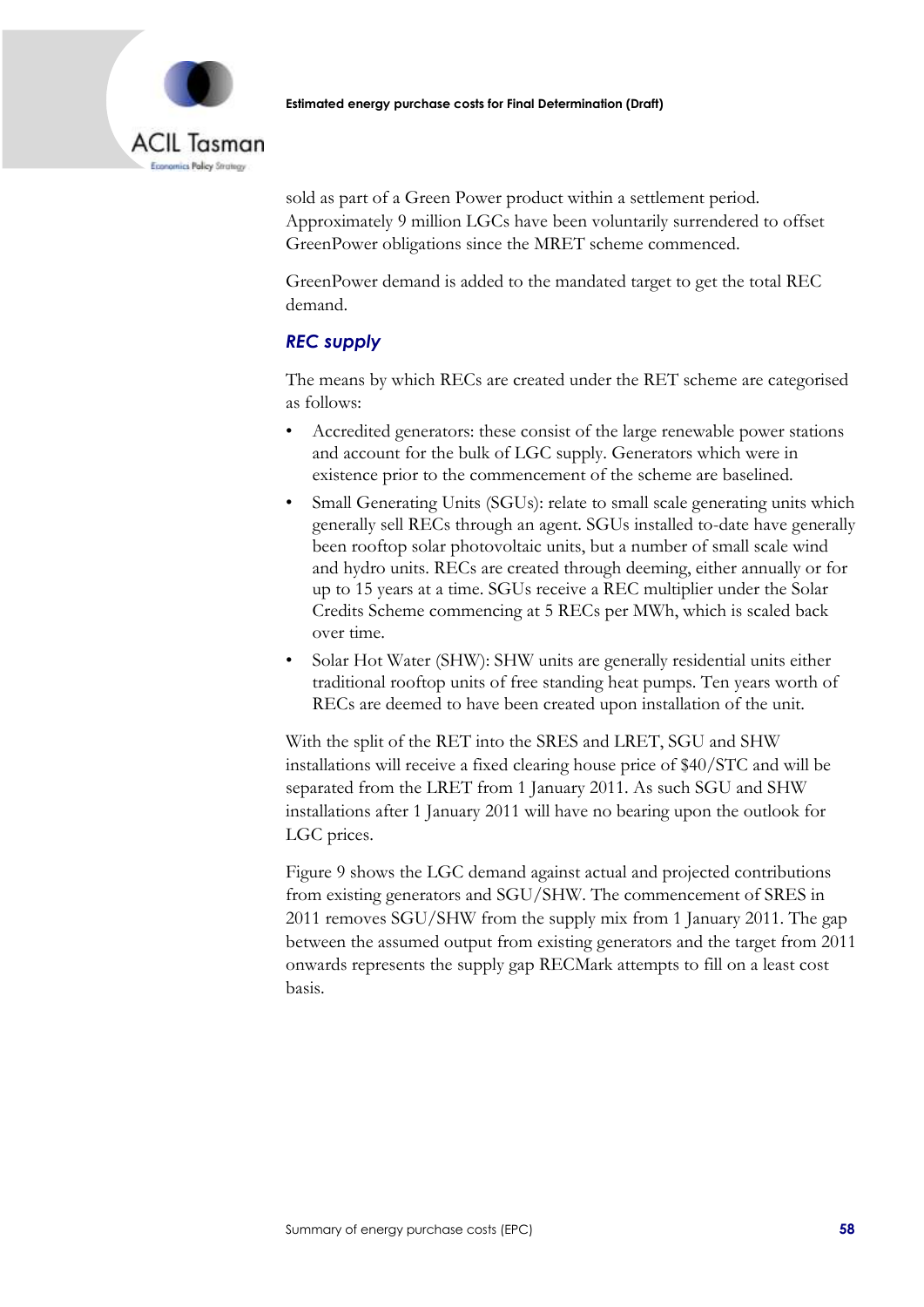



<span id="page-63-0"></span>Figure 9 **RET and assumed contribution from existing generators and SGU/SHW**

*Note:* Based on announced LRET target. Excludes CMM volumes. *Data source:* ACIL Tasman, CER for historical data

#### **Accredited generator new entrant database**

ACIL Tasman maintains a comprehensive database of proposed renewable developments and assumed costs. The database comprises of around 230 specific and generic renewable projects across Australia. Projects include:

- Wind (approximately 130 sites comprising of 14,300 MW)
- Small-scale hydro
- Bagasse/biomass
- Geothermal
- Solar: PV, parabolic trough, linear Fresnel, parabolic dish).

Generic renewable costs have been developed as inputs to the model. For remote projects additional costs are assumed for transmission connection to the network.

## **Black energy prices**

Black energy prices are an exogenous input into RECMark. These are taken from ACIL Tasman's *PowerMark* model. ACIL Tasman uses values for Western Australian and the Northern Territory derived from separate modelling of these systems.

#### **Model Results**

RECMark produces a number of useful results. The model produces a REC price projection to 2030 taking into account all inputs and constraints. It also